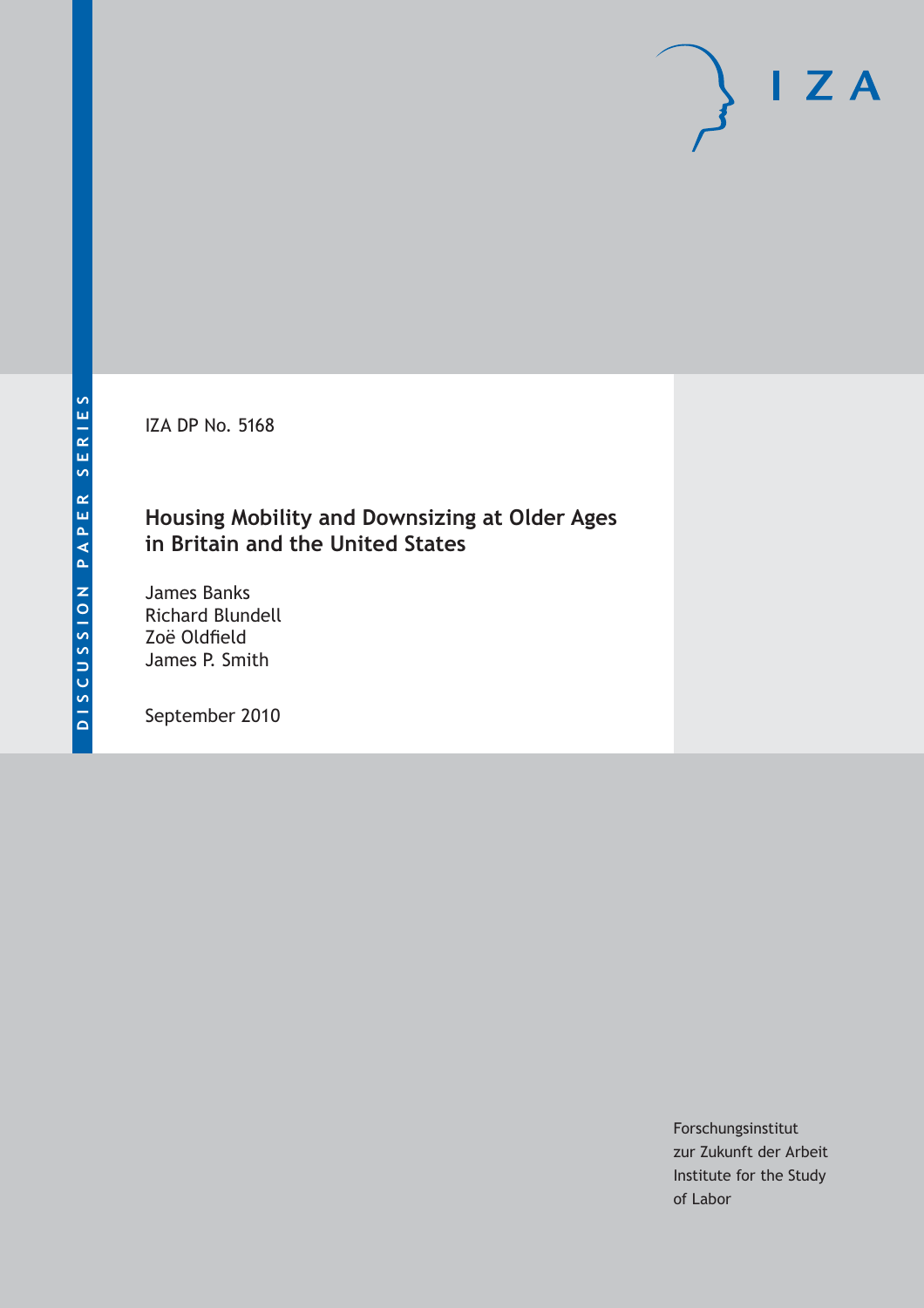# **Housing Mobility and Downsizing at Older Ages in Britain and the United States**

### **James Banks**

*Institute for Fiscal Studies and University College London* 

### **Richard Blundell**

*Institute for Fiscal Studies, University College London and IZA* 

### **Zoë Oldfield**

*Institute for Fiscal Studies* 

### **James P. Smith**

*RAND and IZA*

### Discussion Paper No. 5168 September 2010

IZA

P.O. Box 7240 53072 Bonn Germany

Phone: +49-228-3894-0 Fax: +49-228-3894-180 E-mail: iza@iza.org

Any opinions expressed here are those of the author(s) and not those of IZA. Research published in this series may include views on policy, but the institute itself takes no institutional policy positions.

The Institute for the Study of Labor (IZA) in Bonn is a local and virtual international research center and a place of communication between science, politics and business. IZA is an independent nonprofit organization supported by Deutsche Post Foundation. The center is associated with the University of Bonn and offers a stimulating research environment through its international network, workshops and conferences, data service, project support, research visits and doctoral program. IZA engages in (i) original and internationally competitive research in all fields of labor economics, (ii) development of policy concepts, and (iii) dissemination of research results and concepts to the interested public.

IZA Discussion Papers often represent preliminary work and are circulated to encourage discussion. Citation of such a paper should account for its provisional character. A revised version may be available directly from the author.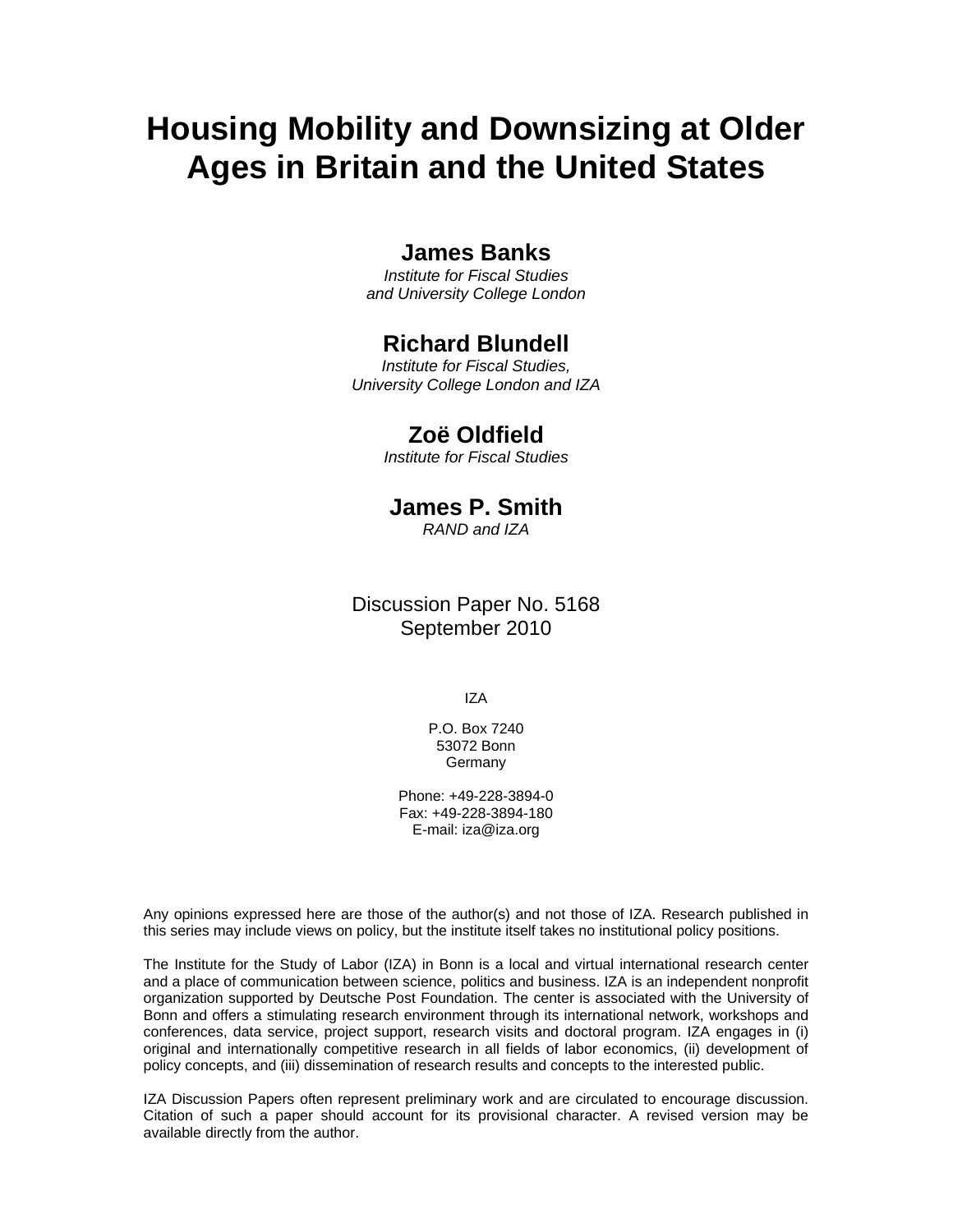IZA Discussion Paper No. 5168 September 2010

# **ABSTRACT**

## **Housing Mobility and Downsizing at Older Ages in Britain and the United States**

This paper investigates the effects of housing price risk on housing choices over the lifecycle. Housing price risk can be substantial but, unlike other risky assets which people can avoid, the fact that most people will eventually own their home creates an insurance demand for housing assets early in life. Our contribution is to focus on the importance of home ownership and housing wealth as a hedge against future house price risk for individuals moving up the ladder – people living in places with higher housing price risk should own their first home at a younger age, should live in larger homes, and should be less likely to refinance. These predictions are tested and shown to hold using panel data from the United States and Great Britain.

JEL Classification: D12, D91

Keywords: downsizing, migration

Corresponding author:

James P. Smith RAND 1776 Main Street P.O. Box 2138 Santa Monica, CA 90407 USA E-mail: smith@rand.org

-

<sup>\*</sup> The authors gratefully acknowledge the financial support by a grant from the National Institute on Aging R37-AG025529. Banks Blundell and Oldfield are also grateful for additional cofounding from the ESRC under the auspices of the ESRC Centre for the Microeconomic Analysis of Public Policy at IFS. Smith benefited from the expert programming assistance of David Rumpel and Marion Oshiro. The usual disclaimer applies. We would like to thank Dan Feenberg of the NBER for his generous assistance with the NBER taxsim program.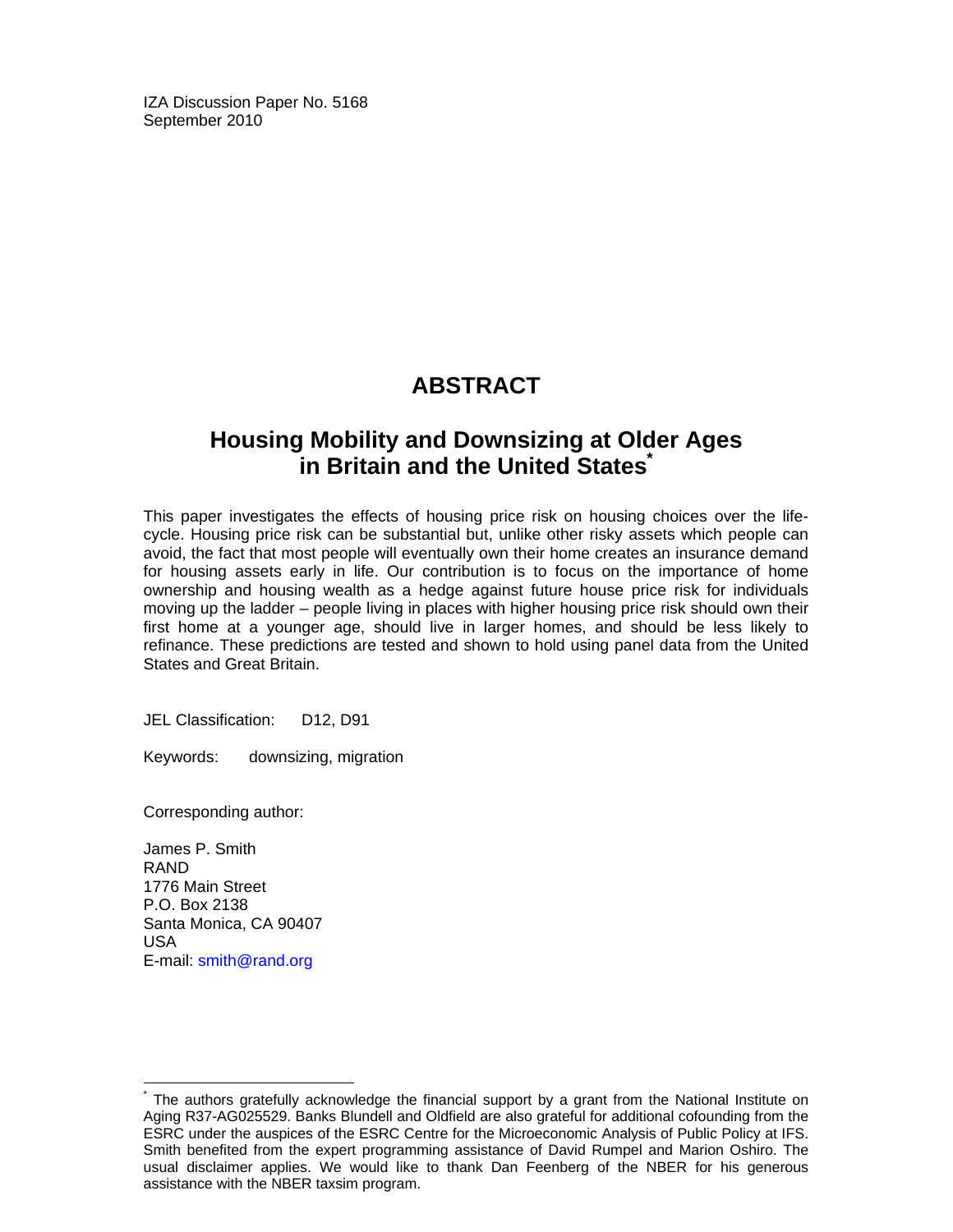Population ageing has led to an increasing interest amongst both policy makers and academic researchers alike in the consumption and wealth trajectories of individuals and households at older ages. The broad issue is one of whether individuals are accumulating enough assets to fund longer retirements, but within that overarching issue are a number of other questions relating to the way in which resources are accumulated prior to retirement and the degree to which they are drawn upon after retirement. One such set of questions relate to housing wealth, the consumption of housing services, and the role that each plays in life-cycle accumulation and decumulation trajectories.

 The empirical study of home-ownership trajectories at older ages has a long history, dating back to the first studies of 'downsizing' of housing in the US by Merrill (1984) and Venti and Wise (1989, 1990). Evidence from these and subsequent studies was somewhat mixed with regard to the extent to which individuals and households drew down their housing wealth when observed at older ages in the late 1980s and early 1990s.

 In a recent cross-national comparative study, we examined downsizing in the US and Britain. We showed, using the same household data that will be used in this study, that housing downsizing was an important part of life for many older households in both countries over the period 1984-2006 (Banks et al. 2010). Figure 1, taken from that analysis, shows more specifically that amongst those who moved at middle and older ages there is, on average, a reduction in the number of rooms in household residences as age increases. This reduction is somewhat larger in the United States than in Britain but is apparent in both countries, regardless of whether one looks at the raw data or controls for other marital status, family size, or employment transitions that occur with age. Other measures of downsizing, such as the change in gross house value for movers, demonstrated the same patterns.

When one looks at the population level rather than only movers, however, the evidence points to much less downsizing in Britain than in the US. Figure 2, taken from the same study, shows that across all families aged 50 or more downsizing was much less common in Britain compared to the US. The two figures together suggest that the main factor underlying lower rates of downsizing in Britain is a much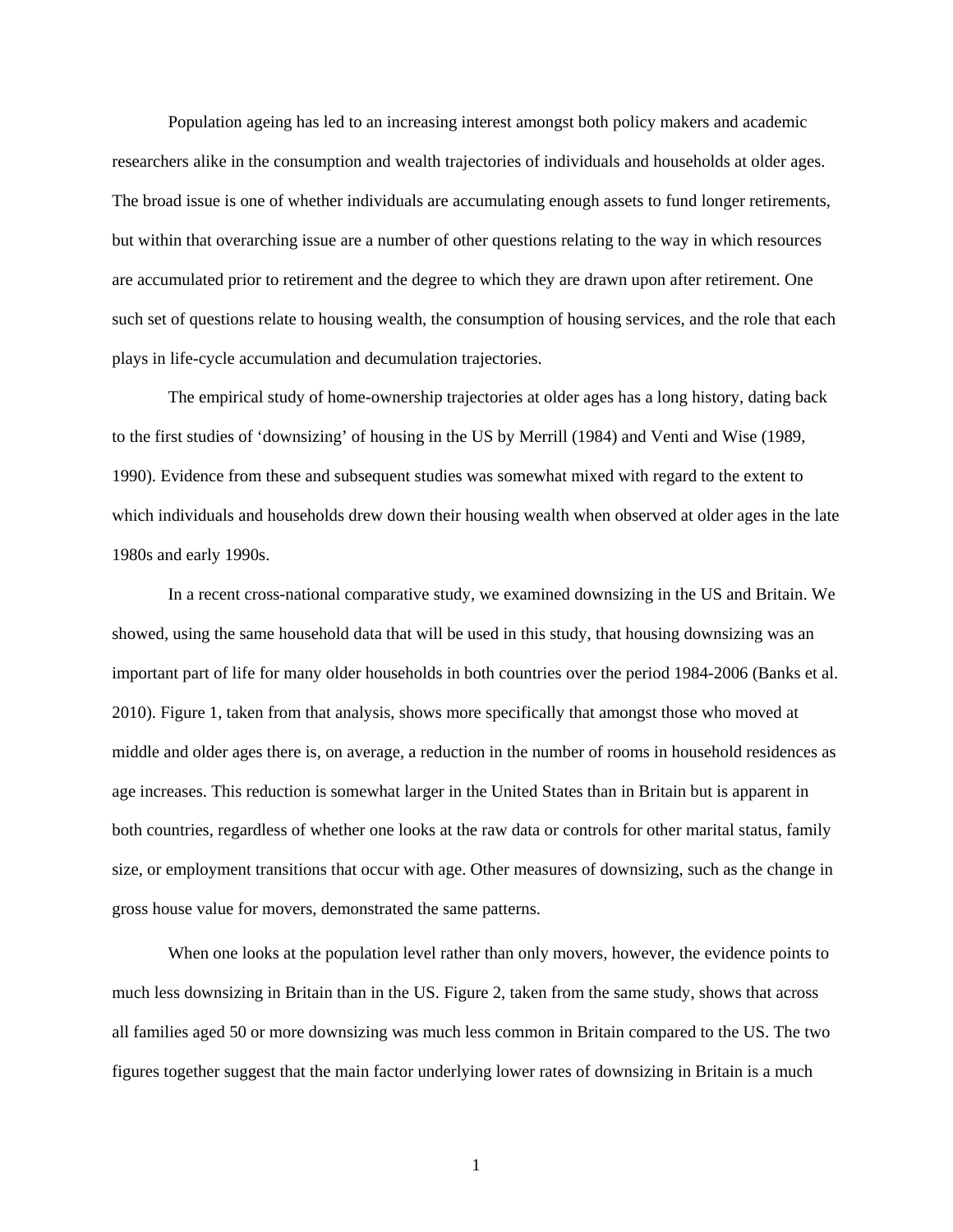smaller frequency of moving amongst older households in Britain compared to America. This paper aims to investigate the reasons for this quite different pattern of residential mobility at older ages in the two countries.

In this paper we document and model housing mobility choices of the middle-aged and elderly in Great Britain and the United States. We show that the differential in mobility rates is particularly high among renters, indicating that a simple explanation of higher transactions costs for owner-occupier movers is unlikely to be the full explanation. Hence, we will examine a number of other potential factors. There are several reasons for housing mobility at older ages, including demographic transitions, particularly those associated with marital transitions and/or children leaving home, and labor force transitions primarily at these ages into retirement. But individuals may also move at older ages to consume higher levels of amenities such as a warmer winter climate, or to reduce the cost-of-living. Costof-living factors may include lower housing costs for either renters or owners or lower income taxes.

 For many factors thought to induce greater mobility at older ages, there may be simply less opportunity in Britain to achieve these goals given the much smaller geographical size. Temperature and sunshine may exhibit less within-country variation, taxes and other location specific costs may be less spatially variable, and the structure of local tax rates may be more uniform in Britain compared to the United States. Hence we will document the extent of within-country variation in factors that are believed to encourage migration among older people and the degree to which actual moves that are made among older people appear to buy better amenities and lower taxes.

 Higher mobility frictions may also differentiate the two countries. Many British renters have lived in council houses for long periods of time at subsidized rents with long waiting lists for new admissions. The incentives to remain in place for these people may be quite high. Higher transactions costs may also be associated with home ownership in Britain due to stamp taxes on sales of home. Taking into account all the factors mentioned in the last few paragraphs, these mobility decisions for renters and owners in both countries will be modeled separately in this paper. We will also separately model moves that take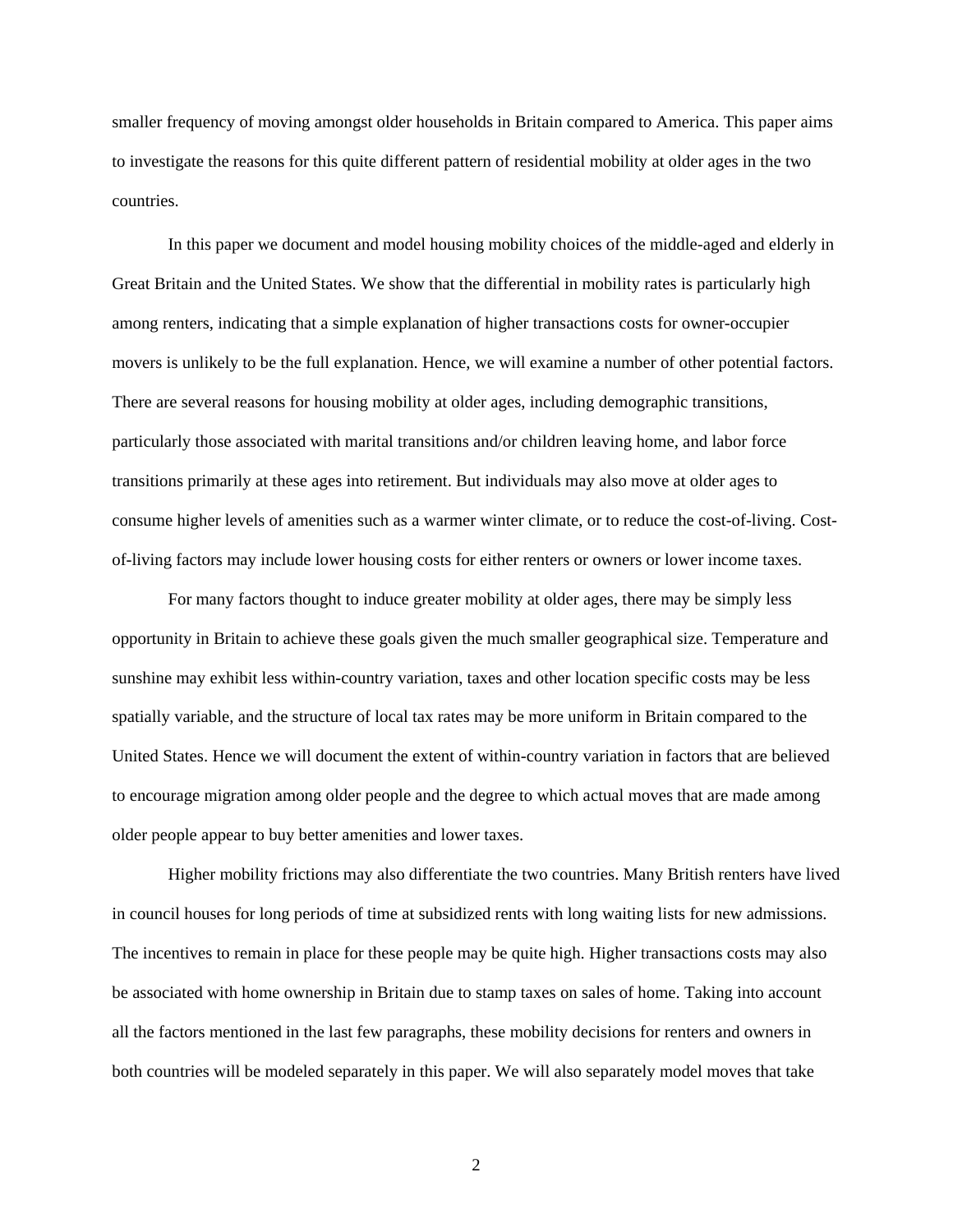place within a British region or US State and those that cross between them, in order to separate out local amenity effects from those of national institutional differences.

This paper is divided into five sections. Section I describes the data sources used in both Britain and the US. Section II documents the principal facts about differential mobility of older households in Britain and the United States and describes their implications for housing consumption at older ages. In Section III we summarize the major factors that may produce differential mobility between these two countries. Section IV presents the results of models predicting mobility in the two countries for both renters and owners. In the final section, our principal conclusions are highlighted.

#### **I. DATA**

This research will rely on micro-data from the US (the Panel Survey of Income Dynamics (PSID)) and Britain (the British Household Panel Survey (BHPS)). Besides the standard set of demographics on age, schooling, family income, marriage and other aspects of family building, information available in all these surveys include several aspects of housing choice—ownership, size of house, and value of house.

#### *The Panel Study of Income Dynamics*

The PSID has gathered 40 years of extensive economic and demographic data on a nationally representative sample of approximately 5,000 (original) families and 35,000 individuals who live in those families. Details on family income and its components have been gathered in each wave since the inception of PSID in 1969. Starting in 1984 and in five-year intervals until 1999, PSID asked questions to measure household wealth. Starting in 1997, the PSID switched to a two-year periodicity, and wealth modules are now part of the core interview. Our analysis uses PSID data from the years 1969 to 2005. Attrition in the PSID is very low, averaging a few percentage points each wave (Becketti et al., 1988; Fitzgerald et al., 1998).

In each wave, the PSID asks detailed questions on family size and composition, schooling, education, age, and marital status. State of residence is available in every year and individuals are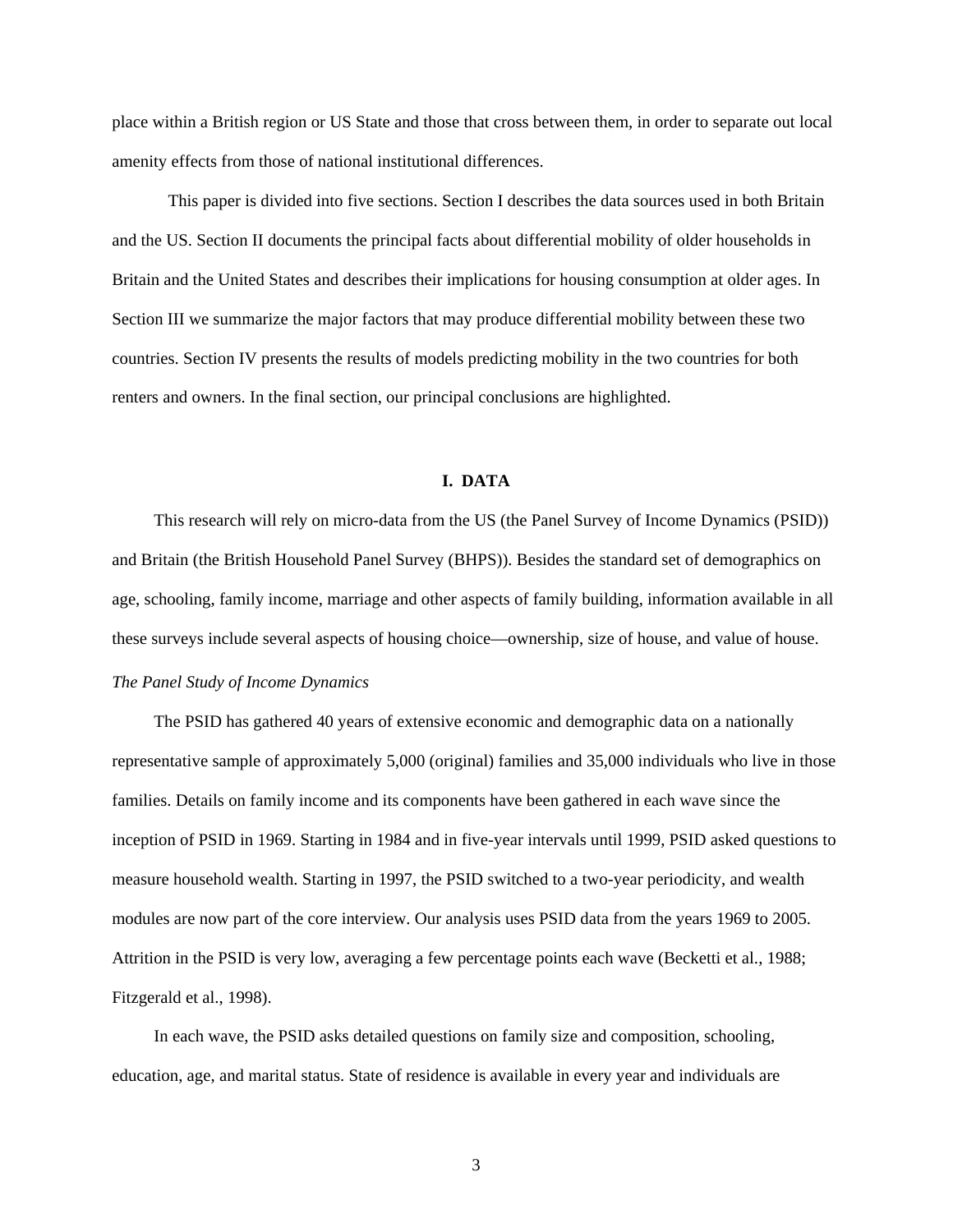followed to new locations if they move. Unlike other American wealth surveys, PSID is representative of the complete age distribution. Yearly housing tenure questions determine whether individuals own, rent, or live with others. Questions on value and mortgage were asked in each wave of the PSID. Renters are asked the rent they pay, and both owners and renters are asked the number of rooms in the residence. In this paper, we use PSID data for the years 1969 through 2005.

#### *British Household Panel Survey—BHPS*

The BHPS has been running annually since 1991 and, like the PSID, is also representative of the complete age distribution. The wave 1 sample consisted of some 5,500 households and 10,300 individuals. The BHPS contains annual information on individual and household income and employment as well as a complete set of demographic variables and has several other features to recommend it. There is an extensive amount of information on mortgages and housing (including number of rooms) that enables us to measure housing wealth in each wave of the data.<sup>1</sup> Regional variation in ownership and housing wealth accumulation will be essential in our tests and the data will provide us with sufficient observations per year in each region to carry out our tests. We use BHPS data for the years 1991-2007.

Throughout the paper, the unit of analysis is the individual. A family is defined as a single person or a couple (and any dependent children they may have). Any demographic information included in the analysis such as age or education relates to the individual. Financial information (income and wealth) is defined at the "family unit" level. This means that each individual is assigned the sum of income and wealth that they and their spouse have. We take care to define tenure in terms of the family unit rather than the household. In both countries, an individual is defined as an owner or a renter only if they are the individual (or the spouse of the individual) responsible for the property. This is to ensure that adults living in accommodation with other family members are not lost from the analysis as subsidiary adults in households headed by other individuals. Hence an 80 -year-old living rent-free with their adult children in an owned property is not defined as an owner (unless they own the property jointly) – they would be captured in our "other tenure" group.

<sup>&</sup>lt;sup>1</sup> With the exception of 1992 when house value was only collected for those living at new addresses.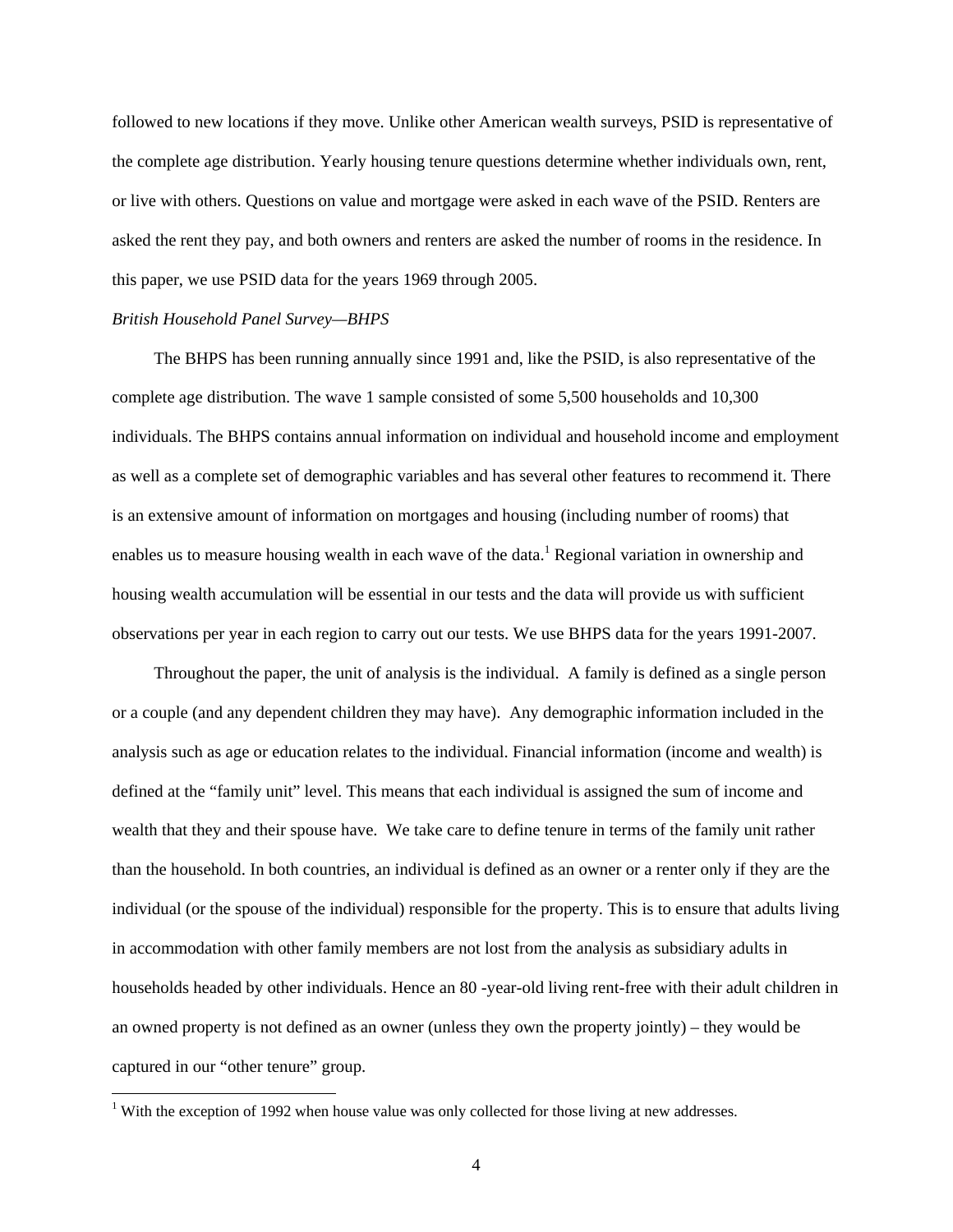#### **II. Tenure Status and Tenure Transitions**

#### **2.1 Homeownership rates and tenure transitions at older ages**

Especially at older ages most Americans are homeowners. Based on multiple waves of the PSID and BHPS, Table 1 presents tenure status for individuals by age for ten-year age groups starting at age 50, concluding with a residual category of those 80 plus years old. To eliminate any differences due to a secular trend toward increased home ownership at older ages which exists in both countries, tenure status is defined over the same post-1990 time period in both countries. Table 1 shows that more than four in five of all Americans over age 50 are homeowners. Fifteen percent of Americans in this age group are renters, while a relatively small fraction are in the catch all 'other categories' that largely consist of those living with relatives or in a nursing home.<sup>2</sup> Among older Americans, there is a decline in the fraction who are home owners across age groups after age 70, especially for those above age 80 where the home owner rate is only 63%. Most of the decline in the probability of owning a home appears as an increase in renting but some of it, particularly among those over age 70, reflects an increase in the likelihood of living with others or in a nursing home.

For British individuals over age 50, the probability of being a homeowner is about twelve percentage points lower than that of Americans, a deficit mostly offset by a higher probability of renting. There exists a much sharper negative homeownership age pattern in Britain compared to the US in Table 1. Among those in their fifties for example, there is about a four percentage point difference in home ownership rates between the two countries—by ages 80+ the likelihood of owning a home is 15 percentage points lower in Britain compared to the US. As documented in Banks et al. (2003), this sharp

 $\overline{a}$ 

 $2^{2}$  Both PSID and BHPS understate tenure status of 'other' especially those listed in 'assisted living' places. When they started, both surveys were samples of the non-institutionalized populations, although those who subsequently move into nursing homes and other forms of assisted living remain in the survey. The implications of this baseline year sampling are obviously greater in the BHPS than in the PSID since 1991 is the baseline year of BHPS. But even PSID under-represents the institutionalized population since when given a choice between spouses with one of them in a nursing home and the other in a community dwelling the PSID always chooses the later.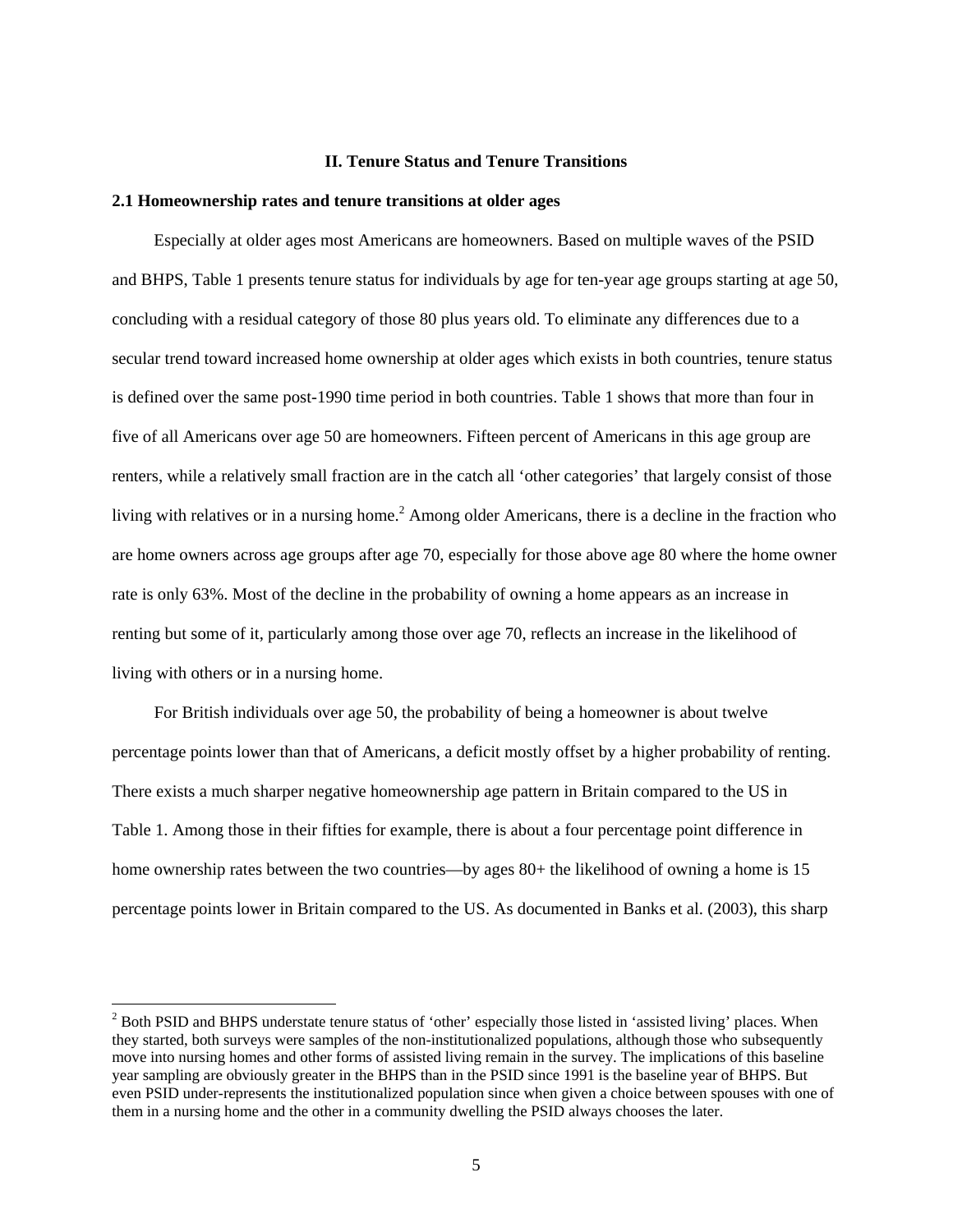negative age gradient in home owning rates in Britain largely reflects cohort effects associated with the sale at subsidized rates of government owned council housing that made the previous renters now owners.

#### **2.2 Changes in housing tenure with age**

 $\overline{a}$ 

The very pronounced cohort effects in housing status in Britain mentioned in the previous section indicate that it would be perilous to attempt to read housing transitions from cross-sectional age housing tenure patterns, especially in Britain. Instead, in this section the most salient transitions are highlighted using the panel nature of the data in the US and Britain.

Since much of the existing research on downsizing at older ages focuses on the decision to sell one's original home and become a renter (Venti and Wise 2001; Sheiner and Weil 1992), we begin with transitions conditional on originally being a homeowner. Table 2 examines these post 1991 tenure transitions in the United States (using the PSID) and Britain (using the BHPS) for a sub population who are at least 50 years old and who were originally home owners in the initial period.<sup>3</sup> Because the extent of any transitions that take place will depend on the length of the window during which households are allowed to adjust their status, the data are presented for five year durations between waves of the panel. Table 3 organizes the data in precisely the same way for those who were initially renters. We separate transitions in this data by the nature of the tenure transition—i.e., whether to owner or renter in the new home, and within these categories by whether the move went across a state line in the United States or across one of nine regions in Britain.

Over a five year period, more than one in every five American home owners who were at least 50 years old moved out of an originally owned home. Among Americans who did move, however, threequarters remained homeowners by purchasing another home. Another 20% of them became renters while the rest do a combination of things, including moving in with family members or into group dwellings. Mobility among homeowners is clearly less in Britain for older households. Across the same five year span, about one in every eight British homeowners relocated compared to about one in five American

 $3$  To the extent that owner occupiers' retirement-related mobility yields movements outside Britain—to Spain and France, as opposed to Florida and Arizona, for example—such transitions are of course not captured in our BHPS data although the empirical importance of such transitions in Britain is limited as we discuss briefly below.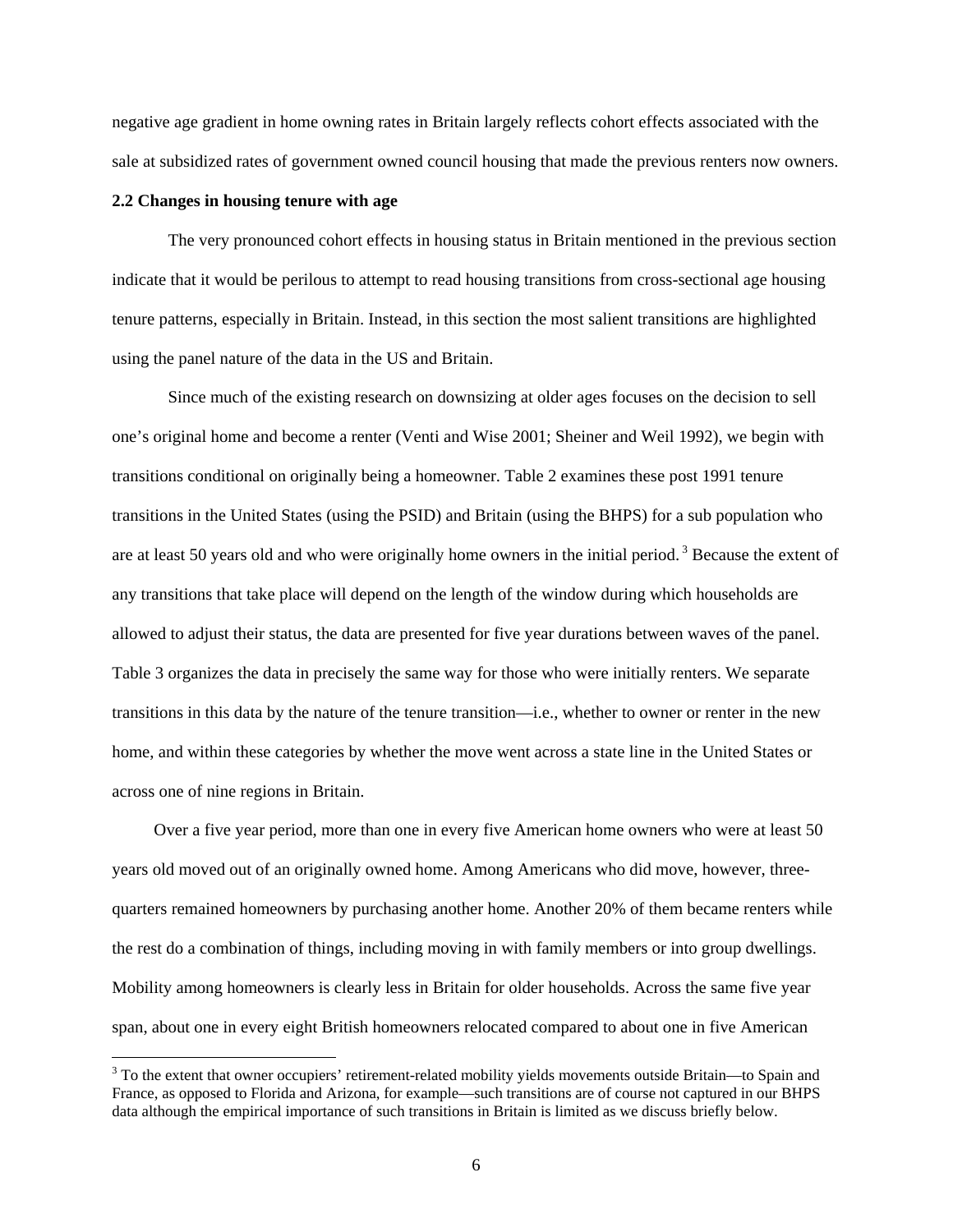households. If we extend the horizon over which we examine mobility to ten years instead of five, one in every three American home owners would move compared to one in every four British homeowners.

Table 2 also shows that the majority of moves of home owners take place within the same region or state of their original home. In both Britain and the United States, 80% of the moves that homeowners did make left them residing in the same region or state of their original residence.

We turn next to the age pattern of mobility among homeowners. In the United States, amongst those who do move, the fraction that do not purchase another home increases with age—at older ages American owner occupiers increasingly move into rental properties and to a lesser extent into either assisted living or to stay with family members. The probability of a homeowner moving into a rental property is far less in Britain than in the US and it is a good deal less likely at older ages for an home owner in Britain to subsequently become a renter.

Table 3 demonstrates—not surprisingly—that renters in both countries are far more mobile than owners. Across the five year survey interval, almost two-thirds of American renters moved at least once compared to only one-in-five British renters. Once again, the majority of moves amongst American renters are within-state residential moves, but this is especially the case when the move is from one rental property to another. One in five American moves from rental to owner tenure status is across state lines.

British renters are far less mobile than their American renter counterparts, a much larger between country mobility differential than that which existed among home-owners. In the US, about half of originally renting households remained so and simply settle into another rented apartment or flat. But around 40% of American renters who do relocate over age 50 subsequently become homeowners. The comparable British number is less than half that – eighteen percent. In the US and in Britain, renters become increasingly less mobile with age. Forty-four percent of American renters in their seventies stay in the same place over a ten year horizon compared to 33% of American renters in their fifties. Eightynine percent of British renters over age 80 stay in the same place.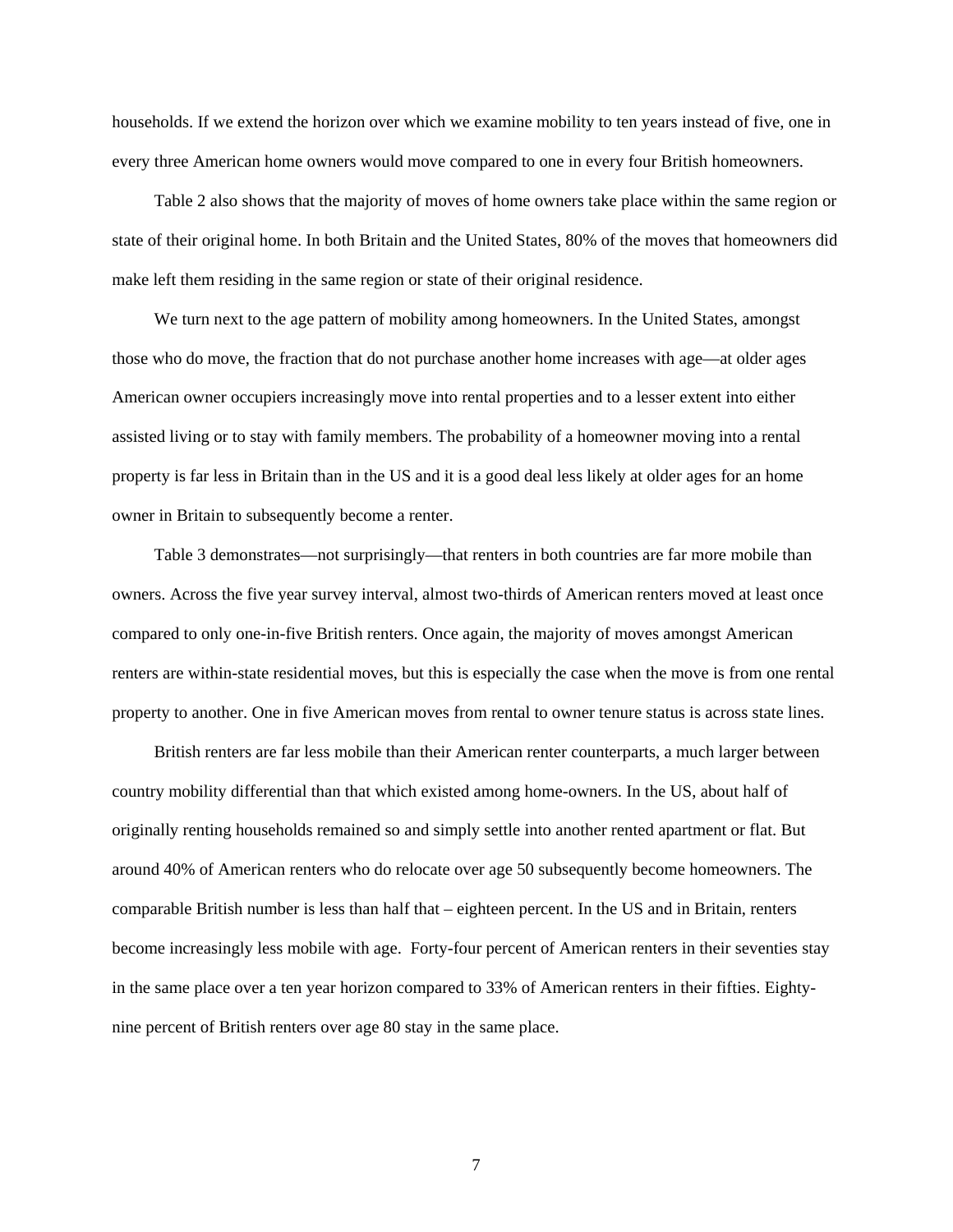#### **III. FACTORS RELATED TO GEOGRAPHIC MOBILITY**

Why is there so much less mobility at older ages in Britain compared to the United States? To attempt to address that question, Table 4.a lists summary statistics about the distribution of state level attributes that are potentially related to migration across states in the United States while Table 4.b displays a similar but not identical array of attributes for regions in Britain. These attributes include measures of spatially specific amenities that make a location an attractive place to live or not and the economic costs associated with living in one place rather than another. In addition to the mean, our summary stats on spatial distributions include minimum and maximum values, and the  $90<sup>th</sup>$  minus  $10<sup>th</sup>$ percentiles and  $75<sup>th</sup>$  minus  $25<sup>th</sup>$  percentile, both expressed relative to the median value.

There is considerable variation amongst American states in spatial amenities compared to those in Britain—in particular mean winter temperature, hours of sunshine in January, and yearly rainfall. For example, the January spread between the  $90<sup>th</sup>$  and  $10<sup>th</sup>$  percentile state is equal to the median temperature State- thirty one degrees Fahrenheit. In contrast, in Britain the spread between the coldest and warmest region in January is only three degrees Fahrenheit. While the contrast between the two countries in the other spatial amenities is not as extreme, in all cases there exists far more diversity in the US compared to Britain. In general, and largely due to the much smaller size of the country, these types of spatially specific amenities are unlikely to generate much within country migration in Britain as there simply exists so little geographic variation that the opportunities to improve your lot through migration are quite small. This is clearly not the case in the United States.<sup>4</sup>

Turning to economic variables that might be related to migration, we focus on the following dimensions in the US—income taxes and rental and owning price of housing. Once again, there exists

 $\overline{a}$ 

 $4$  One possibility is that migration to Spain or other warmer parts of Europe leads to attrition from the BHPS data whereas equivalent migrations take place internally in the US and hence respondents remain in the PSID sample. Official statistics on migration show that the total numbers of out migrants age 45 or over was 33,000 in 1991 and 68,000 in 2006. Given population totals for those aged 45 and over in the same years these equate to outmigration rates of 0.015% and 0.028% respectively. Whilst this represents a large increase proportionately over the period of our sample, the numbers are far too low to be driving differences observed between mobility rates in the PSID and BHPS data. Hence we ignore international mobility for the rest of our analysis.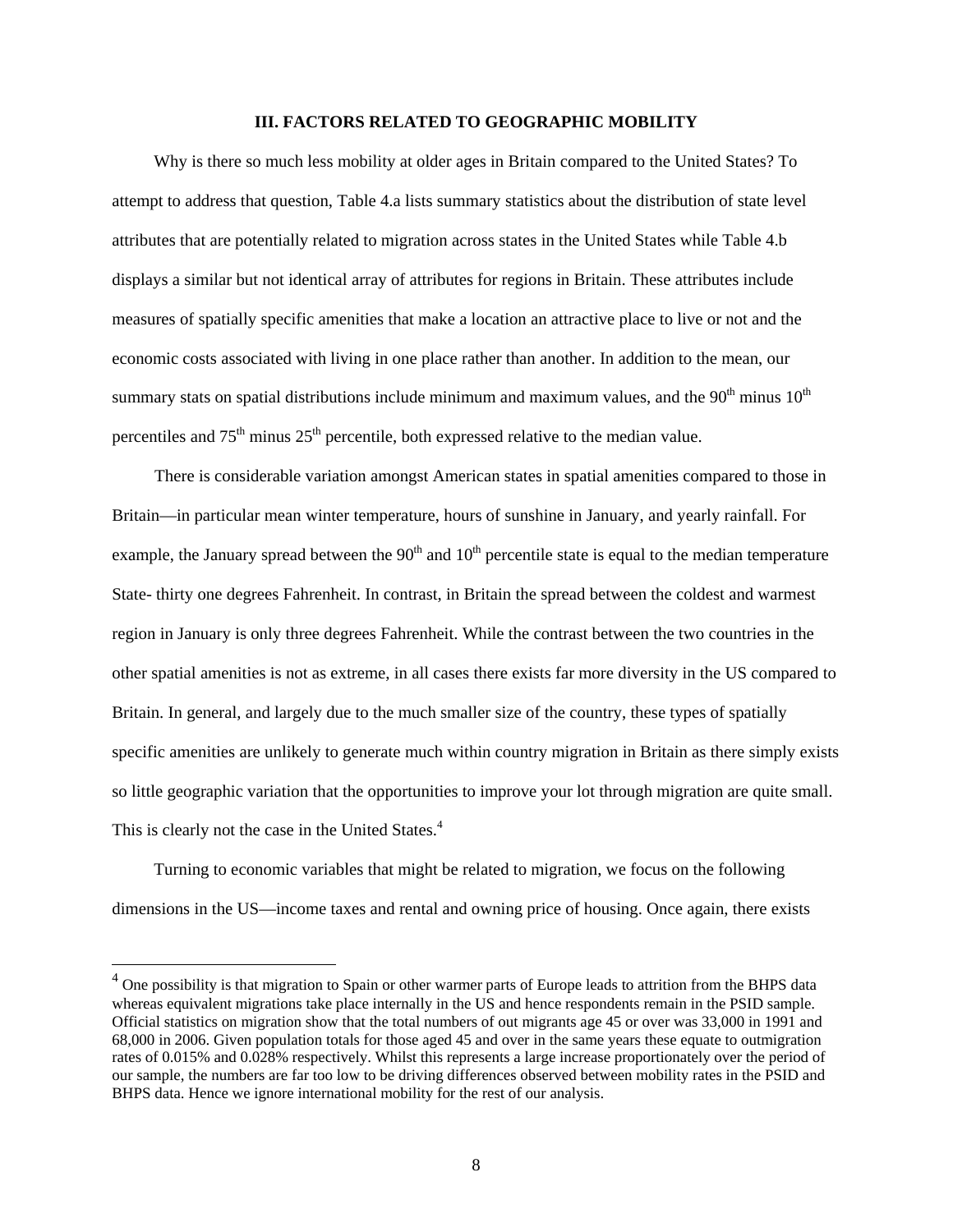considerable variability across American States especially compared to limited regional variation in Britain. Some of this is inherent in governance difference between the two countries in the fiscal role assigned to local government units compared to the central government. In the US, income taxes are set at both the individual state level and a common federal level and states and local communities can also access property, sales, and occasionally income taxes. In Britain, the only major tax set at the local level is the council tax. This tax was introduced in 1993 (its predecessor was the community charge or poll tax). It is paid by both renters and owners and the level is roughly related to the value of your home.

Since tax rates vary by income in the United States, we characterize the geographical distribution of taxes by a small set of average tax rates per state. These tax rates are computed at four real income levels in each year (\$20,000; \$40,000; \$60,000 and \$80,000) for each state using the NBER Taxsim program. A family is assigned the tax rate closest to their family income. Average tax rates are a more appropriate indicator of tax incentives than marginal tax rates in this case since location choices are discrete (see Diamond (1980) or Griffith and Devereux (1998)). Not surprisingly, average tax rates by state increase significantly with income. Evaluated at the mean, average tax rate at the highest income is 20%, four times that at the lowest income group—5% at the lowest income level. For mobility decisions, it is variation in average tax rates among states at a given income level that is relevant. For those with low incomes, variation in average tax rates across states is relatively small and thus provides little incentive for mobility. For example, the difference in average tax rate at the  $90<sup>th</sup>$  and  $10<sup>th</sup>$  percentile is only 2.5% in the lowest income group. Variation in average taxes does increase as income rises. Comparing the 90<sup>th</sup> to  $10<sup>th</sup>$  percentile, the difference in average taxes is 6 percentage points in the highest income group compared to 2.5 percentage points in the lowest income group.

Similarly, the average price per room whether computed as house price per room for owners or rental price per room for renters varies much more across American states than across British regions. Relative to the median, the spread between the  $90<sup>th</sup>$  and  $10<sup>th</sup>$  percentile in house price per room is 1.4 in the United States compared to 0.5 in Britain. Variation in rental prices shows a similar contrast between the countries. Using the same metric, relative to the median, the spread between the  $90<sup>th</sup>$  and  $10<sup>th</sup>$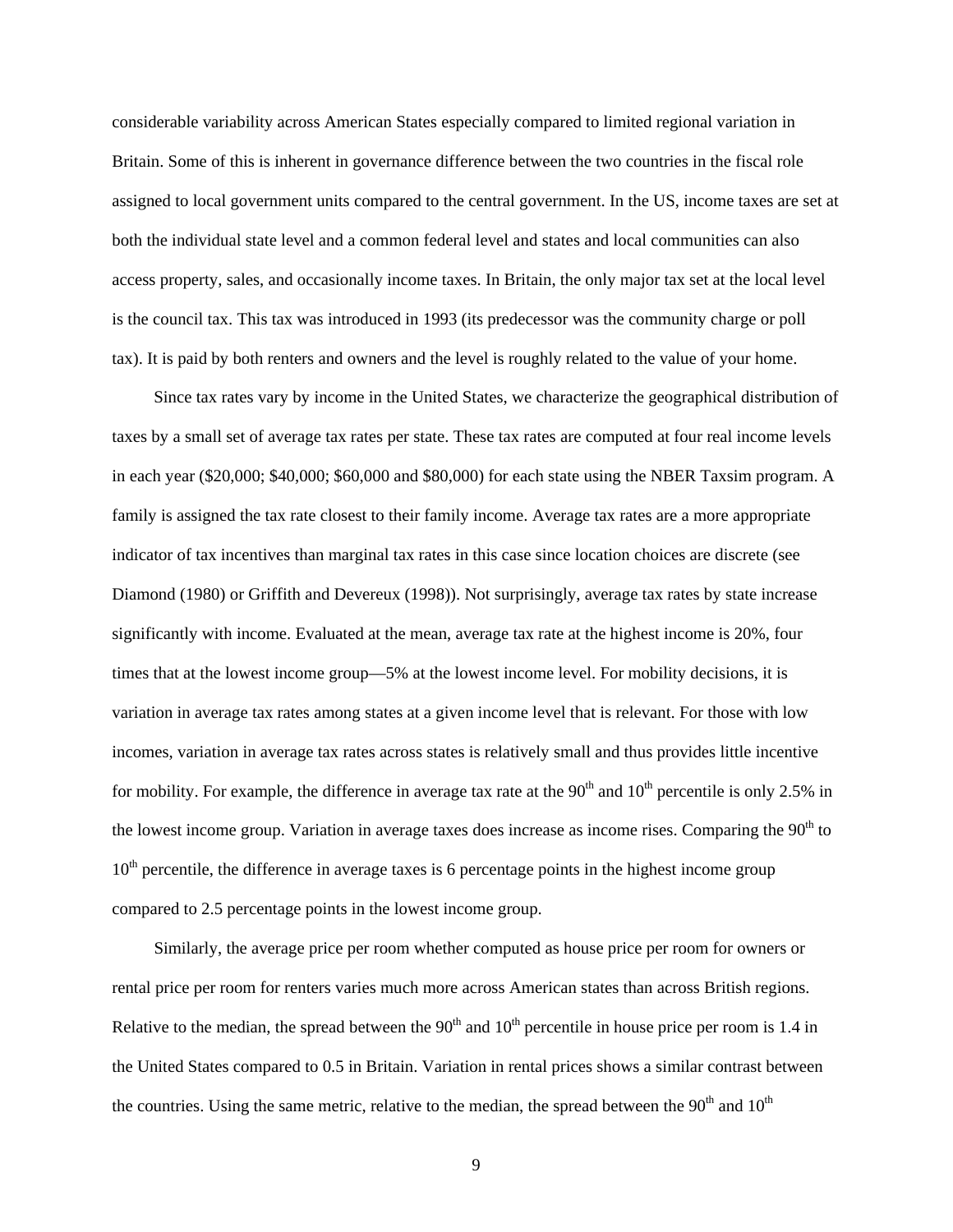percentile in rental price per room is 1.6 in the United States compared to 0.50 in Britain. These relative housing cost variations are a combination of the composition and quality of dwelling types and the cost of the area across the 50 US states or the 12 British regions.

The final row in Tables 4.a and 4.b captures a different aspect of geographic mobility by showing the fraction of rental homes that are subsidized in some way by government. There are two dimensions of subsidies that are recorded in the PSID—whether you live in a public housing project and whether a government subsidies part of the rent.<sup>5</sup> Families in subsidized housing may be more reluctant to move or less able to move whilst retaining their subsidy. In the United States in 1995, about one in four renters aged over 50 live in some form of public or subsidized housing but once again there is a great deal of variation across states in this proportion.

In Great Britain, subsidized and public rental accommodation makes up a much larger proportion of the rental market particularly for the over fifties. There are two main programs providing financial support for housing. Both are aimed exclusively at renters and are means tested. The first is a system of subsidized housing, often referred to as local authority, social or council housing.<sup>6</sup> Those who are allocated a property will pay a below-market rent and the landlord will be either the local authority or a housing association. Individuals who are entitled to such a property are placed on a waiting list until suitable accommodation becomes available.<sup>7</sup> Whilst entitlement to live in social housing is subject to a strict means test, once allocated a property, tenants can usually stay for life irrespective of any changes in circumstance.<sup>8</sup>

The second program of financial assistance for British renters is the housing benefit system which was introduced in the late 1980s. This is a substantial component of the British welfare system and is

 $\overline{a}$ 

<sup>&</sup>lt;sup>5</sup> Section 8 Rental Voucher Program increases affordable housing choices for very low-income households by allowing families to choose privately owned rental housing. The public housing authority (PHA) generally pays the landlord the difference between 30 percent of household income and the PHA-determined payment standard about 80 to 100 percent of the fair market rent (FMR). The rent must be reasonable. The household may choose a unit with a higher rent than the FMR and pay the landlord the difference or choose a lower cost unit and keep the difference. 6 For more detail of the system of social housing see http://sticerd.lse.ac.uk/dps/case/cr/CASEreport34.pdf. <sup>7</sup>

Typically waiting lists are long. Priority is given to groups who are deemed most in need, including households which include dependent children, pregnant women, and the mentally ill.

<sup>&</sup>lt;sup>8</sup> This system is currently under review.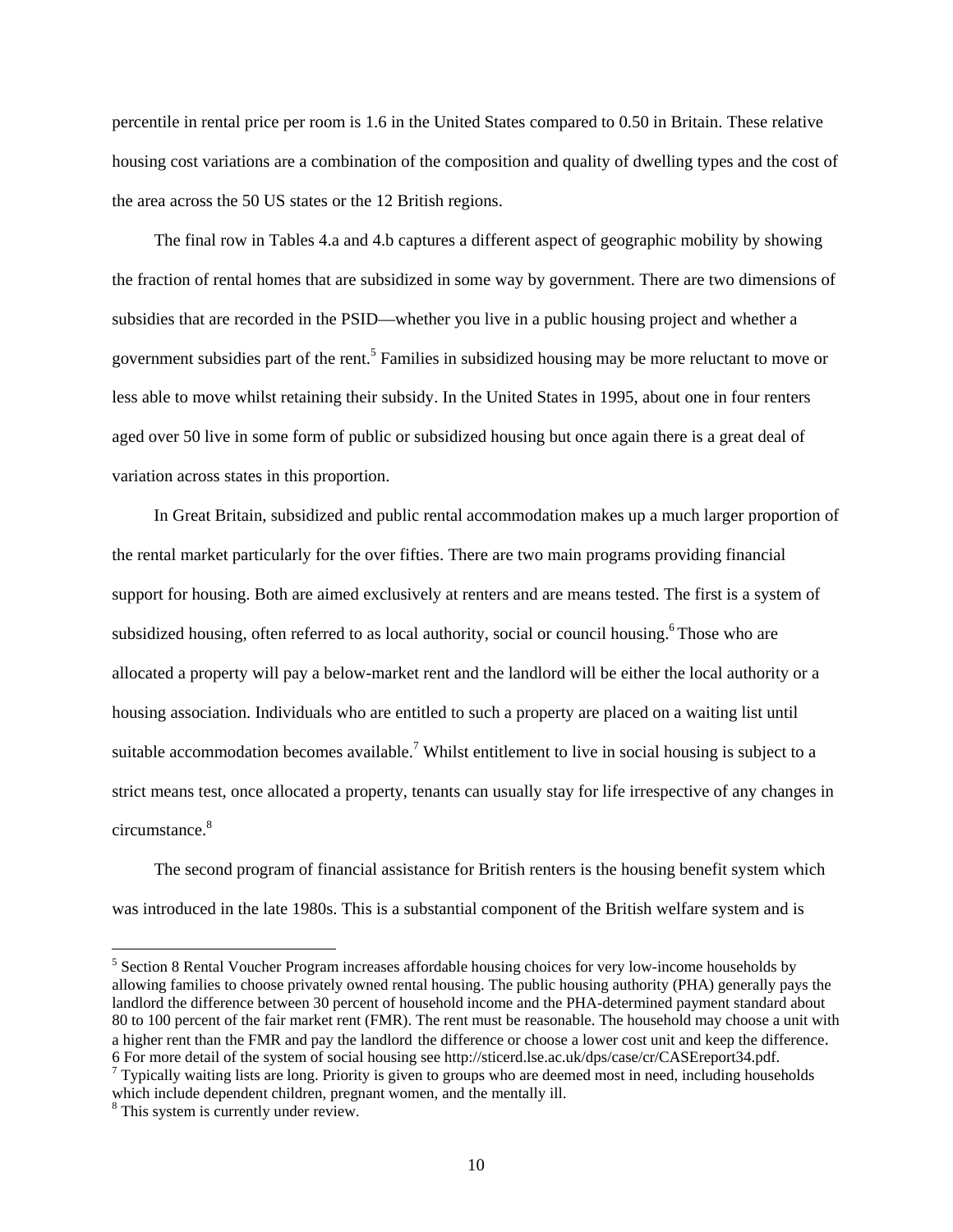simply a cash transfer from the government to the renter. It is not tied to a particular property but it is subject to a strict means test. The amount of benefit received is determined by personal circumstances and also the characteristics of the property (for example, whether the house is a reasonable size for the family). Housing benefit payments may fully cover the total amount of rent or may only partially do so. Social renters are also entitled to receive housing benefit if they pass the means test.

Table 4.b, which shows proportions of renters living in social housing, reveals that 81% of renters aged over fifty in Great Britain live in public rental accommodation (either local authority housing or housing association housing). The comparable fraction in the United States is only 27%. In Britain, there is little escape from the large role played by the public sector in the rental marker as this proportion varies from 60% to 90% across the regions. Of those living in social housing, around 50% also receive housing benefit (not shown in table).

 Social renters have a severely reduced incentive and ability to move or to downsize their property for several reasons. Even if a tenant's current circumstances means that they are still entitled to social housing, moving can be very difficult because of the shortage of social housing: existing tenants are treated in the same way as new applicants, so if they are not in a priority group they may not be allocated a different property. For those whose circumstances have changed in such a way that they would no longer be entitled to social housing if they were to reapply, there is a large incentive not to move as they may not be allocated a different property at all and may have to move into the private sector and pay full market rent.

 Receiving housing benefit may also reduce the incentive to downsize. For tenants who receive housing benefit that fully meets the cost of the rent, moving into smaller or cheaper accommodation would reduce their housing consumption and would have no offsetting reduction in cost. The disincentive to move is somewhat reduced for renters who receive housing benefit that only partially covers the rent, although it is still present. Whilst a reduction in housing consumption would lead to a reduction in housing costs, this might not be a one-for-one reduction due to the partial subsidy.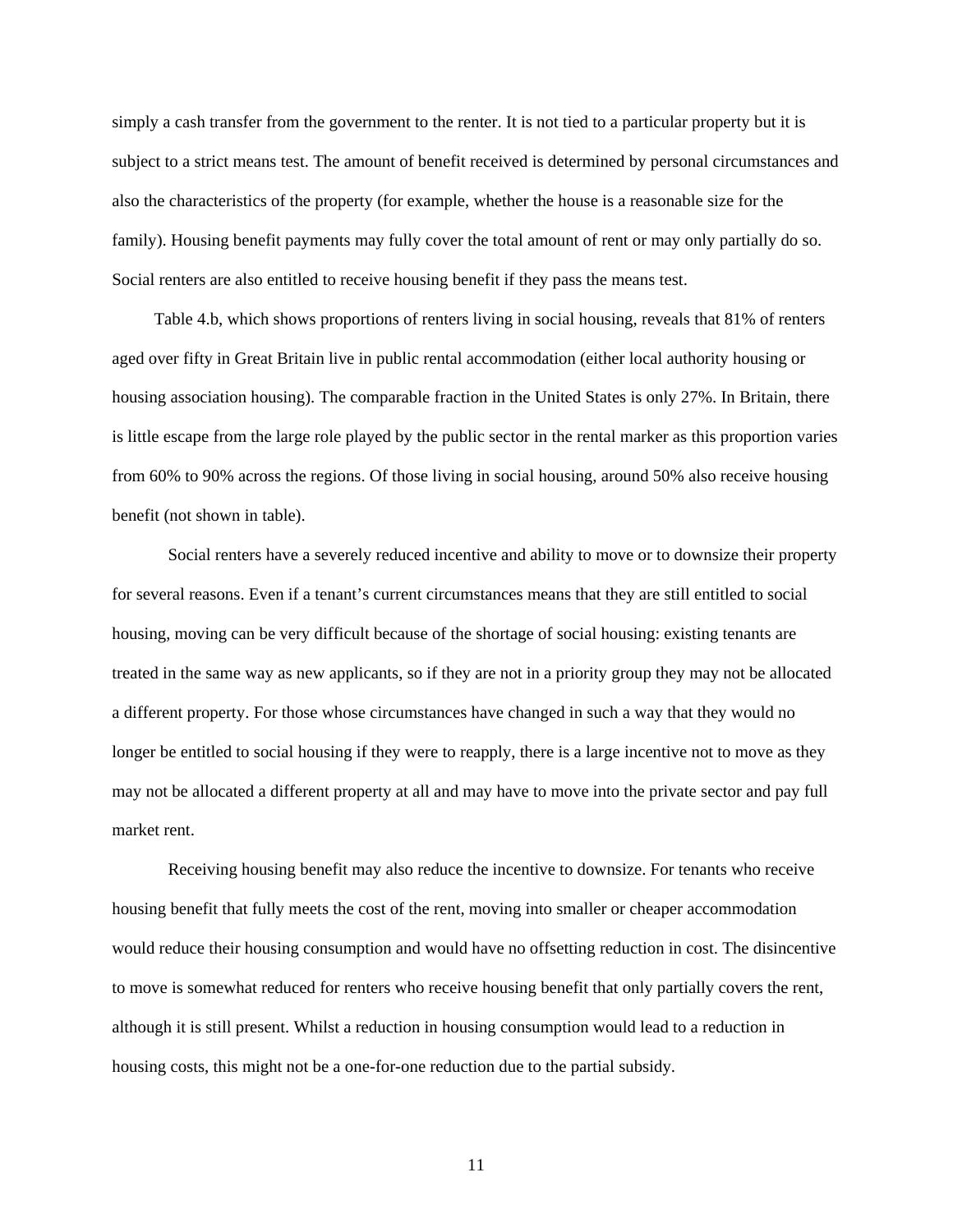Our multivariate analysis will control for both social renting and receipt of full or partial housing benefit subsidies. Table 5 highlights large mobility differences among British renters depending on whether they are a social or private renter and within these categories depending on the extent of the benefit subsidy. Social housing is highly correlated with mobility rates—37% of private renters move over a five-year period compared to only 16% of social renters. Among social renters, they least mobile are those who are receiving no social benefit and who presumably may have difficultly qualifying for a social flat if they moved. Care needs to be taken because there are many other differences across the various groups, not least in their average incomes. Hence further discussion will be left to the multivariate models of section four.

#### **3.1 Geographical mobility and the changes in amenities for movers**

Even when older householders remain home owners and stay in a home of about the same size, they can purchase improved spatial amenities and lower their costs of living by moving to places where amenities are better and/or costs are lower. Once one moves to a new place and leaves the old, one buys the entire package of amenities and economic costs and benefits of the new location compared to the old. It is possible that one may gain in one dimension (a more pleasant climate) at the expense of another (a more affordable place to live).

In this section, we summarize results obtained from our analysis of the change in spatial amenities and economic costs associated with mobility among HRS and BHPS respondents who are at least 50 years old. Due to data limitations, these amenities can only be measured at the region (in Britain) or state (in the United States) level even though there are differences in amenities and economic costs associated with within-region and within-state moves, especially in the United States. Since the desire for better amenities and lower costs may be age dependent, we include in all models a set of age dummies for the age intervals 50-59, 60-69, 70-79, and 80 plus. In these models the constant term is suppressed. The British data spans years 1991-2007 while the American data spans years 1969-2005.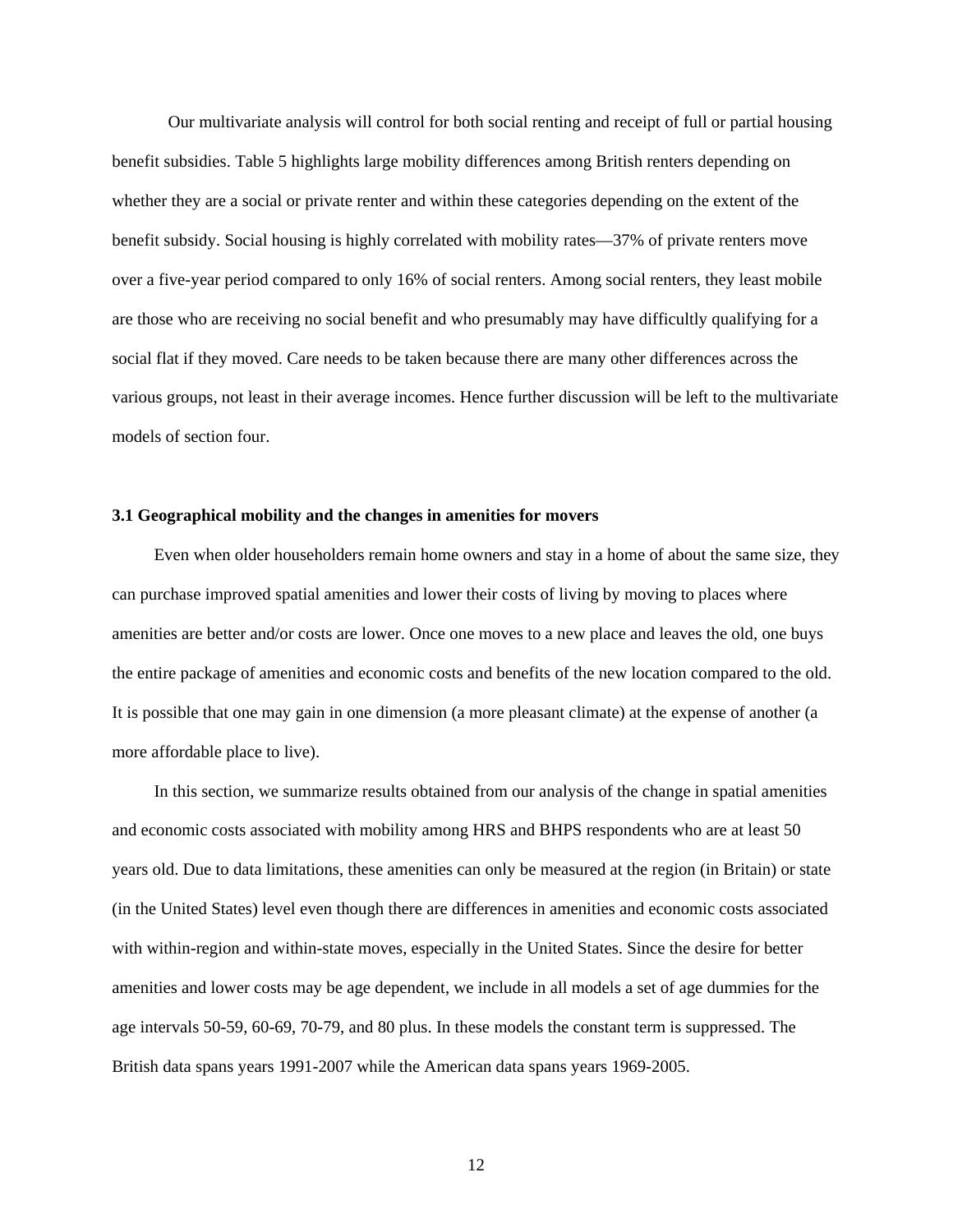In this analysis, our aim is simply to describe the nature of changes observed in the two datasets. However, due to the small number of moves observed, particularly across regions, in some country-age cells we want to be sure that any differences are statistically significant. Hence we estimated models with a discrete outcome—being either the change in amenity or economic cost associated with a move—and a set of categorical age dummies as explanatory variables. In addition, this allows us to make certain that our comparative results are not affected by secular trends given that the data in the two countries covers a different time period. We therefore include a dummy variable in the American models for the years 1991- 2005, which are the years where BHPS data are available. That dummy variable is never statistically significant.

Table 6 summarizes our results for spatial amenities. We will illustrate our format with mean January temperature. A positive number in this table indicates that the area that a person left was colder than the area to which they moved—that is, a household was purchasing some additional warmth in the winter. Most of the American numbers in Table 6 are positive, indicating that on average American movers are going to warmer winter climates. Buying additional warmth during winter months is more common among those under 70 years old and is particularly large among those who move during the retirement years. Among those 60 to 70 years old, when most retirement-related moves take place in the United States, American across state movers 'purchase' six and half degrees Fahrenheit warmer winter climates. This may well be an understatement given the absence of data within states on amenities. Especially around the retirement age span and given the size of some American states, movers may well be heading for the warmer, more pleasant areas of the State which often are in the southern most parts. Not only is the new location more pleasant, winter heating costs are presumably lower in the new locale.

For those above age 70, and particularly over age 80, Americans actually move to slightly colder winter climates indicating that moves at very old age may reflect quite different motives, such as being closer to relatives (moving back to where relatives live) when elderly parents become increasingly frail and dependent. Sample sizes are also much lower at these older ages, making the patterns more erratic.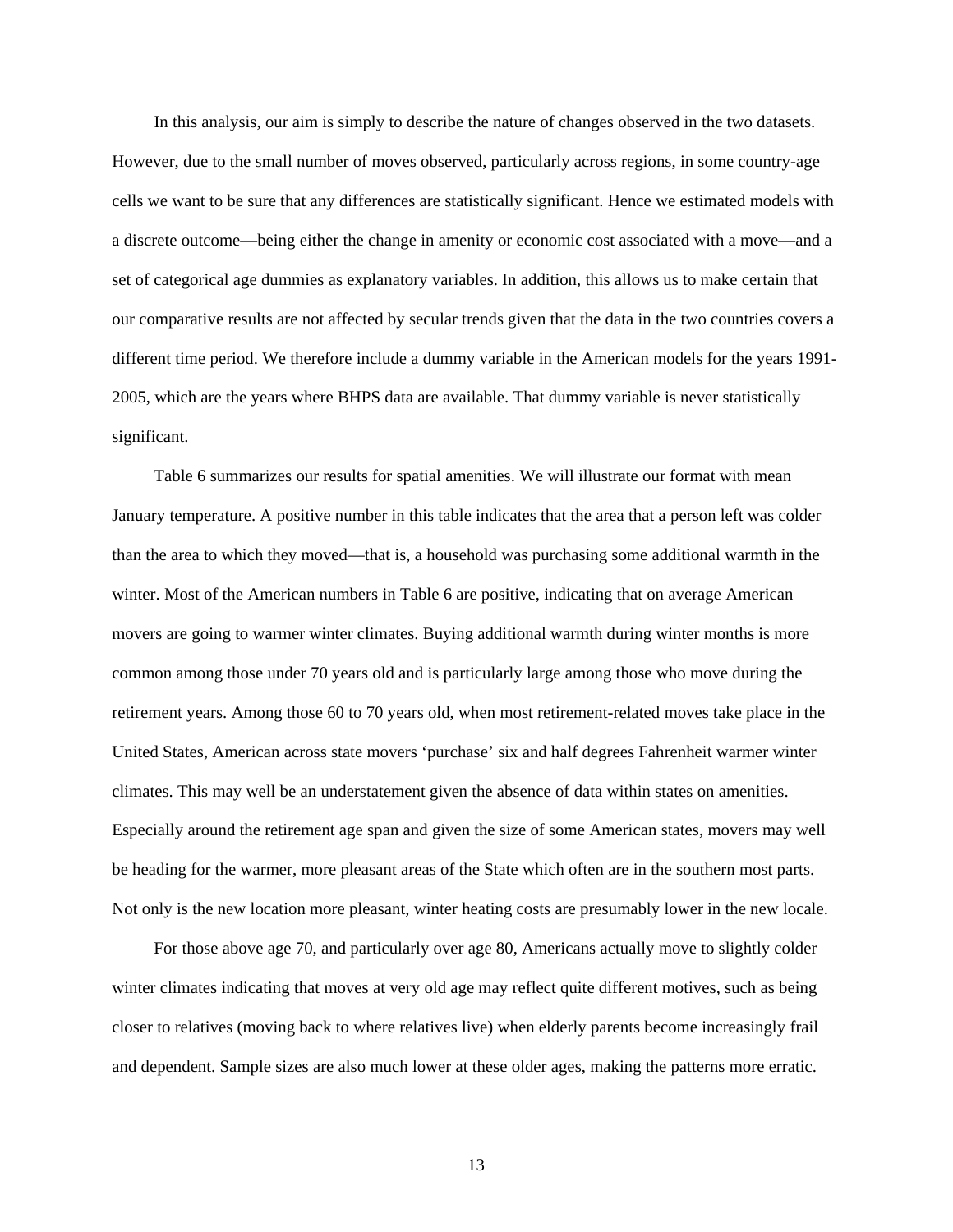Not surprisingly in light of the data presented above in Table 4.b about the lack of variability in spatial amenities, our estimated models for Britain show virtually no relation between a region's winter climate and the direction of a move. The estimated coefficients are never statistically significant and are as often negative as positive.

Rainfall does not appear to be an important amenity inducing across region or state migration. Annual rainfall generally tends not to be statistically significant. In the three cases where we do find an effect, those aged 60-69 in the US and 50-59 in Britain move towards slightly wetter climates, while those aged 80+ in Britain move away from such areas. Rainfall is a complicated amenity - while constant rain is not a desirable trait, hot dry summers (particularly in the US) are also associated with lower rainfall.

The other amenity that does appears to matter was hours of January sunshine.<sup>9</sup> American movers across states apparently not only desire warmth but also sunlight. For people who move across state, January sunlight hours increase by almost seventeen hours in the retirement age span and about nine hours for movers in their fifties or seventies. Once again, this pattern disappears among the elderly where there is no improved sunshine for those over 80. In Britain, our model shows that once again there is little opportunity for gain for the British in terms of sunshine achieved through migration. In fact, among those in their fifties the days become a bit darker when people in Britain moved across regions.

We next consider in Table 7 changes in costs associated with the move by comparing average state housing and rental prices per room of the new location compared to the previous one. To avoid confusion in the units associated with switching between owner and rental prices when the move involves a change in tenure, prices in the destination location reflect the same type of tenure of the location of origin. To illustrate, if the move was from owner to renter, we compare mean state housing (as opposed to rental) prices in the two locations. To eliminate the confounding effect of housing price inflation, we compare origin and destination housing prices in the wave prior to the actual move. In addition to

 $\overline{a}$ 

<sup>&</sup>lt;sup>9</sup> We examined two other amenities-June relative humidity and July temperature- but did not find an association with mobility.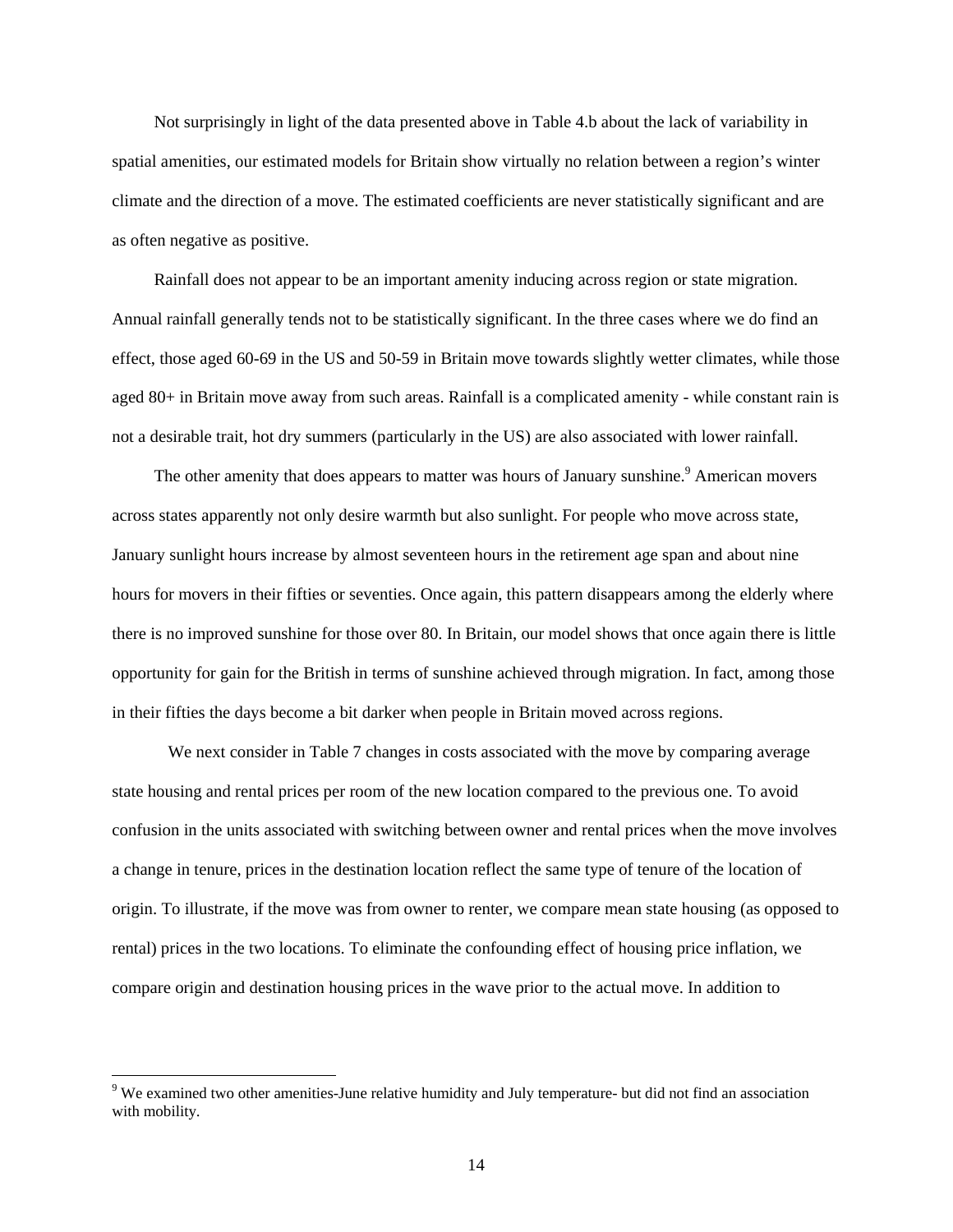modeling these changes in cost per room by tenure status at location or origin, we also estimate models separately by whether the transition was to an owner or rental status.

 In the US, homeowners in the retirement age span apparently move to less expensive places per room than those that they left, particularly when they remain owners. Owners who remain owners and who are moving across state boundaries are associated with average state costs about one thousand nine hundred dollars less per room. In contrast, there appears to be no real association with area specific costs per room among renters. Thus, holding the number of rooms constant, owners (but not renters) who migrate across state lines do appear to be moving to less expensive states.

 Similar to the US, it appears that when British owners move when they are less than seventy years old, they also on average move to a less expensive region. Essentially at these ages, people are moving from the city (expensive) to the country (cheaper). Almost all of this effect is associated with moves where the person remained a home owner. In contrast, British renters who move experience no statistically significant cost change per room.

 Especially in the United States, these location specific costs might include income or property tax changes which can vary considerably across states and localities. Property taxes are set at the local level in the United States so that they are outside the scope of our analysis. As described above, we computed average tax rates (combined federal and state) associated with a state for four different income levels with people assigned the income bracket closest to their actual income. Since taxes can change both due to a change in average income tax rates between the two locations or a change in income of the household, we evaluate the impact of changing taxes by holding income constant at the time of the move. By doing so, the pure impact of income tax rates can be isolated.

 Table 8 lists changes in income tax rates associated with a move. For Americans over age 50 but under age 70, average state and federal taxes are lower after the move. The changes are relatively small a little less than two percentage points. To some extent, the impact of income tax variation is undoubtedly understated in these computations due to the use of the only four income brackets to assign tax rates, it does not appear at present that this may not turn out to be a primary motive for migration in the pre-and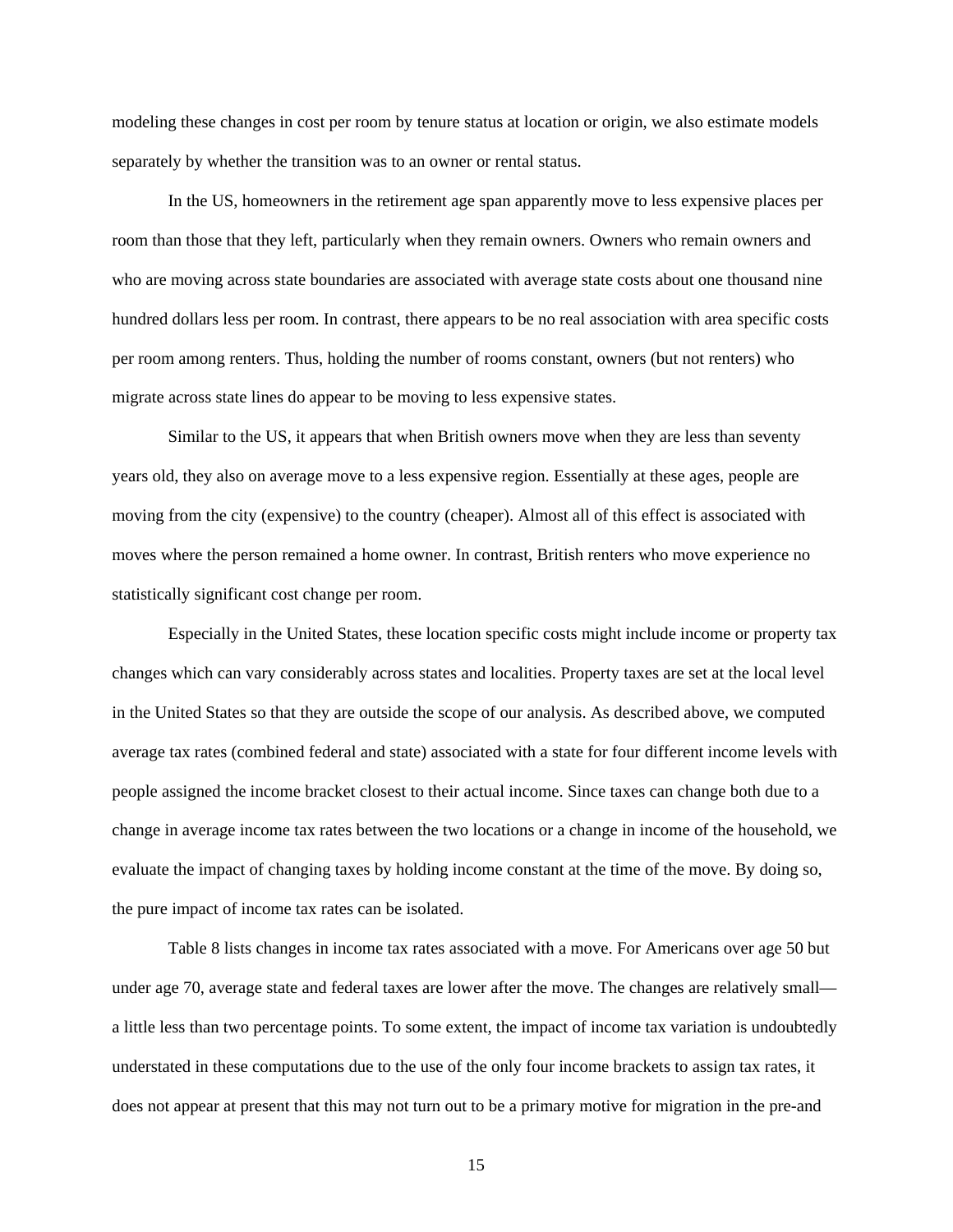post retirement years. Once again reflecting a pattern seen before, this pattern reverses after age 70 when economic factors apparently play less of a role in the migration decision.

 In sum then, how would we characterize mobility in terms of the overall cost implications for housing consumption? We know from Figures 1 and 2 that that Americans, and to a much less extent the British, tend to downsize during these ages so that when they move they select smaller homes which by itself would make them cheaper. This is true for both owners and renters. This downsizing alone would imply that less housing is being consumed and less is being spent on housing. For Americans and British homeowners, especially if they remain owners as most do and are less than seventy years old, the price per room is also lower in the new location compared to the old augmenting the lower expenditures on housing for across region and state moves.

#### **IV. MODELING MOBILITY AT OLDER AGES**

 In this section, we present our full empirical models of mobility at older ages in the US and Britain. Reflecting our discussions above, several factors hypothesized to be related to mobility at older ages are included in our analysis. These are conceptually organized into four groups—economic, family, location specific amenities, and institutional constraints- each of which potentially vary across our spatial units which will be States in the US and regions in Britain. Inter-state (or inter-region) migration is modeled separately from all moves.

Individual economic indicators in both countries include the ln of real annual family income and education. In the United States education is separated into three groups—13-16 years of schooling, 16 or more years of schooling with 12 or fewer years the reference group. In Britain, broadly comparable groups are constructed based on educational qualifications—the lowest education (reference) group are those with compulsory schooling only, the middle group has some post-compulsory schooling or vocational qualifications but less than a college degree, and the final group has college degrees or higher. The models also contain measures of individual values of baseline house value, the amount of home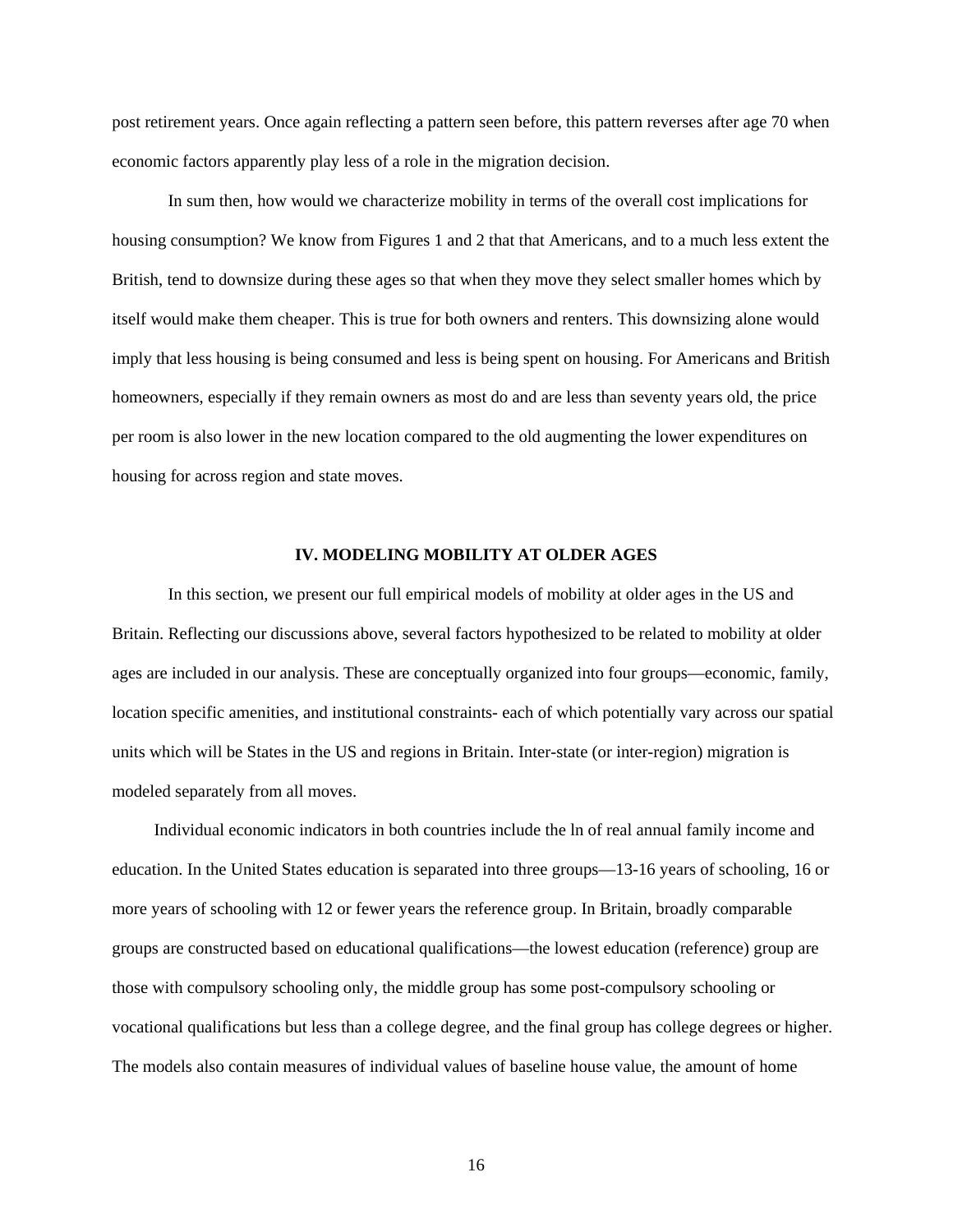equity (for home owners only), and the average amount of inflation adjusted financial assets in the  $family.<sup>10</sup>$ 

In addition to economic indicators measured at the individual level, our mobility models include measures of area specific housing costs—either mean rents per room (for renter models) or mean housing price per room (for the owner model). In the United States, we include a measure of the average income tax rates. As described above, these tax rates were computed based on year, state, and income of respondents.

The probability of moving may be related to work transitions especially those induced by retirement that take place at these ages. Therefore, a set of work transitions are entered into the models (work-no work, no work-work, no work-no work with work-work as the omitted category). All work variables are defined at the individual level but if the family unit is a couple, we include these work transitions for both partners.

 Family related forces include whether there were any demographic transitions in the household in terms of marital status, whether any children are at home, and the number of people in the household. More specifically, all models have the following sets of demographic variables—a quadratic in age, the change in the number of people living in the house, three marital status transitions (married-single, singlemarried, single-single with married-married as the omitted group), and children living at home transitions (kids-no kids, no kids-kids, no kids-no kids with kids-kids as the omitted group<sup>11</sup>). The marital and child transition indicators tell us, conditional on changes in number of residents, whether changes in the type of resident living in the home matters.

 $\overline{a}$ 

 $10$  In the PSID and BHPS, information on assets is collected every five years so financial assets cannot be a time varying variable. We average financial assets (inflation adjusted) over the panel waves of the data and use that as our index of the financial liquidity of the family. For the BHPS, changes to question wording between 1995 and 2000 led to issues of comparability across waves. For this reason, we average financial assets across the two waves of data for which we have a strictly comparable measure (2000 and 2005). We include a dummy variable which controls for observations with missing wealth (the coefficient is not reported in Tables 9-12).

<sup>&</sup>lt;sup>11</sup> For Britain, due to lack of observations in "no kids – kids" group, it is combined with "no kids-no kids" group.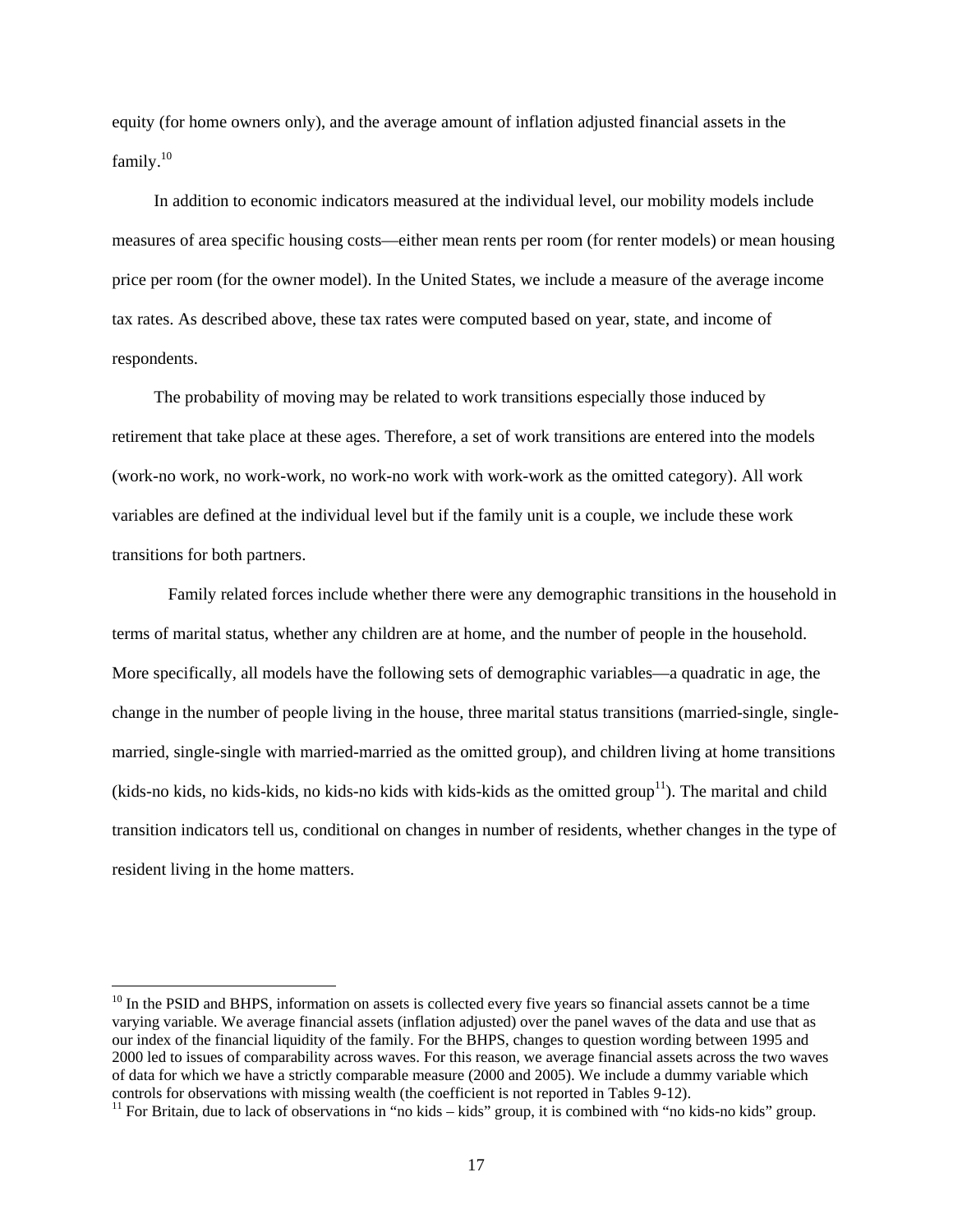While neither PSID nor BHPS have extensive measures of health, they do measure health status along the standard five point scale-excellent, very good, good, fair, and poor.<sup>12</sup> Using this information, we construct two variables about health change between the waves of the panel- whether your general health status improved and whether your general health status got worse. The reference group is that your health status remained the same.

 Based on our results above, our amenity measure is mean temperature in January. Institutional factors are meant to capture institutional arrangements in the two countries that may promote or inhibit mobility at older ages particularly among renters—whether one lives in public or subsidized housing (in the US) or in council housing in Britain. All area specific variables are interacted with age being at least 70 to gauge whether the influence of such factors vary with age.

Data used for estimation are based on a sample of individuals ages 50 and more using the PSID for the US (years 1968-2005) and the BHPS for Britain (years 1991-2007.)<sup>13</sup> Separate models were estimated for owners and renters and all models include a linear time trend. Tables 9 and 11 (for owners) and Tables 10 and 12 (for renters) list estimated coefficients and associated z statistics obtained from OLS models of three types of migration decisions in the US and Britain—the probability of changing residence (regardless of destination), the probability of moving across a state or region boundary, and the conditional probability of moving across a state or region boundary given that you relocate. All decisions are modeled over a one year time frame.

If we examine first the set of transition variables included in the model for the US (marriage, kids, and work), the stable no transition reference group (married-married, kids-kids, and work-work) is generally the one least associated with mobility for both owners and renters alike. The transition into marriage generates the highest probability of a move, both within and across state moves. For Britain, a very similar pattern is found in that the most stable reference group is generally least likely to move, but the impacts of the marital transitions on mobility are typically quite smaller.

 $\overline{a}$ 

 $12$  The BHPS question asks about health status relative to others of your own age.

<sup>&</sup>lt;sup>13</sup> Although BHPS sample began in 1991, data on house value was only collected for those who were interviewed at a new address in 1992. Since our models are based on differences, we effectively have data starting in 1993.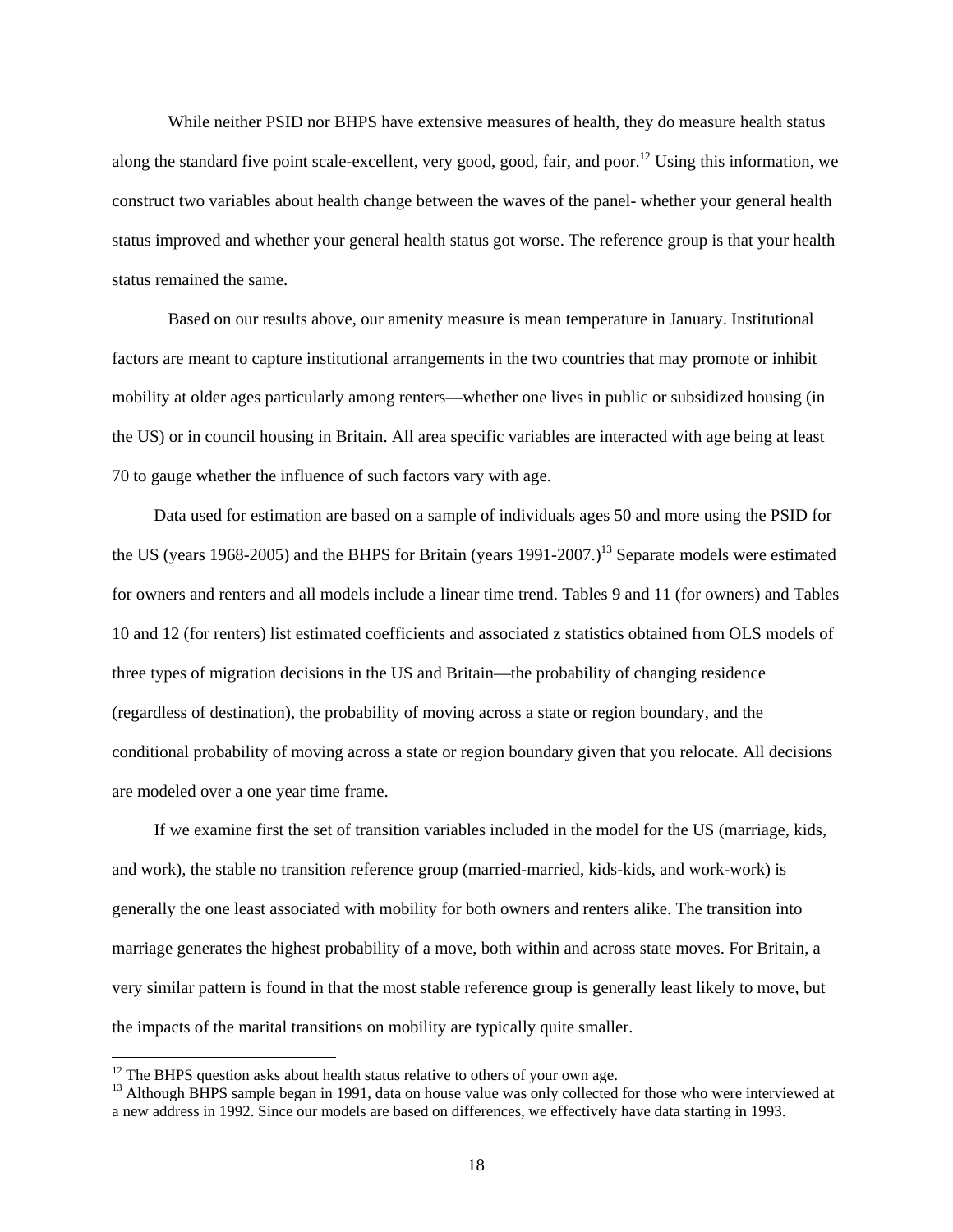All 'kids' transitions motivate additional mobility both within and across states for renters and owners alike in the US. Especially for owners, the transition from no kids to kids in the home is associated with a move across states and for higher induced mobility (compared to the other types of kids transitions) for renters. This is most likely due to parents moving to their child's home and place of residence as they get older. The effect of these children transitions is once again similar in Britain but not as pronounced.

Work transitions also generate mobility both within and across states for both renters and owners in the US and in Britain. This is the case for one's own work transition and those of one's spouse or partner. The transition from work to non-work by either partner, which in this age group is most likely associated with retirement, induces households to move across state and region boundaries, presumably as the link between place of work and place of residence is broken. We find little systematic association of changes in health with mobility in either country although it is important to remember that the measurement of health is not a strength of either the PSID or BHPS.

We next describe estimated impacts of economic variables. Several dimensions of economic resources are measured, including household income, education, house value and home equity among home owners, and average financial wealth holdings. In the United States, statistically significant positive effects on the probability of moving are estimated for education and income, and higher incomes and more schooling are also more likely to generate inter-states moves in the US. Given the phase of the lifecycle we are examining, income is mostly not a proxy for job market opportunities in alternative labor markets. Instead these income effects are more likely to capture the ability to finance moves or to purchase amenities associated with localities that are no longer tied to jobs.

While average financial assets among American home-owners do not appear to be related to within State moves, more financial assets discourage across state moves. One interpretation may be that homeowners with little financial liquidity (controlling for net equity in their home), relocate in order to achieve greater financial liquidity. We find the same effect for across region moves of home owners in Britain and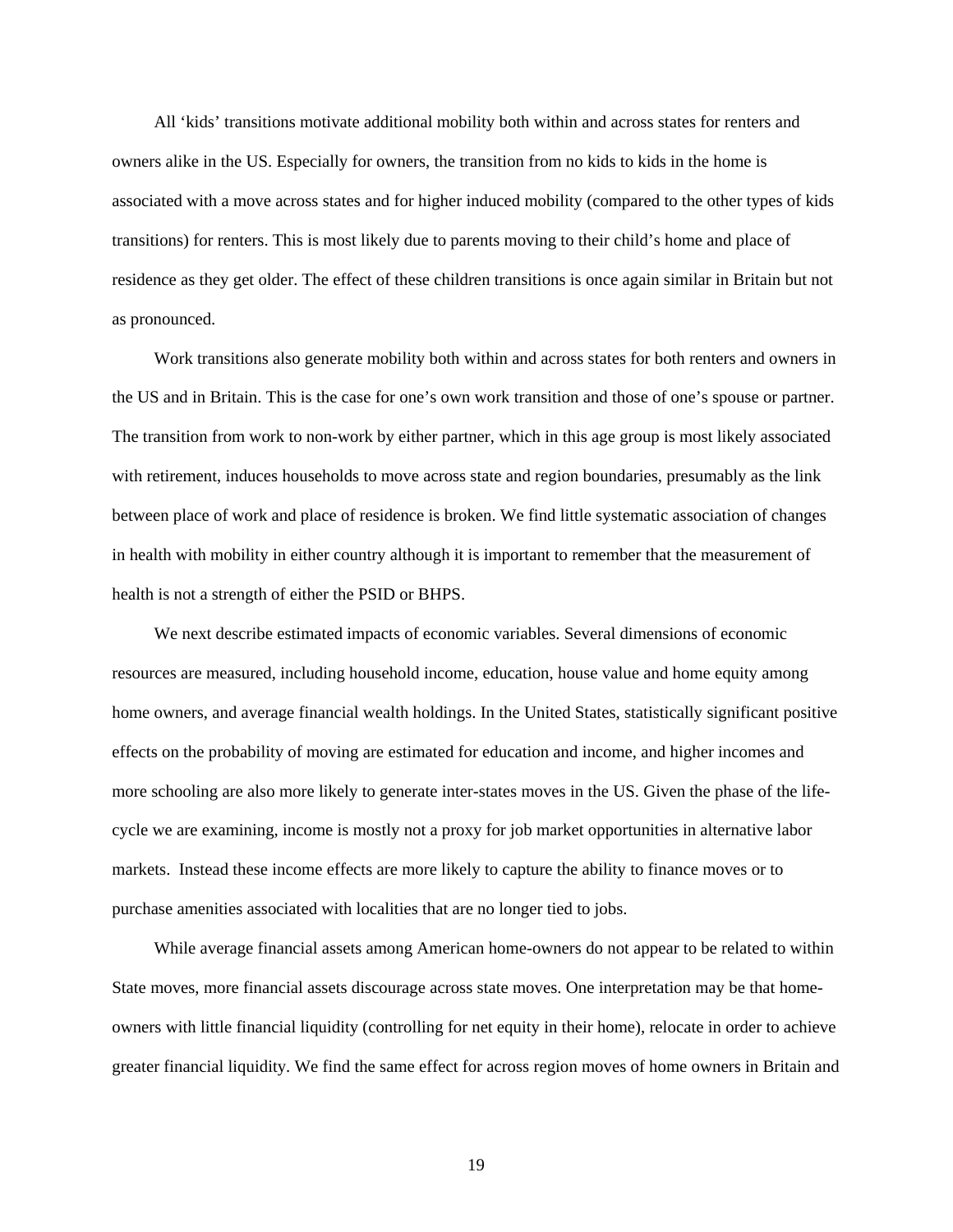in both countries this effect is mitigated among older people. Greater financial assets encourage renter mobility in the United States but have no association with mobility in Britain.

In Britain, economic status variables—schooling and income—are far less important for mobility outcomes than in the US. We find a significant positive effect of education on the probability of moving but only for renters. There is no income effect on the probability of moving, either unconditionally or conditionally, for owners or renters alike.

Conditional on being a homeowner, mobility rises with the value of the house but declines with home equity when both variables are in the model both in the US and Britain. One interpretation of the home value effect (in addition to a normal income effect) is that as the value of home goes up people are consuming a lot of housing relative to their income, inducing them to want to downsize their house. Conditional of the value of house, an increase in home equity is equivalent to a reduction in the stock and flow of mortgage payments, which makes it less likely that people move to reduce those payments. In both countries, these house value variables do not affect whether or not the move is inter or intra-state (with the exception of a possible positive effect of ln house value on probability of moving regions in Britain).

There are several indicators of the economic costs associated with living in one's current location average income tax rate (US only), council tax rate,  $14 \cos$  cost of housing per room (house price per room for owners and rental price per room for renters), and the fraction of rental residents of that state who live in public or subsidized housing. Based on transitions tables discussed above, all variables are interacted with whether the respondent was 70 years old or older.

Among owners, higher state or region wide cost per room encourages additional mobility and makes it more likely that the move is across states in the United States or regions in Britain. These effects become smaller in Britain and for those over 70 years old. Among renters in both countries these effects

 $\overline{a}$ 

<sup>&</sup>lt;sup>14</sup> In Britain we also include a dummy variable to capture the years 1991 and 1992 where the poll tax regime was in place.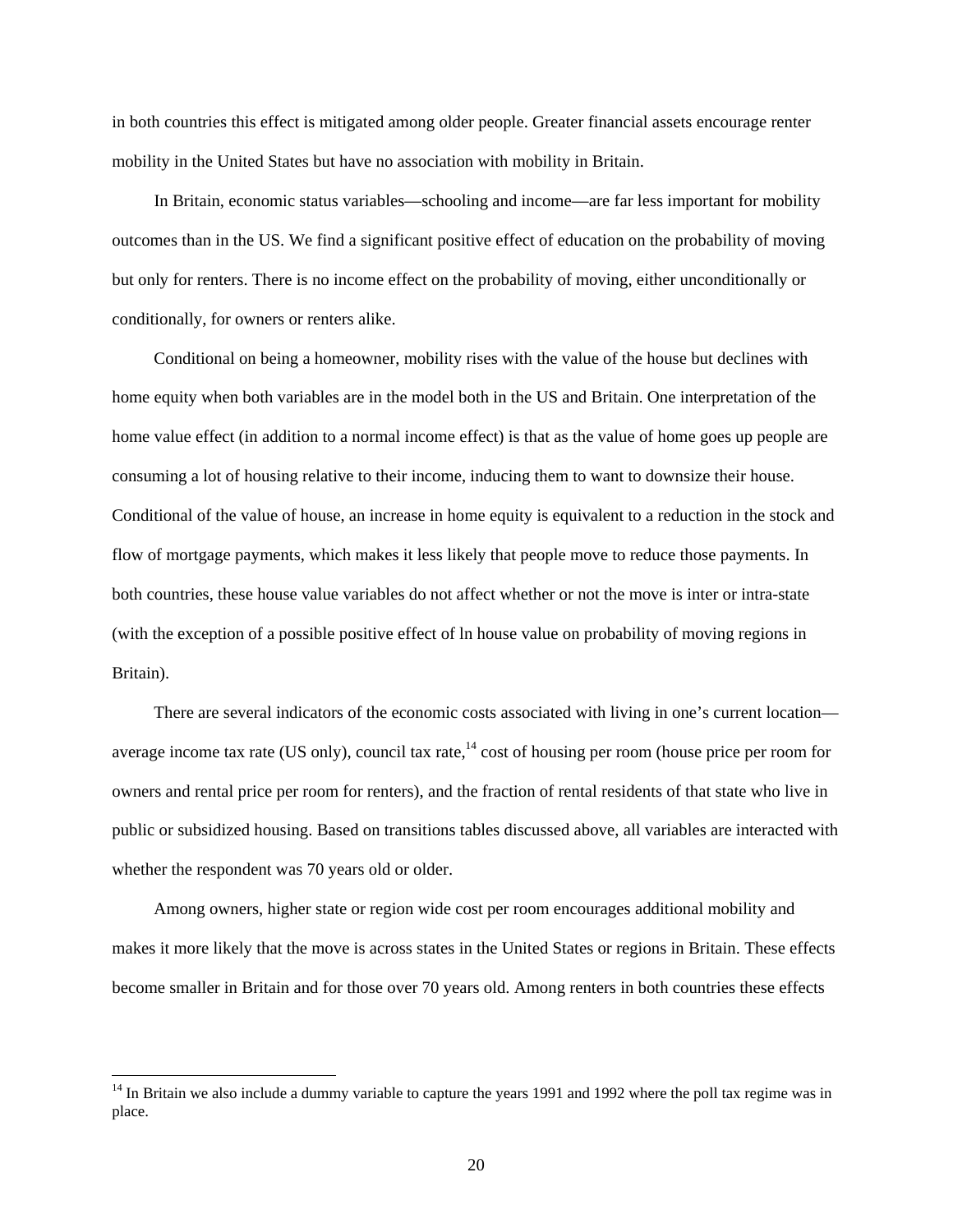are weaker with the only statistically significant effect being that high rental costs per room encourage mobility across regions among British renters.

Conditional on moving, a high income tax in the origin state encourages additional across state mobility among owners. Renters in high tax states are discouraged from moving, although once again if they do move it will be across state.

Finally, a larger fraction of state rental units in public or subsidized housing discourages mobility in the US, although this effect is quite small. In Britain, for owners, the fraction living in public housing (local authority housing) in a region has a negative effect on the probability of moving. For renters, the proportion living in public housing in the region also discourages mobility, but it has a positive effect on the probability of moving region both unconditionally and conditionally. When an area is dominated by public housing which is often characterized by long queues, it may be very difficult to find alternative rental properties unless one is willing to move from the region.

Given our previous discussion about the possible effect of housing benefit and social renting on mobility, we also include individual level dummies in the rental models to indicate whether the individual is a Local Authority renter or a housing benefit recipient at either the full 100% rate or a partial rate. It is possible (and indeed common) for individuals to live in local authority housing *and* receive housing benefit. The mobility effect of receiving housing benefit in the private sector may be different (where the effect on mobility may be smaller, particularly for those receiving partial housing benefit), so we also include interactions of receipt of housing benefit and being a Local Authority (LA) renter.

Looking first at the effect of being an LA renter on mobility we can see that, as expected, being a social renter is strongly negatively associated with moving both within and across regions. This effect is mitigated to some extent if the social renter also receives a 100% housing benefit or a partial housing benefit. Recipients of such housing benefits typically have low current incomes and would have less difficulty qualifying for social council housing in another place if they did move. For renters in the private sector, receiving 100% housing benefit discourages mobility overall, but encourages cross-region mobility. Those receiving 100% housing benefit have no incentive to downsize as they will be consuming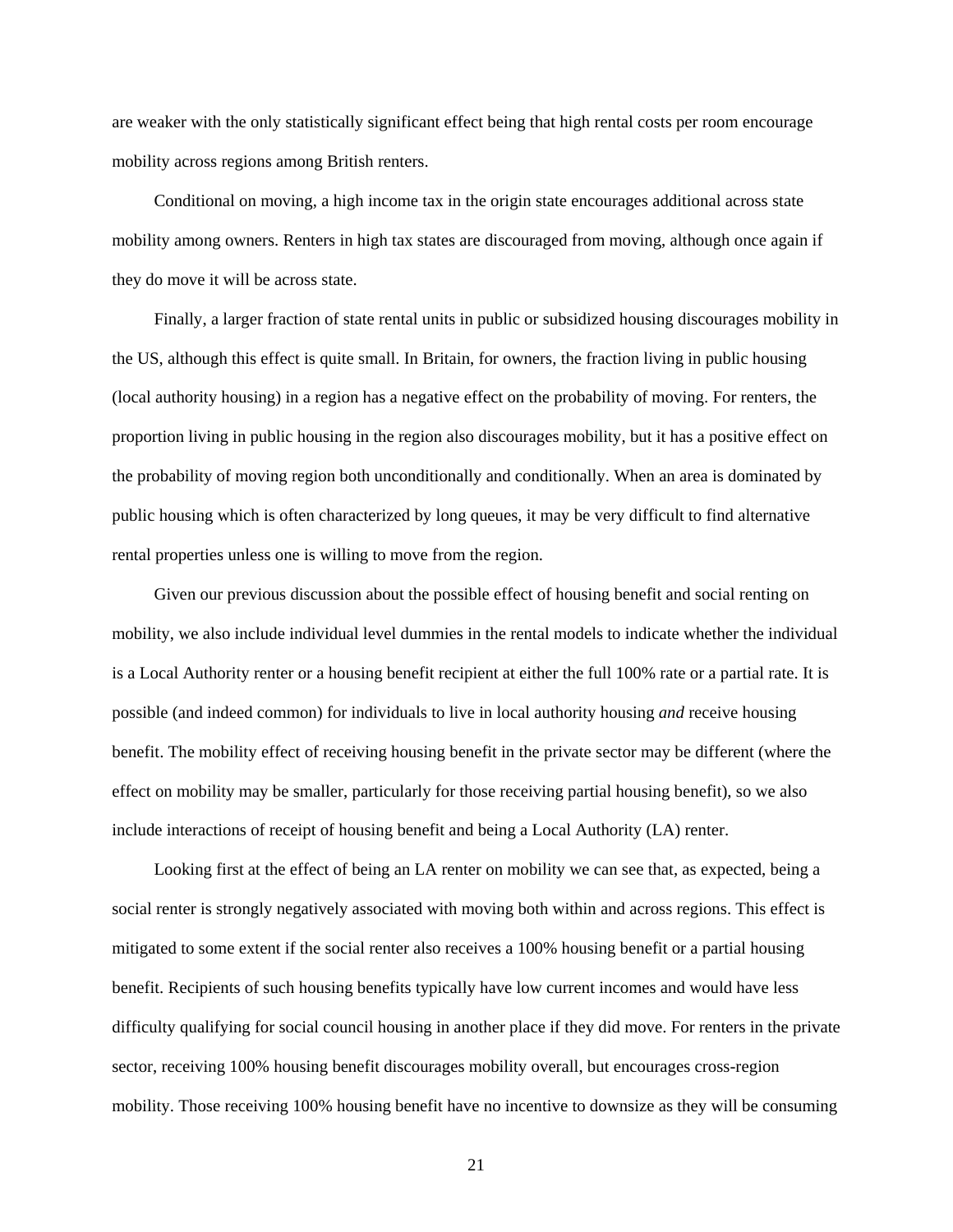less housing with no offsetting reduction in cost. This would explain the negative effect on overall mobility. Private market rental coupled with receipt of partial housing benefit is not statistically significantly associated with differential mobility, which accords with our earlier discussion that the negative incentive to downsize is much less when rent is only partially covered by housing benefit.

The estimated impacts of amenity variables are more mixed, with only the January temperature measure indicating consistent results. In the US higher January temperature deters mobility across states, but only for those less than 70, with much stronger effects for owners than for renters. For moves which do not go across state boundaries, higher January temperature actually encourages mobility for renters and owners alike. As expected, these temperature-related effects are much weaker in Britain.

#### **V. CONCLUSION**

Housing wealth is a major component of individual retirement resources, and the dynamics of housing wealth trajectories at older ages are not well understood. But housing is also durable good providing, for homeowners at least, consumption services both contemporaneously and in the future. Consequently wealth trajectories need to be analyzed somewhat differently to other forms of wealth where one might naturally expect individuals to run down their wealth as they age in order to finance consumption in retirement.

 When looking at trajectories of housing consumption (as measured by number of rooms) or housing wealth, differences between the US and Britain are driven not so much by differences in behavior of movers, but by differences in proportions of households who move. In this paper, we have investigated possible causes of these mobility differences, whether these be constraints in terms of the possible improvements that could be had by moving (in terms of climate etc.) or disincentives to move that may be inherent in the various national and state-level economic institutions.

We found a role for geographic, demographic, economic, and social factors that was surprisingly consistent across countries. In each case, the magnitude of the underlying variation in factors within each country leads to less housing mobility in Britain than the US. For example, whilst subsidized housing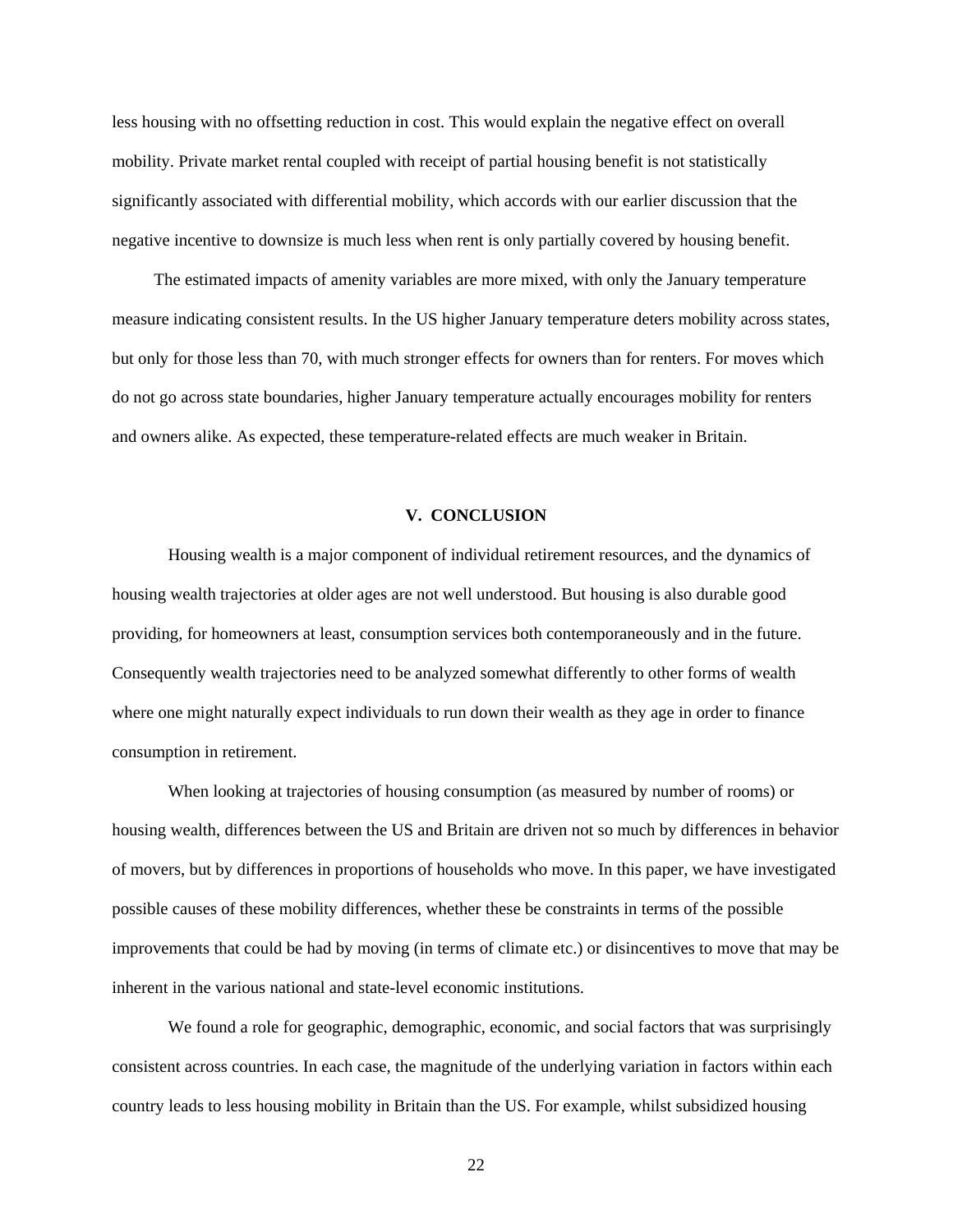disincentivizes mobility in both countries, the higher proportion of subsidized renters in Britain (combined with a greater marginal effect of subsidized renting on mobility) leads to considerably less mobility in Britain. Similarly, while living in a colder or darker region leads to more mobility at older ages in both countries. The fact that regions differ by only one or two degrees (or one or two hours of sunshine) in Britain again leads to less mobility for older British households than for their American counterparts where state climate variation is much larger.

 One obvious omission from our analysis is a measure of geographical proximity to other members of the family, and in particular children and grandchildren. While we do not have information on this in the individual level data we use in our analysis, the international differences are likely to be such that this would be in line with other effects we find. There is less geographical mobility at younger ages in Britain than there is in the US, and thus older adults are already closer to their families and their children's families in their working years. Hence if geographical proximity to family is a motivation for mobility at older ages, then it is likely to lead to more mobility in the US than in Britain.

 There are likely to be important consequences of our analysis for understanding consumption trajectories at older ages. First, it suggests that in order to understand total consumption trajectories at older ages, one needs to first understand constraints placed on housing and location choices and various disincentives to housing mobility that might be in place. The institutional constraints on mobility, especially in Britain, imply relatively flat housing consumption profiles at older ages. Hence mobility choices, constraints, and outcomes may have knock-on effects to non-housing consumption either indirectly through the budget constraint (in the case that preferences are such that non-housing consumption is separable from housing) or even directly (when preferences are non-separable). Understanding consumption and wealth trajectories at older ages is important for policy purposes and provides a possible test of the life-cycle model.

 As an initial investigation into the potential for these impacts on non-housing consumption, Figure 3 plots the percent change in non-housing expenditures after age 50 in Great Britain and the United States. To calculate these non-housing expenditure profiles we used successive cross sections from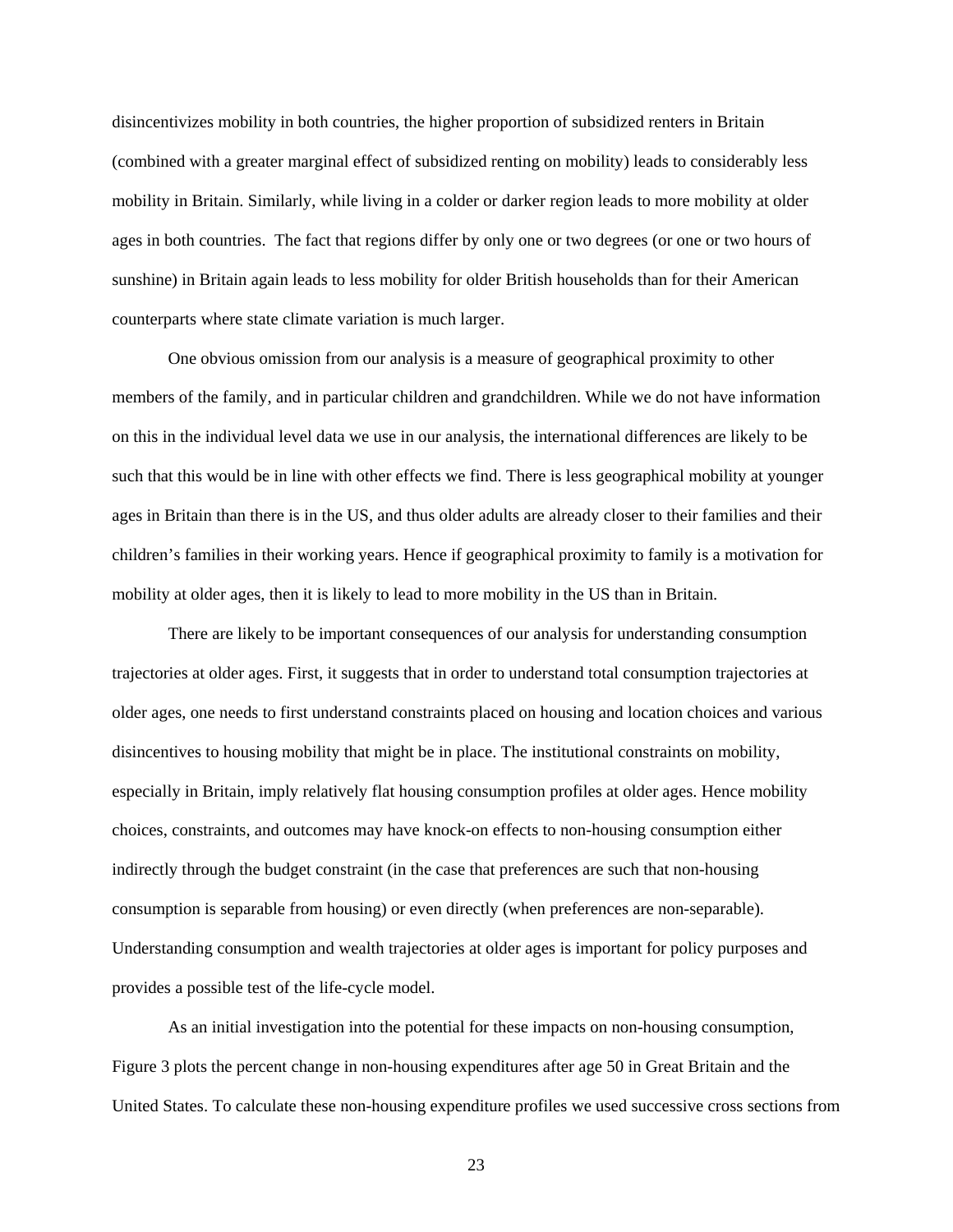the two best consumption micro-data sets in both countries—the Consumer Expenditure Survey (CEX) in the United States, and the Family Expenditure Survey (FES) in Britain over the period 1987-2007. We select the cohort aged 55-59 in 1987 (i.e., those born between 1928 and 1932) in each country and plot average non-housing expenditures against age as successive random samples of that cohort are interviewed in successive years of the relevant surveys. In both countries, these changes are normalized to zero at age 50. The Figure demonstrates clearly that non-housing expenditures fall much faster with age for this cohort in Britain than they do in the United States. Of course, there are other institutional differences between the countries at older ages, especially regarding the much greater subsidies to medical expenditures in Britain that would need to be taken into account in a fuller analysis. Nevertheless, the Figure does suggest that there may be important implications of differential housing mobility in the two countries—especially as induced by their differing institutional subsidies and frictions—for other central economic behaviors that are worthy of future research.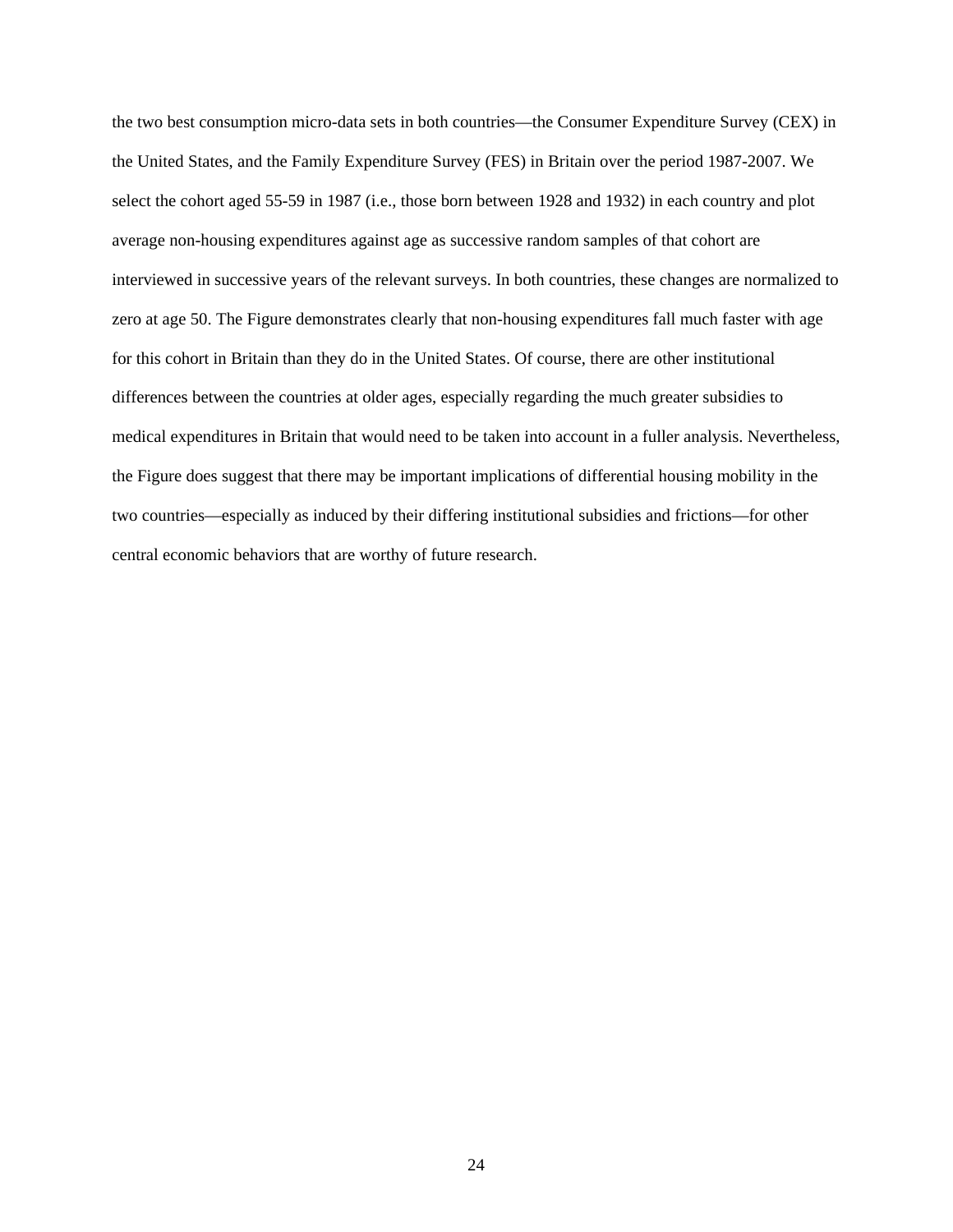#### **References**

- Banks, J., Blundell, R. and Smith, J. P. (2003). Financial wealth inequality in the United States and Great Britain. *Journal of Human Resources*, 38, 241-79.
- Banks, J., Blundell, R., Oldfield, Z. and Smith, J. P. (2010). Housing price volatility and downsizing in later life. In D. A. Wise (ed.), *Research Findings in the Economics of Aging*. Chicago: University of Chicago Press, 337-86.
- Becketti, S., Gould, W., Lillard, L. and Welch, F. (1988). The Panel Study of Income Dynamics after fourteen years: An evaluation. *Journal of Labor Economics*, 6, 472-92.
- Diamond, P. (1980). Income taxation with fixed hours or work. *Journal of Public Economics* 13, 101-10.
- Disney, R., Henley, A. and Stears, G. (2002). Housing costs, house price shocks and savings behaviour among older households in Britain. *Regional Science and Urban Economics*, 32, 607-25.
- Fitzgerald J., Gottschalk, P. and Moffitt, R. (1998). An analysis of sample attrition in panel data: The Michigan Panel Study of Income Dynamics. *Journal of Human Resources*, 33, 251-99.
- Griffith, R. and Devereux, M. (1998). Taxes and the location of production: Evidence from a panel of multinationals, *Journal of Public Economics*, 3, 335-67.
- Merrill, S. R. (1984). Home equity and the elderly. In H. Aaron and G. Burtless (eds.), *Retirement and Economic Behavior*. Washington DC: The Brookings Institution.
- Sheiner, L. and Weil, D. (1992). The Housing Wealth of the Aged. National Bureau of Economic Research Working Paper No. 4115.
- Venti, S. and Wise, D. (2001). Aging and housing equity: Another look. In D. A. Wise (ed), *Perspectives on the Economics of Ageing*. Chicago: Chicago University Press, 127-80.
- Venti, S. F. and Wise, D. A. (1989). Aging, moving and housing wealth. In D. A. Wise (ed.), *The Economics of Aging*. Chicago: University of Chicago Press.
- Venti, S. F. and Wise, D. A. (1990). But they don't want to reduce housing equity. In D. A. Wise (ed.), *Issues in the Economics of Aging*. Chicago: University of Chicago Press.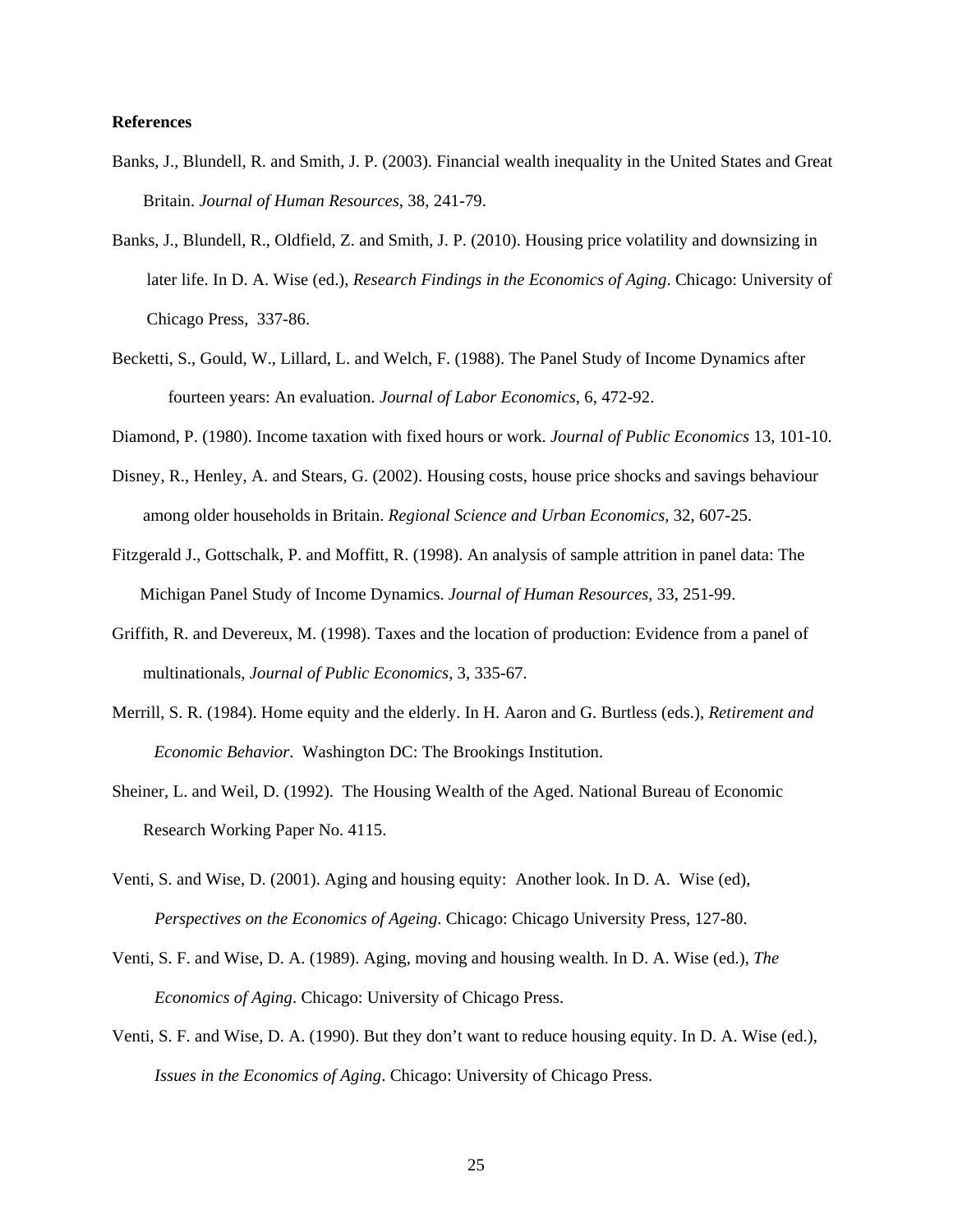|        |       | <b>United States</b> |       |       |             |
|--------|-------|----------------------|-------|-------|-------------|
|        | 50-59 | 60-69                | 70-79 | $80+$ | Total $50+$ |
| Owner  | 83.6  | 87.6                 | 82.9  | 63.1  | 82.6        |
| Renter | 14.6  | 10.9                 | 14.2  | 30.1  | 15.0        |
| Other  | 1.7   | 1.5                  | 2.9   | 6.8   | 2.4         |
|        |       |                      |       |       |             |
|        |       | <b>Great Britain</b> |       |       |             |
|        | 50-59 | 60-69                | 70-79 | $80+$ | Total $50+$ |
| Owner  | 79.8  | 73.4                 | 64.5  | 48.3  | 70.2        |
| Renter | 17.7  | 24.2                 | 32.4  | 45.1  | 26.6        |
| Other  | 2.5   | 2.3                  | 3.1   | 6.7   | 3.2         |

| Table 1                              |
|--------------------------------------|
| Tenure Status for Individuals by Age |

Source: PSID (1991-2005) and BHPS (1991-2007); Authors' calculations from weighted individual level data. The table reports the fraction of individuals within each age group who own a home, rent a home, or have another tenure arrangement (largely living with other family members or in an institution such as a nursing home).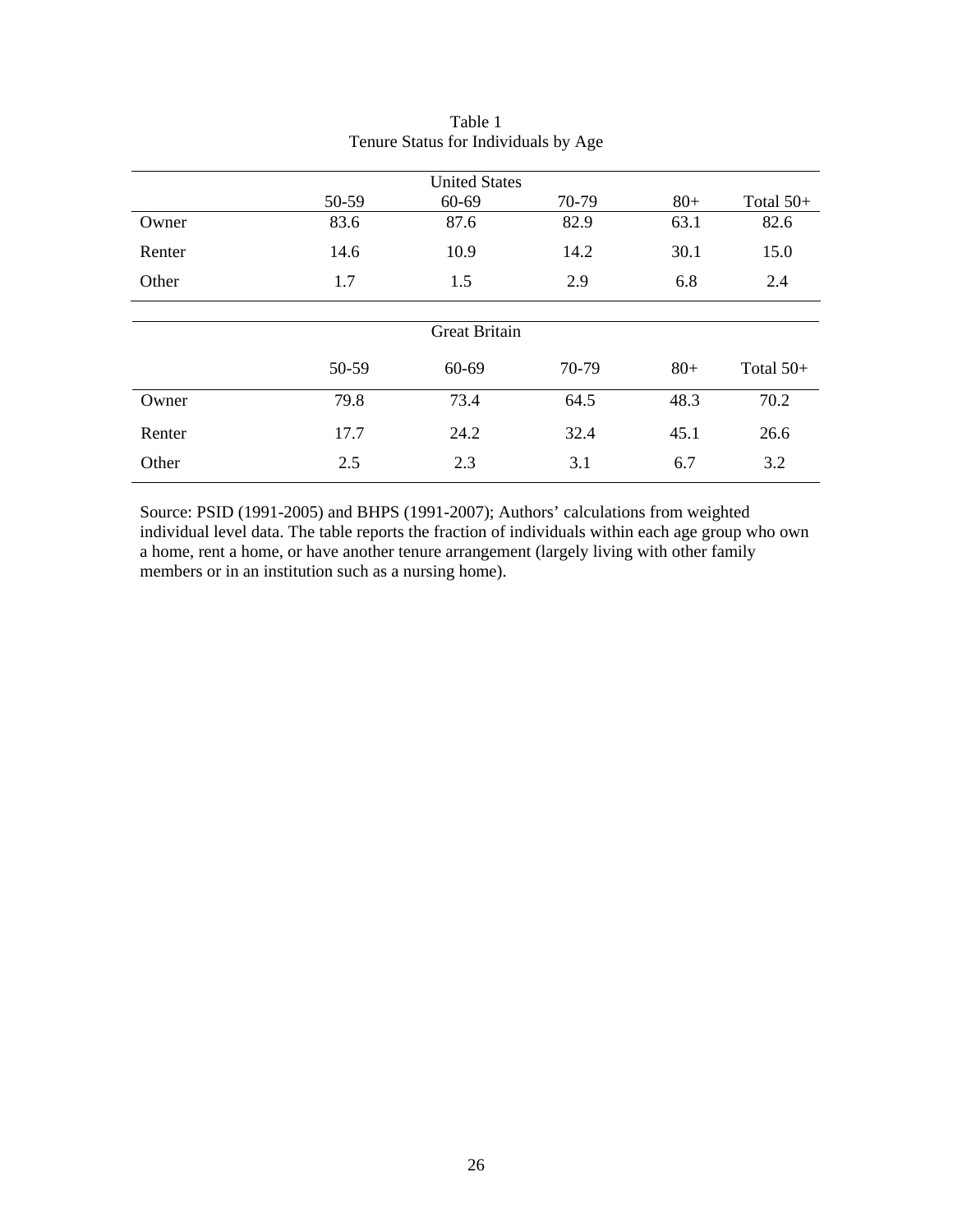| <b>United States</b>        |       |       |       |       |           |
|-----------------------------|-------|-------|-------|-------|-----------|
|                             | 50-59 | 60-69 | 70-79 | $80+$ | Total 50+ |
|                             |       |       |       |       |           |
| Owners who remained owners  |       |       |       |       |           |
| No move                     | 76.6  | 81.3  | 78.1  | 69.3  | 78.2      |
| Moved within state          | 15.4  | 12.4  | 10.0  | 6.7   | 12.8      |
| Moved out of state          | 4.0   | 2.9   | 2.6   | 1.9   | 3.3       |
| Owners to renters           |       |       |       |       |           |
| Moved within state          | 2.7   | 1.9   | 5.6   | 14.9  | 3.5       |
| Renter, Moved out of state  | 0.65  | 0.54  | 1.3   | 1.9   | 0.78      |
| Owners to "other tenure"    |       |       |       |       |           |
| Moved within state          | 0.43  | 0.77  | 2.0   | 4.0   | 1.0       |
| Moved out of state          | 0.22  | 0.25  | 0.51  | 1.3   | 0.34      |
| <b>Great Britain</b>        |       |       |       |       |           |
|                             | 50-59 | 60-69 | 70-79 | $80+$ | Total 50+ |
| Owners who remained owners  |       |       |       |       |           |
| No move                     | 85.6  | 88.9  | 88.8  | 89.5  | 87.5      |
| Moved within region         | 9.6   | 7.1   | 6.3   | 3.2   | 7.9       |
| Moved out of region         | 2.9   | 2.3   | 2.4   | 1.1   | 2.6       |
| Owners to renters           |       |       |       |       |           |
| Moved within region         | 1.3   | 1.1   | 1.5   | 4.6   | 1.4       |
| Renter, Moved out of region | 0.3   | 0.4   | 0.5   | 1.2   | 0.4       |
| Owners to "other tenure"    |       |       |       |       |           |
| Moved within region         | 0.25  | 0.14  | 0.35  | 0.23  | 0.23      |
| Moved out of region         | 0.05  | 0.11  | 0.11  | 0.24  | 0.09      |

Table 2 Five year housing transitions by age, owners at baseline

Source: PSID (1991-2005) and BHPS (1991-2007); Authors' calculations from weighted individual level data. Tenure transitions are defined over a five year period among individuals who were owners at the beginning of the time interval. These transitions are all defined by the end of five year period tenure status based on whether the respondent did not move, moved within a state or region or moved across state or region between the beginning and end of the five year period.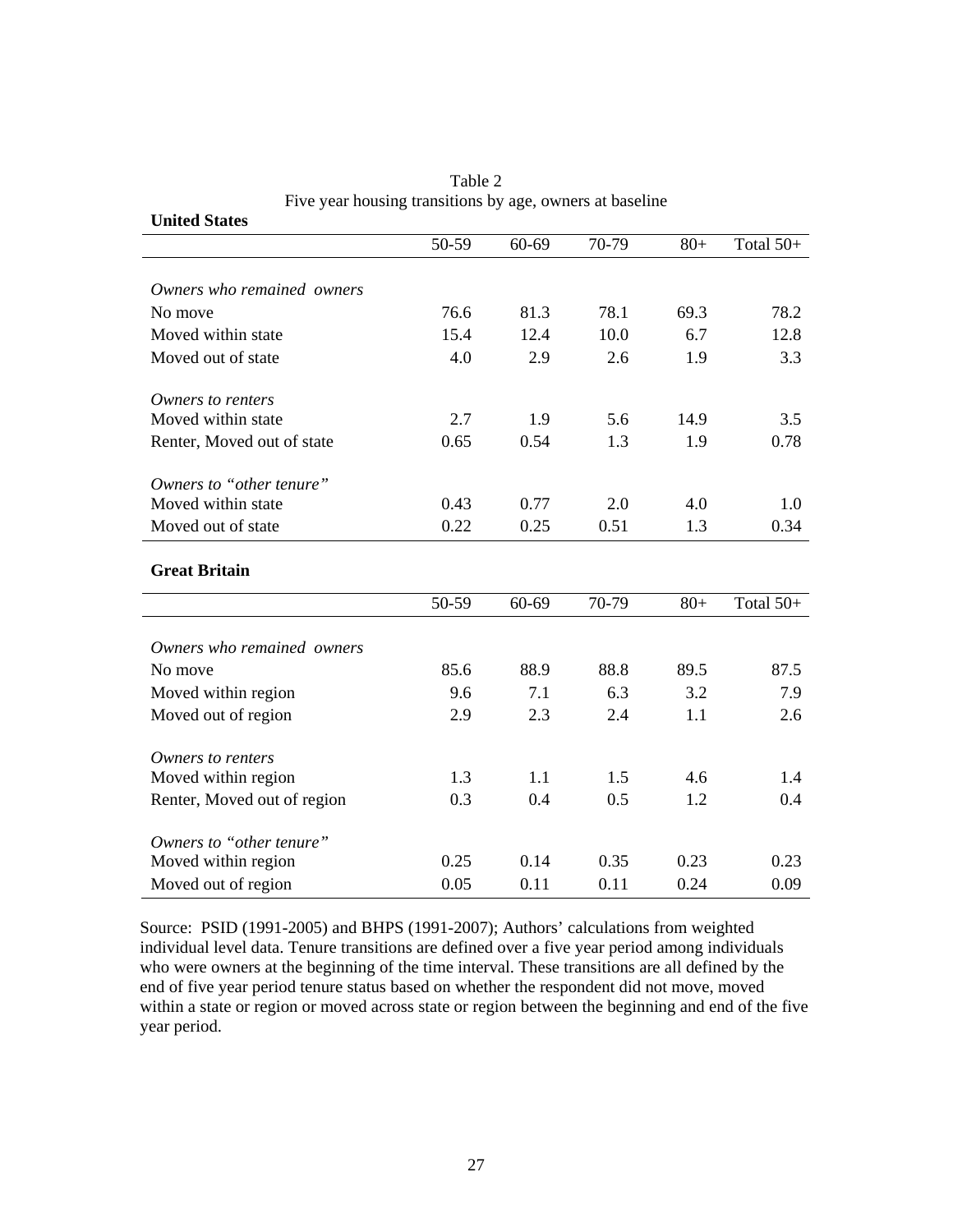|                              | 50-59 | 60-69 | 70-79 | $80+$ | All $50+$ |
|------------------------------|-------|-------|-------|-------|-----------|
| Renters who remained renters |       |       |       |       |           |
| No move                      | 33.0  | 35.4  | 43.8  | 45.0  | 37.3      |
| Moved within state           | 26.2  | 36.8  | 33.5  | 30.0  | 30.8      |
| Moved out of state           | 2.5   | 1.1   | 1.0   | 6.4   | 2.4       |
| Renters to owners            |       |       |       |       |           |
| Moved within state           | 28.6  | 14.2  | 12.3  | 10.4  | 19.3      |
| Renter, Moved out of state   | 5.8   | 7.6   | 3.4   | 0.0   | 5.0       |
| Renters to "other tenure"    |       |       |       |       |           |
| Moved within state           | 3.0   | 3.9   | 6.1   | 7.2   | 4.4       |
| Moved out of state           | 0.86  | 0.89  | 0.0   | 1.1   | 0.73      |
| <b>Great Britain</b>         |       |       |       |       |           |
|                              | 50-59 | 60-69 | 70-79 | $80+$ | All $50+$ |
| Renters who remained renters |       |       |       |       |           |
| No move                      | 72.2  | 77.5  | 86.0  | 89.2  | 80.0      |
| Moved within region          | 17.5  | 16.1  | 11.8  | 9.3   | 14.4      |
| Moved out of region          | 1.8   | 2.1   | 0.7   | 0.5   | 1.4       |
| Renters to owners            |       |       |       |       |           |
| Moved within region          | 6.3   | 3.3   | 0.8   | 0.0   | 3.0       |
| Renter, Moved out of region  | 1.6   | 0.1   | 0.2   | 0.0   | 0.5       |
| Renters to "other tenure"    |       |       |       |       |           |
| Moved within region          | 0.5   | 0.5   | 0.5   | 1.0   | 0.6       |
| Moved out of region          | 0.1   | 0.3   | 0.0   | 0.0   | 0.1       |

| Table 3                                                   |
|-----------------------------------------------------------|
| Five year housing transitions by age, renters at baseline |

Source: PSID (1991-2005) and BHPS (1991-2007); Authors' calculations from weighted individual level data. Tenure Transitions are defined over a five year period among individuals who were renters at the beginning of the time interval. These transitions are all defined by the end of five year period tenure status based on whether the respondent did not move, moved within a state or region or moved across state or region between the beginning and end of the five year period.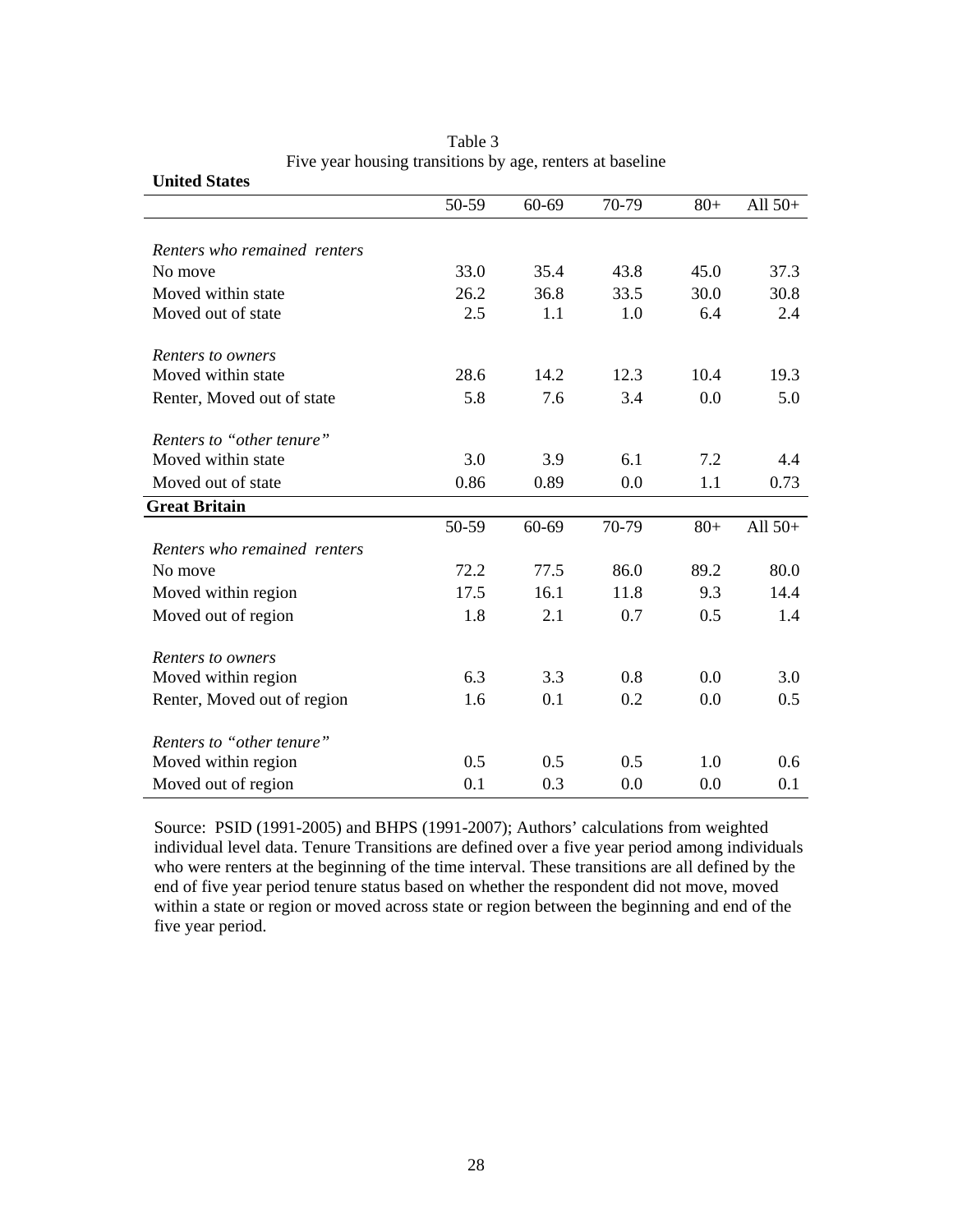| Distribution of Regional Assets—Officer States                           | Min    | $(90th-10th)$<br>/50th | $(75th-25th)$<br>/50th | Max     | $Mean*$ |
|--------------------------------------------------------------------------|--------|------------------------|------------------------|---------|---------|
| <b>Mean January Temperature</b>                                          | 6.73   | 0.99                   | 0.45                   | 61.65   | 32.03   |
| Cumulative Inches of Annual rainfall (inches)                            | 7.11   | 1.03                   | 0.47                   | 59.74   | 34.27   |
| Average Tax Rate-Lowest Income <sup>a</sup>                              | 0.02   | 0.54                   | 0.48                   | 0.08    | 0.05    |
| <b>Average Tax Rate-Second Lowest</b>                                    | 0.01   | 0.19                   | 0.19                   | 0.16    | 0.12    |
| Average Tax Rate-Third Highest                                           | 0.12   | 0.36                   | 0.17                   | 0.19    | 0.16    |
| Average Tax Rate-Highest Income                                          | 0.16   | 0.30                   | 0.13                   | 0.24    | 0.20    |
| Average Rent per room in 1995 (\$)                                       | 225.00 | 1.57                   | 0.68                   | 5882.82 | 1308.95 |
| Average House Price per room in 1995 (\$'000)                            | 1.75   | 1.40                   | 0.52                   | 32.93   | 15.06   |
| Fraction of renters in Public or Subsidized<br>Housing in $1995^{\circ}$ | 0.0    | 2.25                   | 1.57                   | 1.0     | 0.27    |

Table 4.A Distribution of Regional Assets—United States

<sup>a</sup> All taxes in year 1995

| Distribution of Regional Attributes—Diftant                                |        |                           |                        |         |         |  |
|----------------------------------------------------------------------------|--------|---------------------------|------------------------|---------|---------|--|
|                                                                            | Min    | $(90th-10th)$<br>$/50$ th | $(75th-25th)$<br>/50th | Max     | $Mean*$ |  |
| January Mid-Temperature                                                    | 36.32  | 0.05                      | 0.04                   | 39.56   | 37.49   |  |
| Annual rainfall (inches)                                                   | 23.67  | 0.89                      | 0.63                   | 59.90   | 43.33   |  |
| Average Annual Rent/room in 1995 $(E)$                                     | 569.41 | 0.51                      | 0.26                   | 1715.36 | 776.86  |  |
| Average House Price per room-1995<br>$\left(\text{\pounds}2000\right)$     | 12.49  | 0.50                      | 0.37                   | 26.48   | 16.86   |  |
| Fraction of renters in 1995                                                | 0.18   | 0.74                      | 0.41                   | 0.40    | 0.24    |  |
| Fraction of renters in public Housing in<br>1995                           | 0.61   | 0.23                      | 0.16                   | 0.91    | 0.81    |  |
| Fraction of renters in subsidized Housing<br>(private or public) in $1995$ | 0.24   | 0.51                      | 0.26                   | 0.67    | 0.46    |  |

Table 4.B Distribution of Regional Attributes—Britain

Notes: January Temperature and annual rainfall were obtained from the World Almanac in the United States and from the Met Office ( http://www.metoffice.gov.uk/climate/uk/averages/) in Britain. Average tax rates in the United States were obtained using the NBER Taxsim program evaluated at four real income levels (\$20,000, \$40,000, \$60,000 and \$80,000 in year 1995) and reflect the federal and state tax codes in each year. We assign an individual the average tax rate in that year closest to their annual family income. The average rent per room and house price per room are means across the relevant geographic areas in 1995 using the PSID and BHPS. Similarly, the fraction of respondents who were renters and the fraction of renters who lived in subsidized or public housing were also computed at state or region levels in 1995 using the PSID and BHPS.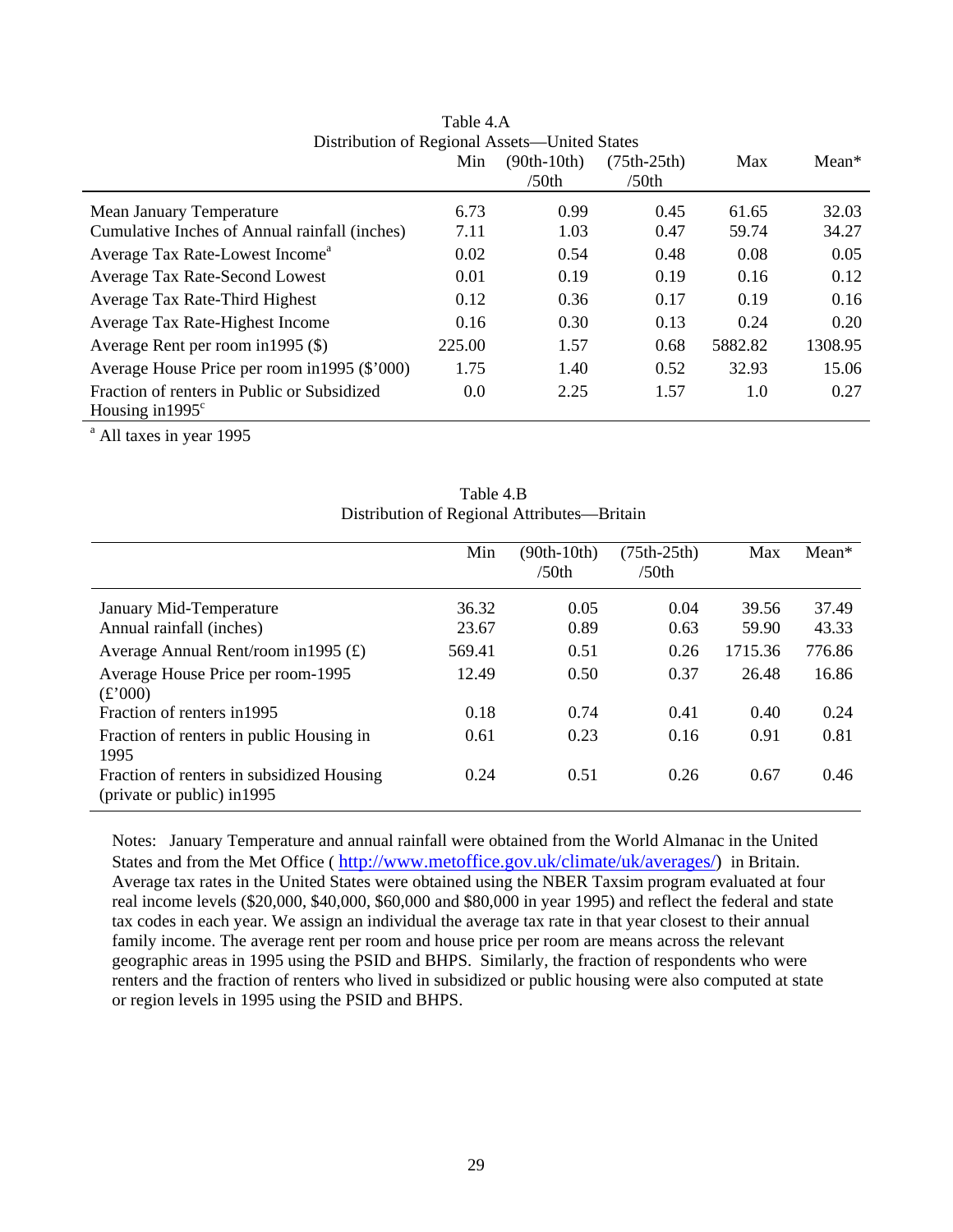| Renter Type              | % of Renters | Prob of moving in |
|--------------------------|--------------|-------------------|
|                          |              | five years        |
| Social, no benefit       | 36.8         | 0.14              |
| Social, partial benefit  | 25.7         | 0.16              |
| Social, 100% benefit     | 17.8         | 0.22              |
| All social renters       | 80.3         | 0.16              |
| Private, no benefit      | 10.3         | 0.35              |
| Private, partial benefit | 2.0          | 0.34              |
| Private, 100% benefit    | 7.5          | 0.40              |
| All private renters      | 19.7         | 0.37              |

#### Table 5 Mobility among British Renters

Note: Social renters in Britain are those who live in public or Council housing. Private renters are those who live in private rental housing. We separate each group by whether they receive no housing benefit (a cash transfer to renters for housing), a partial benefit, or a 100% benefit.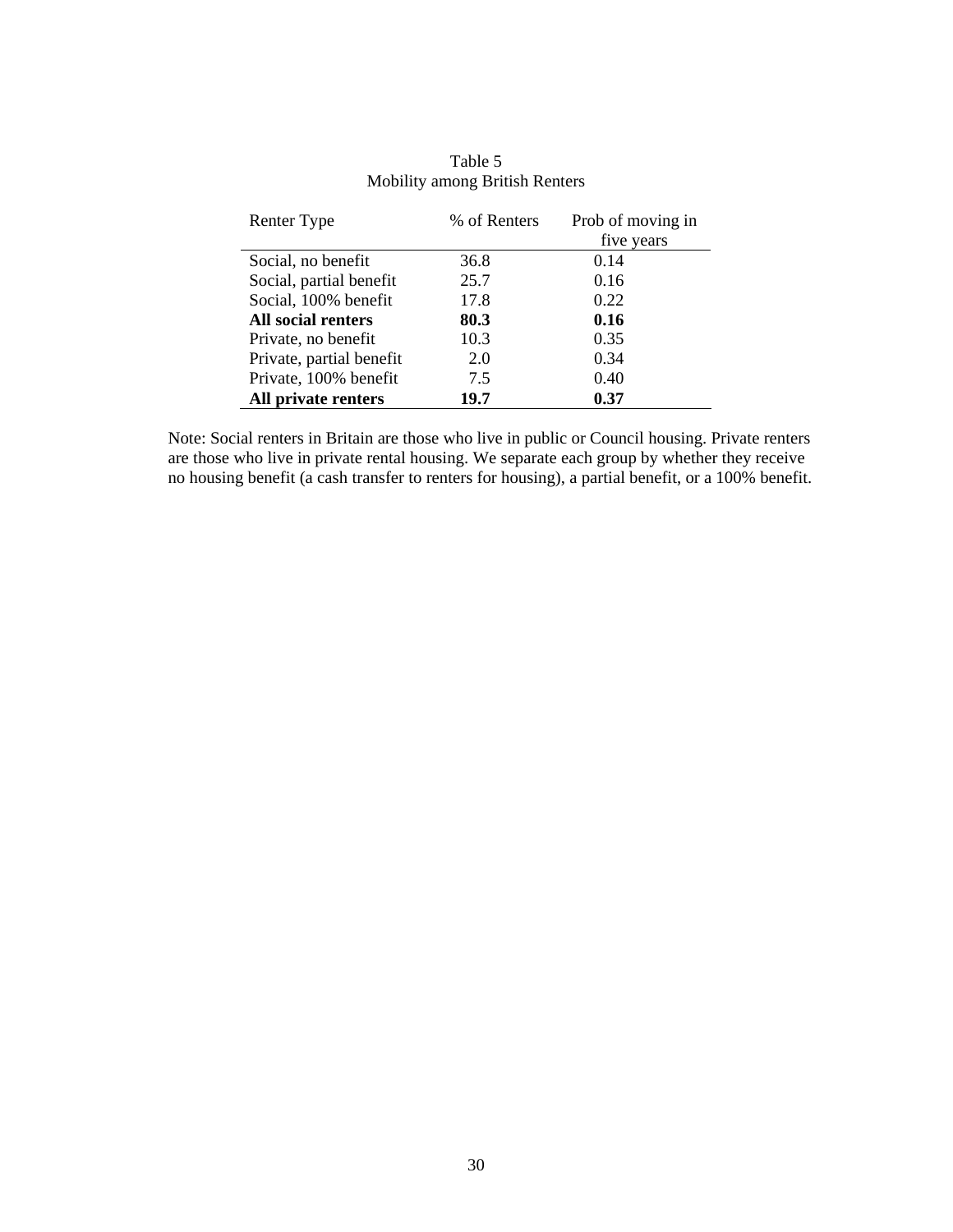#### Table 6 Change in U.S. and Britain Amenities Associated with Mobility across States or Regions, by age

| Change in |          | January temperature |          | Annual rainfall |          | Hours of<br>January sunlight |  |
|-----------|----------|---------------------|----------|-----------------|----------|------------------------------|--|
|           | coeff    |                     | coeff    |                 | coeff    |                              |  |
| 50-59     | 2.679    | 2.80                | 1.149    | 1.43            | 8.860    | 2.81                         |  |
| 60-69     | 6.526    | 6.18                | 3.057    | 3.41            | 16.704   | 4.78                         |  |
| 70-79     | 1.140    | 0.76                | $-0.947$ | 0.74            | 9.098    | 1.84                         |  |
| $80+$     | $-1.345$ | 0.60                | $-1.293$ | 0.68            | $-0.798$ | 0.11                         |  |
| 1991-2005 | $-0.040$ | 0.04                | 1.098    | 1.17            | $-6.790$ | 1.86                         |  |

#### **American Individuals who move states**

#### **British Individuals who move regions**

| Change in |          | January temperature |          | Annual rainfall |          | Hours of<br>January sunlight |  |
|-----------|----------|---------------------|----------|-----------------|----------|------------------------------|--|
|           | coeff    |                     | coeff    |                 | coeff    |                              |  |
| 50-59     | $-0.094$ | $-0.989$            | 3.743    | 3.473           | $-1.541$ | $-3.564$                     |  |
| 60-69     | 0.082    | 0.741               | 1.881    | 1.503           | $-0.483$ | $-0.962$                     |  |
| 70-79     | 0.203    | 1.419               | $-1.990$ | $-1.221$        | 1.417    | 2.168                        |  |
| $80+$     | $-0.259$ | $-1.150$            | $-7.177$ | $-2.798$        | 1.615    | 1.569                        |  |

Note: This table shows the estimated change in each location specific amenity associated with moves that are across states in the United States or across regions in Britain. The data used are the PSID for years 1969-2005 and the BHPS for years 1991-2007. The coefficients in each column are from separate models of each amenity with age bands as explanatory variables and the constant term suppressed. The American model adds a dummy for years 1991-2005 to make test whether there were significant time trends which there are not.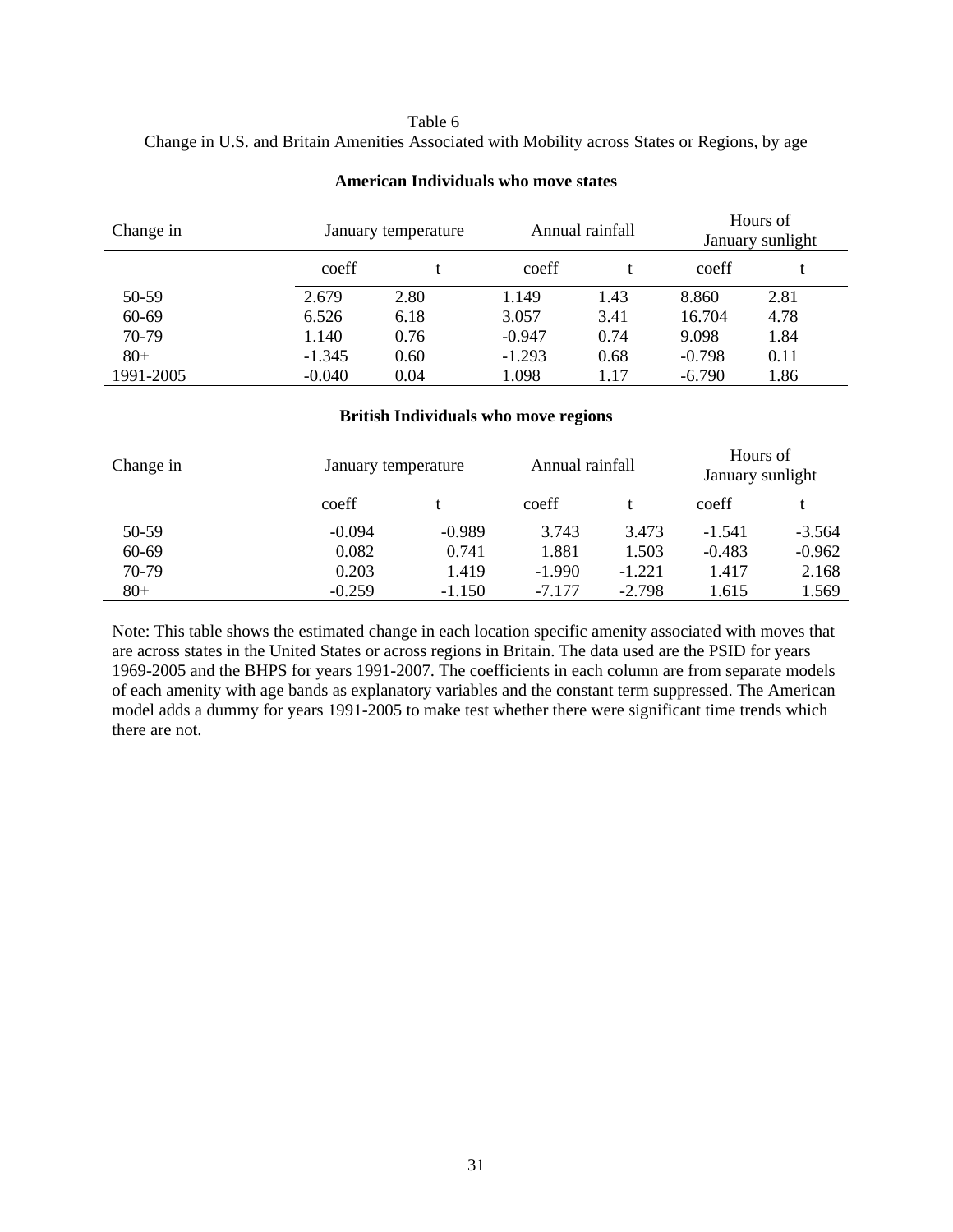| <b>United States</b> |           | All Owners   |          | Owners who remained<br>owners |                      |                    | Owners who became<br>renters |  |
|----------------------|-----------|--------------|----------|-------------------------------|----------------------|--------------------|------------------------------|--|
|                      |           |              |          |                               |                      |                    |                              |  |
|                      | coeff     | $\mathbf{t}$ |          | coeff                         | $\mathbf t$          | coeff              | $\mathbf t$                  |  |
| 50-59                | $-27.1$   | $-0.04$      |          | 127.8                         | 0.13                 | 158.1              | 0.14                         |  |
| $60 - 69$            | $-1481.1$ | $-1.83$      |          | $-1871.3$                     | 1.91                 | 856.9              | 0.49                         |  |
| 70-79                | $-678.5$  | $-0.64$      |          | $-391.9$                      | 0.25                 | $-582.9$           | 0.38                         |  |
| $80+$                | $-2297.4$ | $-1.42$      |          | $-1457.3$                     | 0.61                 | $-7094.0$          | 2.91                         |  |
| 1991-2005            | $-7.3$    | $-0.01$      |          | $-194.4$                      | 0.18                 | 0.24               | 0.00                         |  |
| <b>United States</b> |           | All renters  |          |                               | Renters who remained |                    | Renters who became           |  |
|                      |           |              |          |                               | renters              |                    | owners                       |  |
|                      | coeff     | $\mathbf{t}$ |          | Coeff                         | t                    | coeff              | t                            |  |
|                      |           |              |          |                               |                      |                    |                              |  |
| 50-59                | 120.1     | 0.89         |          | 196.9                         | 1.18                 | 77.1               | 0.25                         |  |
| 60-69                | $-70.7$   | $-0.48$      |          | 55.9                          | 0.29                 | $-187.3$           | 0.60                         |  |
| 70-79                | 180.7     | 0.72         |          | 221.7                         | 0.74                 | 61.7               | 0.09                         |  |
| $80 +$               | $-383.5$  | $-1.17$      |          | $-407.3$                      | 1.24                 | NC                 | <b>NC</b>                    |  |
| 1991-2005            | $-60.9$   | $-0.37$      |          | $-57.1$                       | 0.27                 | $-207.9$           | 0.56                         |  |
| <b>Britain</b>       |           | All renters  |          |                               | Owners who remained  |                    | Owners who became            |  |
|                      |           |              |          |                               | owners               | renters            |                              |  |
|                      | coeff     |              | t        | Coeff                         | t                    |                    |                              |  |
| 50-59                | $-3534.4$ |              | $-3.35$  | $-3589.5$                     | $-3.20$              | 750.8              | 0.29                         |  |
| 60-69                | $-3764.7$ |              | $-3.07$  | $-4192.0$                     | $-3.38$              | $-396.5$           | $-0.12$                      |  |
| 70-79                | $-272.5$  |              | $-0.16$  | $-1048.4$                     | $-0.62$              | (3600.2)           | 0.82                         |  |
| $80 +$               | (4089.38) |              | 1.33     | (1146.0)                      | 0.26                 | (4472.8)           | 1.00                         |  |
| <b>Britain</b>       |           | All renters  |          | Renters who remained          |                      | Renters who became |                              |  |
|                      |           |              |          | renters                       |                      |                    | owners                       |  |
|                      |           |              |          |                               |                      |                    |                              |  |
|                      | coeff     |              | $t \sim$ | Coeff                         | $t \sim$             | Coeff              | t                            |  |
| 50-59                | 25.1      |              | 0.29     | $-77.0$                       | $-0.97$              | (198.6)            | 0.82                         |  |
| 60-69                | $-113.5$  |              | $-1.33$  | $-123.6$                      | $-1.72$              | $(-198.5)$         | $-0.60$                      |  |
| 70-79                | $-75.9$   |              | $-0.74$  | $(-89.9)$                     | $-1.08$              | $(-18.6)$          | $-0.05$                      |  |
| $80+$                | $(-48.3)$ |              | $-0.27$  | $(-60.5)$                     | $-0.45$              | NC                 | NC                           |  |

Table 7 Change in Costs Per Room Associated with Mobility across Regions or States

 $NC = no \; cases.$ 

Note: This table lists the estimated change in location-specific housing costs associated with each move that was across states in the United States or across regions in Britain. When a move changes type of tenure (such as owner-renter or renter-owner) we evaluate the new location cost at the tenure type pre move. Individuals changing tenure from owning or renting to "other" are not reported as a separate group. To eliminate the confounding effect of housing price inflation, we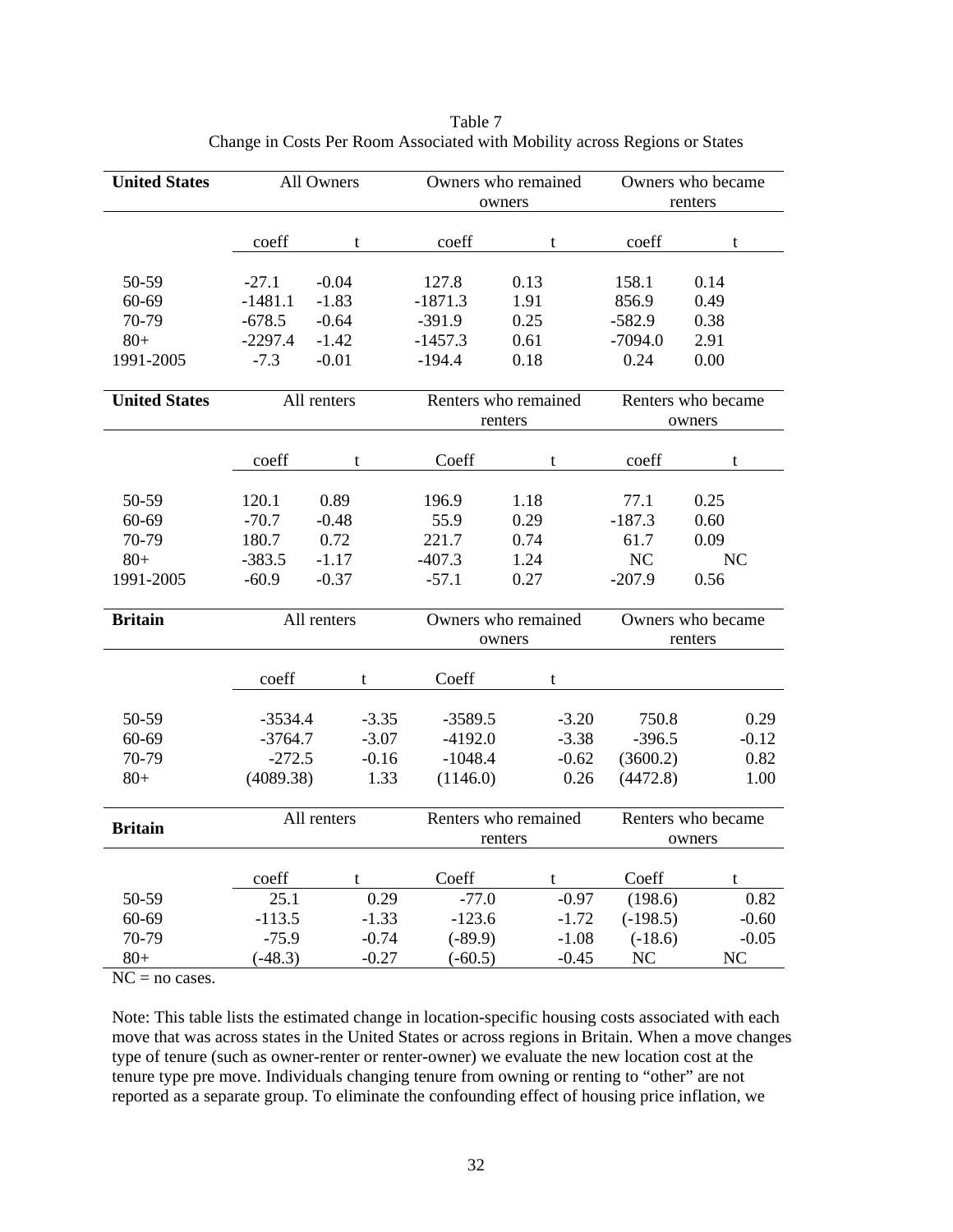compare origin and destination housing prices in the wave prior to the actual move. The data used are the PSID for years 1969-2005 and the BHPS for years 1991-2007. The coefficients in each column are from separate models of housing costs with age bands as explanatory variables and the constant term suppressed. The only explanatory variables are the age bands with the constant term suppressed. The American model adds a dummy for years 1991-2005 to make test whether there were significant time trends which there are not. Numbers in parentheses indicate cells with less than 10 cases.

| mui viuuus (viiv mo võu aeross states | Income Tax Rate |         |  |  |  |
|---------------------------------------|-----------------|---------|--|--|--|
|                                       | coeff           |         |  |  |  |
| 50-59                                 | $-0.018$        | $-6.06$ |  |  |  |
| 60-69                                 | $-0.018$        | $-5.42$ |  |  |  |
| 70-79                                 | $-0.015$        | $-3.35$ |  |  |  |
| $80+$                                 | 0.001           | 0.19    |  |  |  |
| 1991-2005                             | 0.002           | 0.66    |  |  |  |

| Table 8                                           |  |  |  |  |  |  |  |
|---------------------------------------------------|--|--|--|--|--|--|--|
| Change in U.S. Tax Rates Associated with Mobility |  |  |  |  |  |  |  |
| Individuals who moved across states               |  |  |  |  |  |  |  |

Note: Data used are the PSID for years 1969-2005. Coefficients reported are from a model for change in tax rates where the only explanatory variables are the age bands with the constant term suppressed and a dummy for the years 1991-2005. Average tax rates in the United States were obtained using the NBER Taxsim program evaluated at four real income levels (\$20,000, \$40,000, \$60,000 and \$80,000 in year 1995) and reflect the federal and state tax codes in each year. We assign an individual the average tax rate in that year closest to their annual family income in the year of the move for the origin and destination state.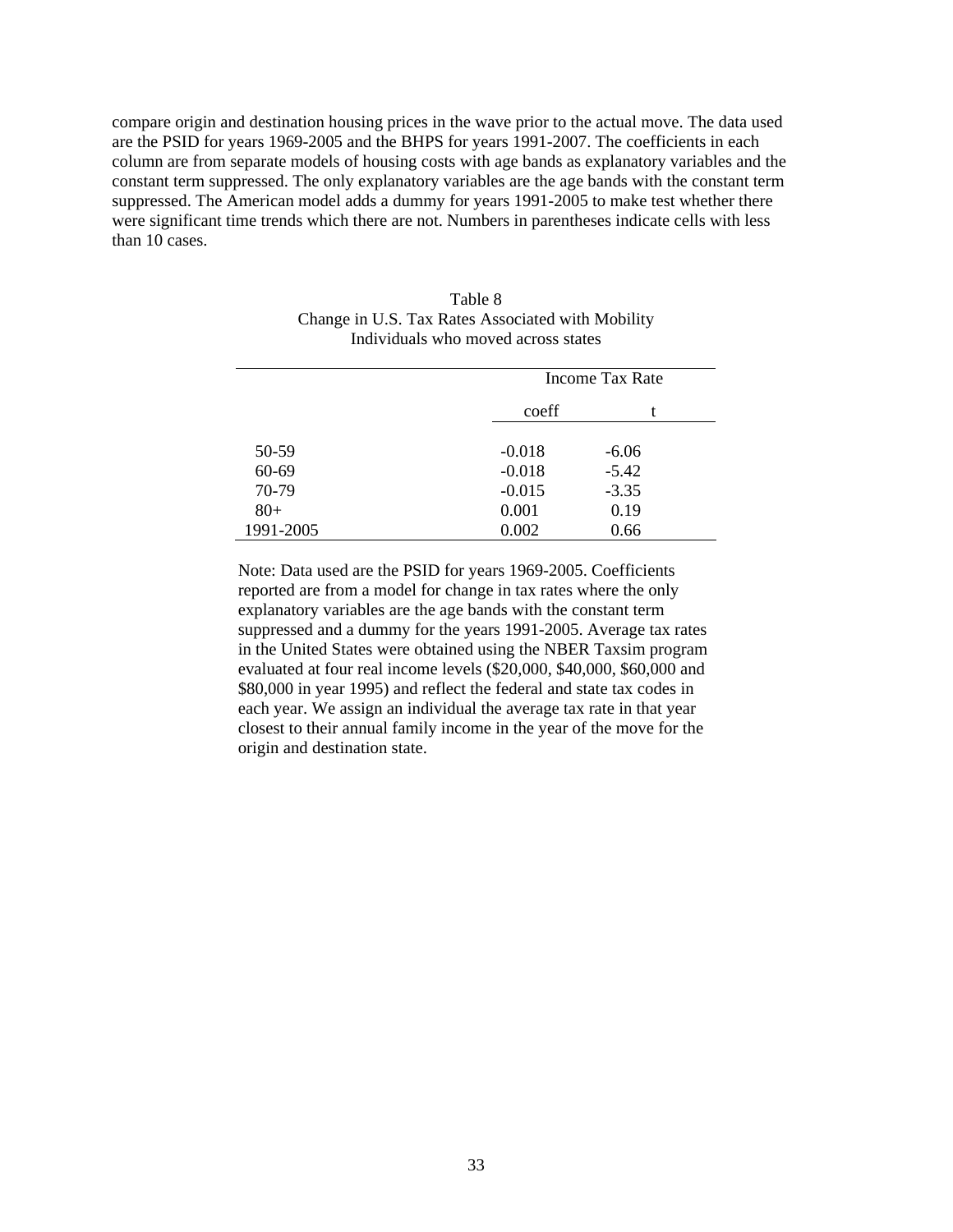|                                      | Any mobility |       | Cross-state mobility |      | Cross-state mobility<br>if a mover |      |
|--------------------------------------|--------------|-------|----------------------|------|------------------------------------|------|
|                                      | Coeff        | Z     | Coeff                | Z    | Coeff                              | Z    |
| Education 13-15 baseline             | .00935       | 3.52  | .00382               | 2.71 | .02686                             | 1.34 |
| Education $\geq 16$ baseline         | .01277       | 4.83  | .00668               | 4.44 | .05181                             | 2.46 |
| Year at baseline                     | .00092       | 7.36  | .00025               | 3.71 | $-0.00245$                         | 2.92 |
| Age                                  | $-0.00283$   | 9.16  | $-.00016$            | 1.10 | .00442                             | 2.06 |
| Age squared                          | .00009       | 8.96  | 3.99e-06             | 0.99 | $-.00015$                          | 2.87 |
| $\geq$ age 70                        | $-0.01734$   | 1.91  | $-0.01226$           | 2.44 | $-.07600$                          | 0.98 |
| In income at baseline                | .00633       | 4.80  | .00420               | 7.40 | .02880                             | 3.55 |
| Negative income                      | .06335       | 4.44  | .03590               | 6.18 | .28156                             | 3.42 |
| Married/single                       | .12619       | 11.68 | .02005               | 4.23 | $-0.01193$                         | 0.41 |
| Single/married                       | .28088       | 11.89 | .04638               | 4.04 | $-.02364$                          | 0.67 |
| Single/single                        | .02682       | 10.70 | .00464               | 4.09 | $-.01040$                          | 0.52 |
| Kids/no kids                         | .04941       | 5.37  | .01466               | 3.10 | .07734                             | 1.90 |
| No kids/kids                         | .03728       | 5.02  | .00471               | 1.39 | .01393                             | 0.26 |
| No kids/no kids                      | .02359       | 8.49  | .00652               | 4.43 | .00980                             | 0.37 |
| Change in household size             | $-0.01247$   | 5.24  | $-.2.42e-06$         | 0.00 | .01511                             | 2.53 |
| Work/not work                        | .04035       | 8,94  | .02130               | 7.60 | .13246                             | 4.80 |
| Not work/work                        | .01793       | 3.29  | .01216               | 3.82 | .13948                             | 3.34 |
| Not work/not work                    | .01337       | 6.50  | .00821               | 7.60 | .08785                             | 4.79 |
| Partner Work/not work                | .03435       | 7.01  | .02002               | 6.19 | .13414                             | 3.77 |
| Partner Not work/work                | .00990       | 1.82  | .00713               | 2.18 | .06714                             | 1.24 |
| Partner Not work/not work            | .01281       | 6.27  | .00561               | 5.31 | .02178                             | 1.07 |
| In house value (baseline)            | .00477       | 2.82  | .00147               | 1.98 | .00309                             | 0.33 |
| In home equity (baseline)            | $-0.01575$   | 9.76  | $-.00350$            | 4.74 | $-.00031$                          | 0.04 |
| (Have negative home equity)          | $-.05860$    | 9.07  | $-0.01555$           | 5.46 | $-.00748$                          | 0.23 |
| Average financial assets             | 1.07e-06     | 0.57  | $-1.97e-06$          | 3.36 | $-.00004$                          | 5.51 |
| $\geq$ 70 x Average financial assets | $-4,30e-06$  | 0.90  | 2.07e-06             | 1.08 | .00003                             | 1.38 |
| Health got better                    | .00617       | 1.94  | .00136               | 0.79 | 01583                              | 0.48 |
| $\geq$ 70 x Health got better        | $-.00408$    | 0.69  | $-.00110$            | 0.36 | .04930                             | 0.82 |
| Health got worse                     | $-.00045$    | 0.15  | .00082               | 0.50 | .00329                             | 0.10 |
| $\geq$ 70 x Health got worse         | $-.00155$    | 0.29  | $-.00337$            | 1.24 | $-.02229$                          | 0.41 |
| Mean January temperature             | .00024       | 2.79  | $-.00006$            | 1.41 | $-.00227$                          | 3.33 |
| $\geq$ 70 x Mean January temp        | .00028       | 1.63  | .00019               | 2.08 | .00224                             | 1.78 |
| Cost of housing per room             | 7.56e-07     | 4.67  | 1.59e-07             | 1.85 | 3.12e-06                           | 2.37 |
| $\geq$ 70 x Cost of housing per room | 7.44e-08     | 0.26  | 3.27e-07             | 1.95 | $-3.64e-07$                        | 0.17 |
| Average tax rate                     | .02219       | 1.25  | .00999               | 1.23 | .30021                             | 2.10 |
| $\geq$ 70 x Average tax rate         | $-.04341$    | 1.19  | $-.00451$            | 0.22 | .04347                             | 0.14 |
| Public or subsidized housing         | $-0.01031$   | 2.19  | $-.00138$            | 0.55 | $-.00949$                          | 0.23 |
| $\geq$ 70 x Public or sub housing    | .00659       | 0.66  | .00354               | 0.64 | .02677                             | 0.32 |
| Constant                             | $-.06330$    | 4.57  | $-0.04815$           | 7.51 | $-16988$                           | 1.83 |

Table 9 OLS Models of the Probability of Moving Between Waves—United States One Year Horizon—Owners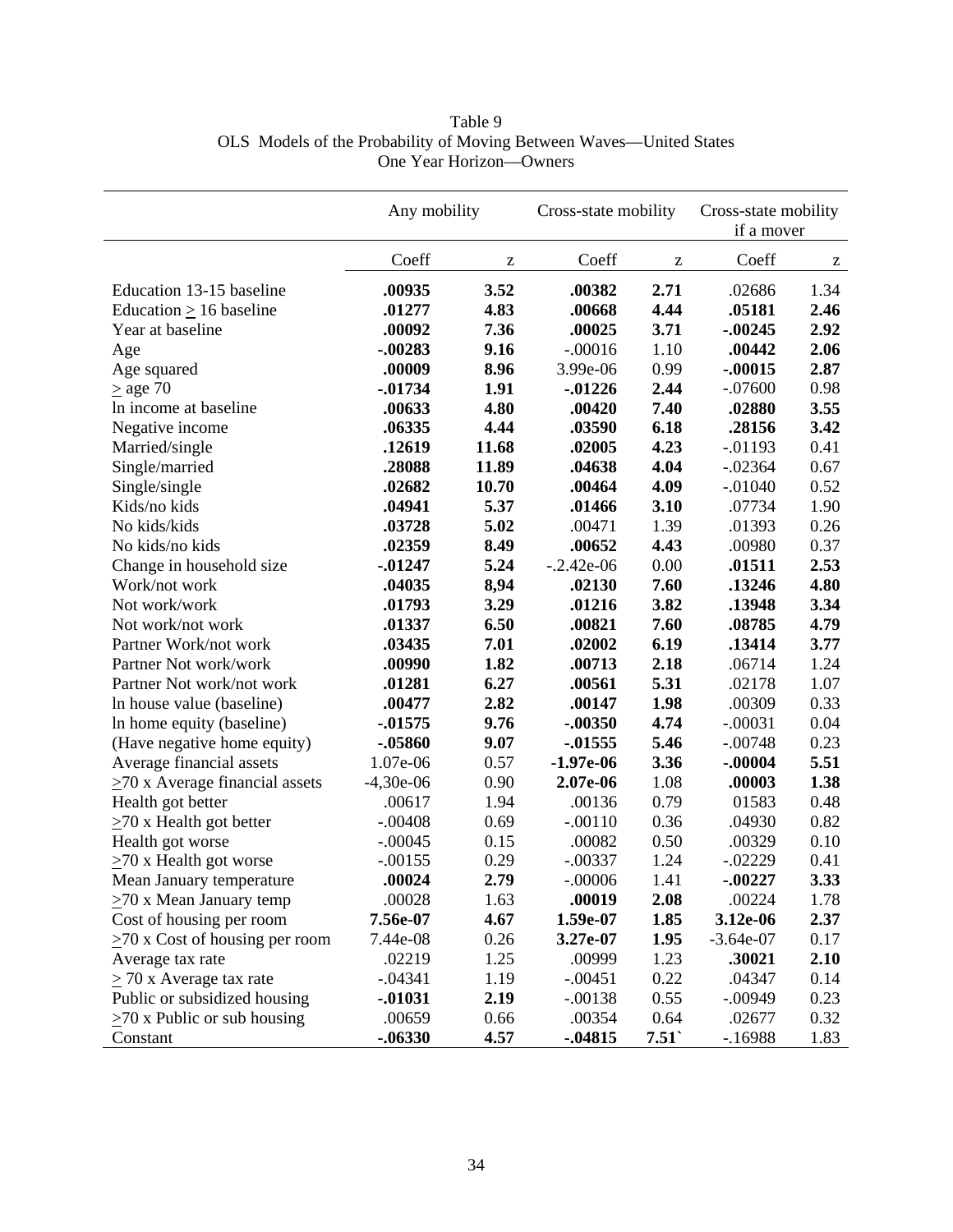| One rear fronzon—Remers              |                                      |       |             |      |                      |      |  |  |
|--------------------------------------|--------------------------------------|-------|-------------|------|----------------------|------|--|--|
|                                      | Any mobility<br>Cross-state mobility |       |             |      | Cross-state mobility |      |  |  |
|                                      |                                      |       | if a mover  |      |                      |      |  |  |
|                                      | Coeff                                | Z     | Coeff       | Z    | Coeff                | z    |  |  |
| Education 13-15 baseline             | .04092                               | 3.86  | .00348      | 0.85 | .00759               | 0.46 |  |  |
| Education $\geq 16$ baseline         | .03031                               | 2.28  | .02254      | 3.32 | .05930               | 2.33 |  |  |
| Year at baseline                     | .00460                               | 10.50 | .00059      | 3,68 | $-.00022$            | 0.36 |  |  |
| Age                                  | $-.00600$                            | 6.66  | $-.00034$   | 1.05 | .00167               | 1.07 |  |  |
| Age squared                          | .00007                               | 3.23  | .00001      | 1.37 | $-.7.67e-06$         | 0.19 |  |  |
| $\geq$ age 70                        | .03833                               | 1.26  | .00287      | 0.27 | $-.03458$            | 0.57 |  |  |
| In income at baseline                | .01350                               | 3.78  | .00578      | 4.40 | .01345               | 2.13 |  |  |
| Negative income                      | .08054                               | 2.34  | .05166      | 4.23 | .15259               | 2.52 |  |  |
| Married/single                       | .22107                               | 8.03  | .03366      | 2.48 | .00935               | 0.28 |  |  |
| Single/married                       | .28464                               | 8.22  | .03613      | 2.35 | .02945               | 0.87 |  |  |
| Single/single                        | .01593                               | 1.93  | .00381      | 1.33 | .00270               | 0.19 |  |  |
| Kids/no kids                         | .17973                               | 5.53  | .01898      | 1.40 | .00213               | 0.07 |  |  |
| No kids/kids                         | .06181                               | 2.58  | .02443      | 2.40 | .08001               | 1.94 |  |  |
| No kids/no kids                      | .04162                               | 3.67  | .01726      | 4.58 | .04877               | 2.84 |  |  |
| Change in household size             | $-.00861$                            | 1.56  | $-.00476$   | 1.59 | $-.01209$            | 1.55 |  |  |
| Work/not work                        | .12031                               | 7.95  | .04781      | 6.06 | .11729               | 4.91 |  |  |
| Not work/work                        | .08075                               | 4.20  | .02693      | 3.14 | .06482               | 2.27 |  |  |
| Not work/not work                    | .03203                               | 4.30  | .01257      | 4.61 | .03904               | 2.87 |  |  |
| Partner Work/not work                | .07355                               | 3.04  | .04169      | 3,20 | .10819               | 2.54 |  |  |
| Partner Not work/work                | .03852                               | 1.36  | .05365      | 3.00 | .18862               | 3.06 |  |  |
| Partner Not work/not work            | $-.09933$                            | 1.02  | .00542      | 1.49 | .02888               | 1.43 |  |  |
| Average financial assets             | .00010                               | 2.57  | .00004      | 2.18 | .00001               | 0.25 |  |  |
| $\geq$ 70 x Average financial assets | $-.00007$                            | 0.94  | $-.00003$   | 1.32 | .00002               | 0.21 |  |  |
| Health got better                    | .03135                               | 2.21  | $-.00049$   | 0.09 | $-.02110$            | 0.88 |  |  |
| $\geq$ 70 x Health got better        | $-.00924$                            | 0.44  | .00591      | 0.75 | .05566               | 1.27 |  |  |
| Health got worse                     | .00621                               | 0.47  | $-.00247$   | 0.48 | $-0.01634$           | 0.66 |  |  |
| $\geq$ 70 x Health got worse         | .01867                               | 0.97  | .00887      | 1.24 | .02905               | 0.78 |  |  |
| Mean January temperature             | .00187                               | 5.50  | .00018      | 1.44 | $-.00032$            | 0.61 |  |  |
| $\geq$ 70 x Mean January temp        | $-.00148$                            | 2.53  | $-.00005$   | 0.23 | .00111               | 1.02 |  |  |
| Cost of housing per room             | $-1.69e-06$                          | 1.23  | 6.14e-07    | 0.34 | 2.73e-06             | 0.40 |  |  |
| $\geq$ 70 x Cost of housing per room | .00001                               | 1.76  | $-1.05e-07$ | 0.04 | $-3.87e-06$          | 0.33 |  |  |
| Average tax rate                     | $-25411$                             | 3.67  | .06372      | 2.23 | .58293               | 4.07 |  |  |
| $>$ 70 x Average tax rate            | $-17583$                             | 1.23  | $-11112$    | 2.07 | $-0.47822$           | 1.37 |  |  |
| Public or subsidized rent            | $-.02048$                            | 0.99  | .01122      | 1.33 | .04268               | 1.20 |  |  |
| $\geq$ 70 x Public or sub rent       | .05703                               | 1.62  | $-.01481$   | 1.17 | $-.07370$            | 1.06 |  |  |
| <b>Public or subsidized housing</b>  | $-05294$                             | 5.04  | $-0.01318$  | 4.40 | $-.04159$            | 2.57 |  |  |
| $\geq$ 70 x Public or sub housing    | 00646                                | 0.42  | .00962      | 2.06 | .01626               | 0.58 |  |  |
| <b>Constant</b>                      | $-11806$                             | 2.80  | $-.08888$   | 5.61 | $-15780$             | 2.23 |  |  |

Table 10 OLS Models of the Probability of Moving Between Waves—United States One Year Horizon—Renters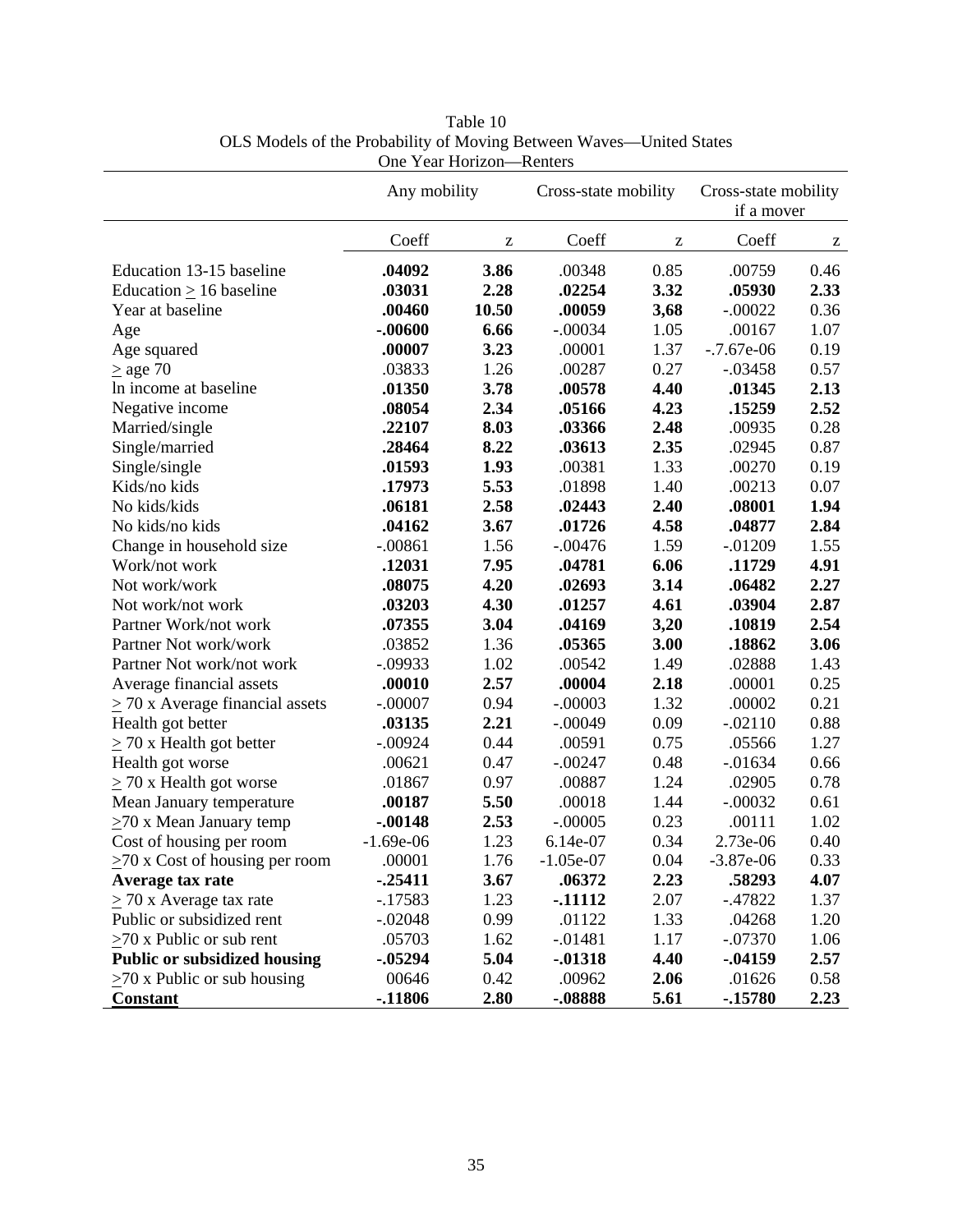|                                           | Prob Moving |         | Prob Move X region |         | Conditional X<br>Region |         |
|-------------------------------------------|-------------|---------|--------------------|---------|-------------------------|---------|
| Educated to A-level standard              | .00748      | 2.44    | .00186<br>1.28     |         | .01254                  | 0.31    |
| <b>Educated to Higher Education level</b> | $-.00479$   | $-1.74$ | .00113             | 0.87    | .09343                  | 2.30    |
| Year at baseline                          | .00047      | 0.83    | $-.00019$          | $-0.72$ | $-.00668$               | $-0.73$ |
| Age                                       | $-.00688$   | $-4.95$ | $-.00200$          | $-3.03$ | $-.00796$               | $-0.39$ |
| Age squared                               | .00005      | 4.56    | .00001             | 2.70    | .00005                  | 0.31    |
| $\geq$ age 70                             | $-.07609$   | $-0.63$ | $-.04165$          | $-0.73$ | $-.49904$               | $-0.26$ |
| In income at baseline                     | $-.00190$   | $-1.03$ | $-.00037$          | $-0.43$ | $-.00469$               | $-0.20$ |
| Negative income                           | $-.01811$   | $-0.49$ |                    |         |                         |         |
| Married/single                            | .05279      | 5.72    | .00867             | 1.98    | $-11392$                | $-1.31$ |
| Single/married                            | .26011      | 14.26   | .04748             | 5.49    | $-13425$                | $-1.45$ |
| Single/single                             | .01126      | 4.43    | .00037             | 0.31    | $-.05996$               | $-1.62$ |
| Kids/no kids                              | .02004      | 2.05    | .00494             | 1.06    | .09259                  | 0.72    |
| No kids/no kids or No kids/kids           | .01139      | 2.31    | .00593             | 2.54    | .10367                  | 1.37    |
| Change in household size                  | .00660      | 2.48    | .00154             | 1.22    | $-.00213$               | $-0.10$ |
| Work/not work                             | .03184      | 6.80    | .01873             | 8.43    | .22597                  | 4.26    |
| Not work/work                             | .00993      | 1.56    | .00498             | 1.65    | .15652                  | 1.84    |
| Not work/not work                         | .00906      | 3.26    | .00699             | 5.30    | .13912                  | 3.34    |
| Partner Work/not work                     | .03091      | 6.21    | .01698             | 7.19    | .18072                  | 3.00    |
| Partner Not work/work                     | .00358      | 0.53    | .00581             | 1.82    | .21188                  | 2.36    |
| Partner Not work/not work                 | .00827      | 3.01    | .00499             | 3.83    | .10856                  | 2.53    |
| Ln House Value (baseline)                 | .02432      | 5.81    | .00450             | 2.27    | .01170                  | 0.22    |
| In home equity (baseline)                 | $-.02078$   | $-5.74$ | $-.00351$          | $-2.04$ | $-.00174$               | $-0.04$ |
| Have negative home equity                 | $-.22404$   | $-5.25$ | $-.03598$          | $-1.78$ | $-.21004$               | $-0.42$ |
| Average financial assets £'000            | $-.00004$   | $-1.57$ | $-.00002$          | $-2.13$ | $-.00034$               | $-0.99$ |
| $\geq$ 70 x Average financial assets      | .00009      | 2.32    | .00005             | 2.73    | .00081                  | 1.46    |
| Health got better                         | $-.00237$   | $-0.79$ | $-.00107$          | $-0.75$ | .01754                  | 0.40    |
| $\geq$ 70 x Health got better             | .00172      | 0.33    | .00261             | 1.05    | .04447                  | 0.54    |
| Health got worse                          | $-.00045$   | $-0.15$ | $-.00131$          | $-0.90$ | $-0.01847$              | $-0.43$ |
| $\geq$ 70 x Health got worse              | .00905      | 1.62    | .00435             | 1.65    | .02634                  | 0.34    |
| Mean January temperature                  | $-.00247$   | $-1.38$ | $-.00114$          | $-1.34$ | $-.00484$               | $-0.19$ |
| $\geq$ 70 x Mean January temp             | .00173      | 0.60    | .00094             | 0.68    | .01409                  | 0.31    |
| Cost of housing per room, £annual         | 2.57E-07    | 1.36    | 6.36E-07           | 7.07    | 1.74E-05                | 6.68    |
| $\geq$ 70 x Cost of housing per room      | $-2.16E-07$ | $-0.79$ | $-3.95E-07$        | $-3.03$ | $-1.10E-05$             | $-2.62$ |
| Band council tax rate in region           | .00000      | $-0.29$ | $-1.65E-05$        | $-2.16$ | $-.00057$               | $-2.15$ |
| $\geq$ 70 x Band council tax rate         | $-5.23E-06$ | $-0.46$ | 5.74E-06           | 1.05    | .00025                  | 1.33    |
| % in Local Authority housing              | $-.03257$   | $-2.69$ | $-.00160$          | $-0.28$ | .34538                  | 1.87    |
| $\geq$ 70 x % in Local Authority housing  | .01340      | 0.60    | .00799             | 0.75    | $-.04767$               | $-0.14$ |

Table 11. OLS Models for Mobility of Owners—Britain (One Year Horizon—Owners)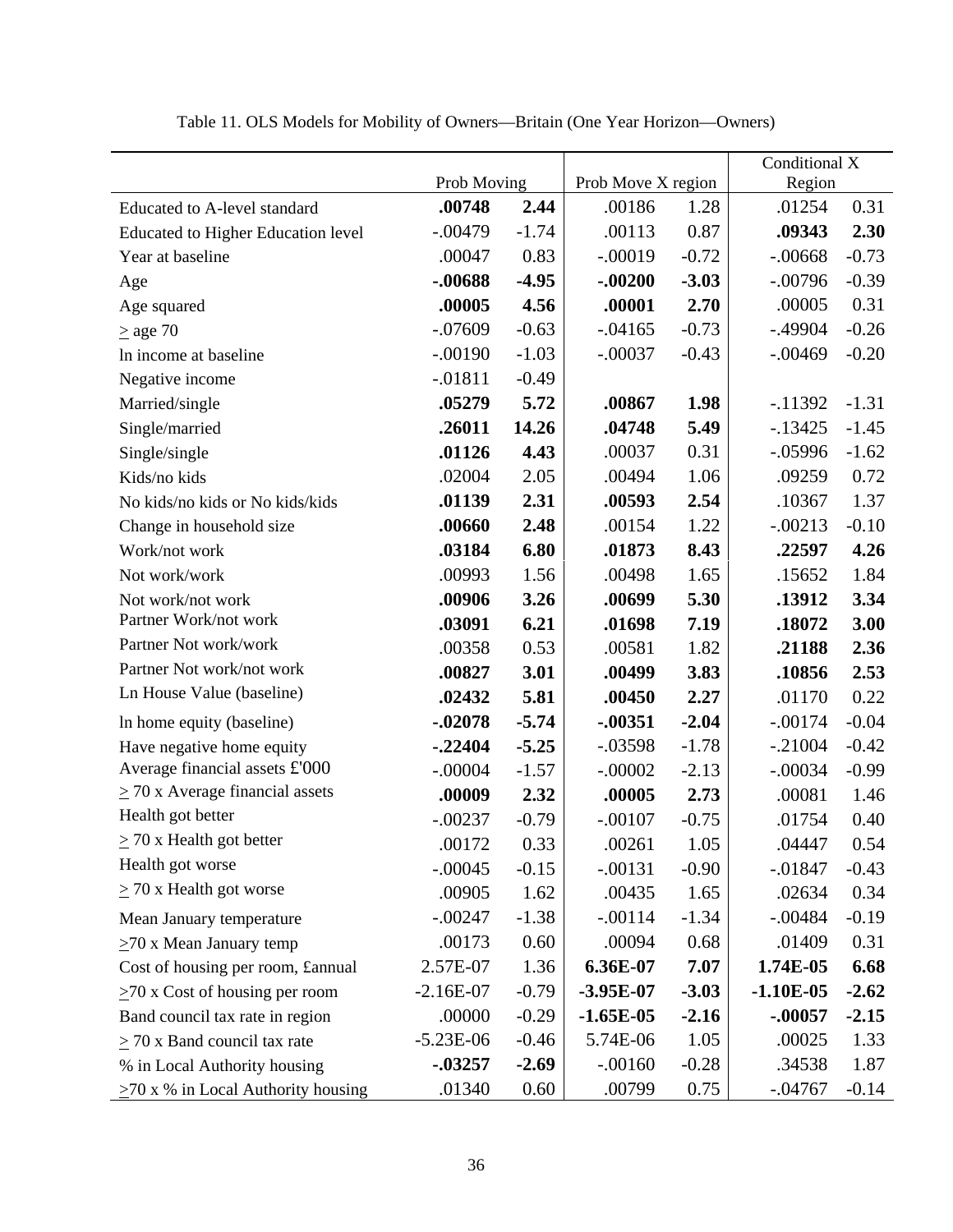| Lavie 12. OLS MOUCIS FOL MOUTHLY OF RETRES—DITION (OIIC Teat HOLIZON—RETRETS) | Any mobility |         | Cross-region mobility |         | Cross-Region if a mover |         |
|-------------------------------------------------------------------------------|--------------|---------|-----------------------|---------|-------------------------|---------|
| Educated to A-level standard                                                  | .03228       | 2.84    | .00591                | 1.61    | .02187                  | 0.46    |
| Educated to Higher Education level                                            | .04314       | 3.72    | .02003                | 5.35    | .14182                  | 2.78    |
| Year at baseline                                                              | $-.00079$    | $-0.60$ | $-.00081$             | $-1.90$ | $-0.01232$              | $-1.54$ |
| Age                                                                           | $-.00663$    | $-2.45$ | .00010                | 0.11    | .00450                  | 0.31    |
| Age squared                                                                   | .00005       | 2.53    | .00000                | $-0.17$ | $-.00004$               | $-0.36$ |
| $\geq$ age 70                                                                 | .25157       | 0.98    | .16672                | 2.01    | 1.25875                 | 0.79    |
| In income at baseline                                                         | .01035       | 1.96    | .00157                | 0.92    | $-.02145$               | $-0.81$ |
| Negative income                                                               | .12573       | 1.64    |                       |         |                         |         |
| Married/single                                                                | .07178       | 3.52    | $-0.01373$            | $-2.09$ | $-.18870$               | $-2.26$ |
| Single/married                                                                | .25159       | 6.51    | $-.00207$             | $-0.17$ | $-0.04662$              | $-0.47$ |
| Single/single                                                                 | .00023       | 0.04    | $-.00286$             | $-1.70$ | $-.05126$               | $-1.57$ |
| Kids/no kids                                                                  | .01426       | 0.54    | $-.00325$             | $-0.38$ | $-.05158$               | $-0.42$ |
| No kids/no kids or No kids/kids                                               | .00237       | 0.19    | .00654                | 1.59    | .05347                  | 0.85    |
| Change in household size                                                      | .02619       | 3.84    | $-.00331$             | $-1.50$ | $-.01611$               | $-0.78$ |
| Work/not work                                                                 | .05400       | 3.96    | .01219                | 2.76    | .03450                  | 0.61    |
| Not work/work                                                                 | .01077       | 0.62    | $-.00377$             | $-0.67$ | $-.04025$               | $-0.45$ |
| Not work/not work                                                             | .01396       | 1.79    | .00226                | 0.90    | .00569                  | 0.13    |
| Partner Work/not work                                                         | .06453       | 3.97    | .01900                | 3.62    | .03093                  | 0.49    |
| Partner Not work/work                                                         | .03958       | 1.94    | $-.00465$             | $-0.70$ | $-.02483$               | $-0.29$ |
| Partner Not work/not work                                                     | $-.00341$    | $-0.40$ | .00010                | 0.04    | $-.00732$               | $-0.15$ |
| Average financial assets £'000                                                | $-.00007$    | $-0.85$ | .00002                | 0.86    | .00015                  | 0.24    |
| $\geq$ 70 x Average financial assets                                          | $-.00025$    | $-1.60$ | $-.00005$             | $-0.93$ | .00229                  | 0.85    |
| Health got better                                                             | .00295       | 0.37    | .00088                | 0.34    | .00855                  | 0.20    |
| $\geq$ 70 x Health got better                                                 | .01023       | 0.91    | $-.00145$             | $-0.40$ | $-.01311$               | $-0.19$ |
| Health got worse                                                              | .01038       | 1.30    | .00228                | 0.88    | .01917                  | 0.46    |
| $\geq$ 70 x Health got worse                                                  | .00774       | 0.67    | .00144                | 0.38    | .03939                  | 0.59    |
| Mean January temperature                                                      | .00975       | 2.21    | .00364                | 2.55    | .02730                  | 1.13    |
| $\geq$ 70 x Mean January temp                                                 | $-.00795$    | $-1.28$ | $-.00376$             | $-1.88$ | $-.02600$               | $-0.69$ |
| Cost of housing per room, £ annual                                            | .00000       | $-0.96$ | .00000                | 4.06    | .00001                  | 4.47    |
| $\geq$ 70 x Cost of housing per room                                          | .00000       | 0.95    | .00000                | $-0.34$ | .00000                  | 0.59    |
| Band council tax rate in region                                               | 4.48E-05     | 1.14    | 9.33E-06              | 0.73    | $-5.29E-05$             | $-0.23$ |
| $\geq$ 70 x Band council tax rate                                             | $-2.26E-05$  | $-1.15$ | $-9.01E-06$           | $-1.42$ | $-.00017$               | $-1.46$ |
| % in Public or subsidized housing                                             | $-.07888$    | $-2.35$ | .03568                | 3.28    | .68438                  | 4.05    |
| $\geq$ 70 x % in Public or sub housing                                        | .04051       | 0.82    | $-.02313$             | $-1.46$ | $-.28481$               | $-0.98$ |
| Local authority renter                                                        | $-.07701$    | $-9.46$ | $-.00571$             | $-2.17$ | $-.00753$               | $-0.19$ |
| 100% HB recipient                                                             | $-.02368$    | $-2.23$ | .01215                | 3.54    | .11840                  | 2.77    |
| Partial HB recipient                                                          | $-.02922$    | $-1.69$ | $-.00533$             | $-0.95$ | $-.02203$               | $-0.29$ |
| 100% HB recipient*LA renter                                                   | .04789       | 3.82    | $-.00645$             | $-1.59$ | $-.03486$               | $-0.58$ |
| Partial HB recipient*LA renter                                                | .03941       | 2.19    | .00910                | 1.56    | .07897                  | 0.95    |

Table 12. OLS Models for Mobility of Renters—Britain (One Year Horizon—Renters)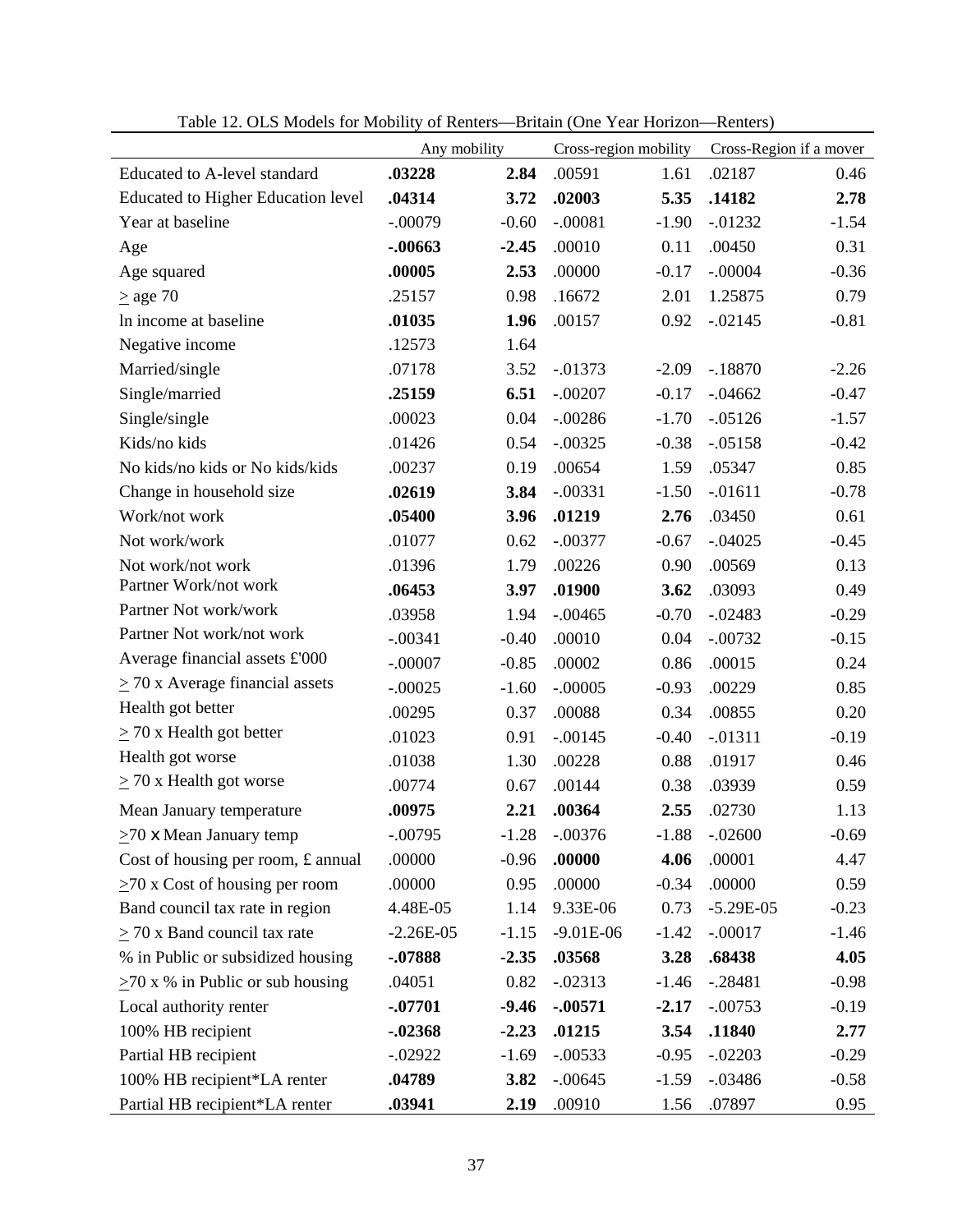



Normalised change in number of rooms by age, movers only

Note: Figure 1 depicts change in number of rooms across age groups normalized to zero change in age band 50-54. These changes are provided based on a model that only includes age dummies for each age band, and a model that also includes measures of changes in family composition for spouse and children living at home and changes in employment status. These models are estimated using PSID and BHPS data (see Banks et al (2010) for further details).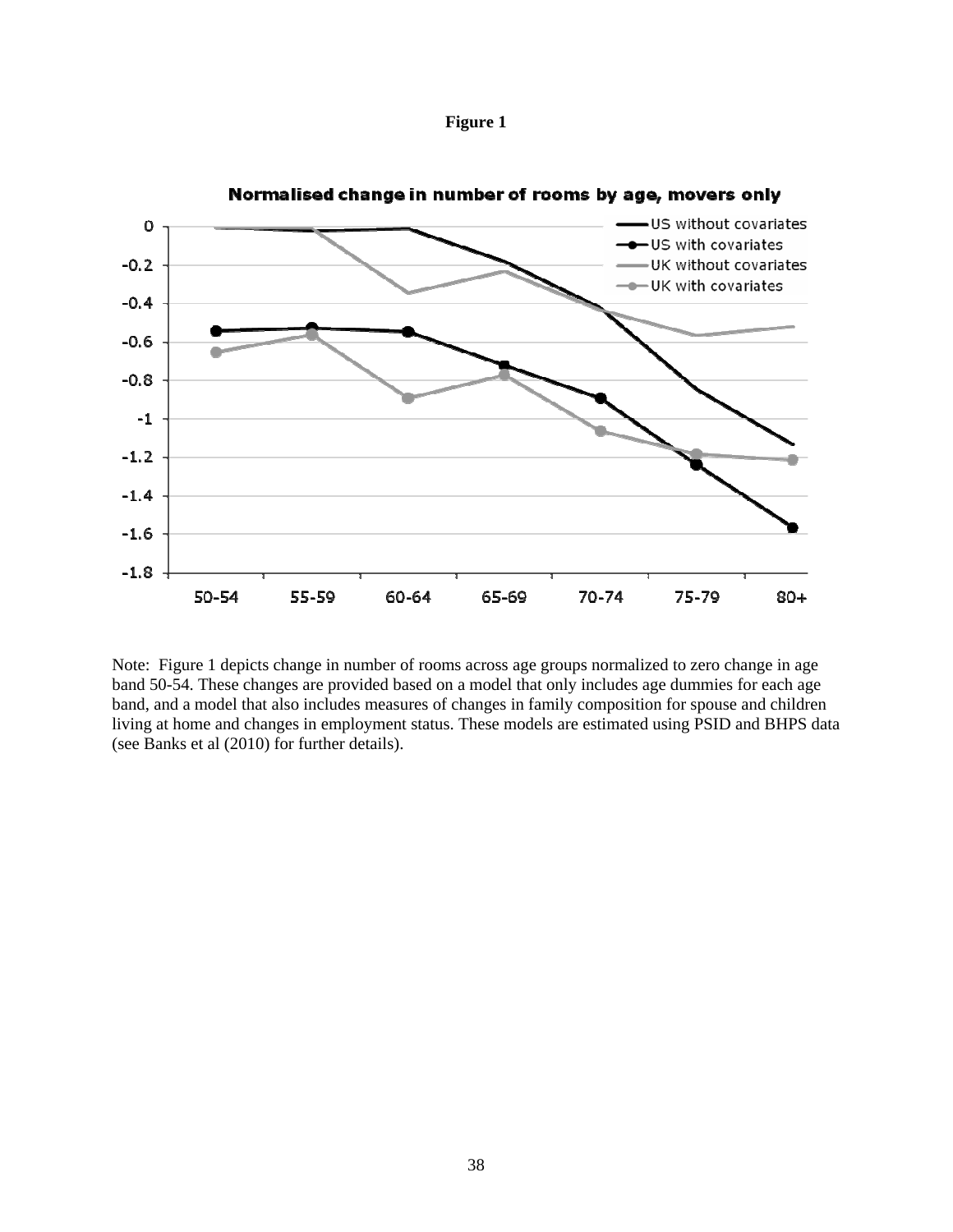



Normalised change in number of rooms by age, all households

Note: See notes to Figure 1